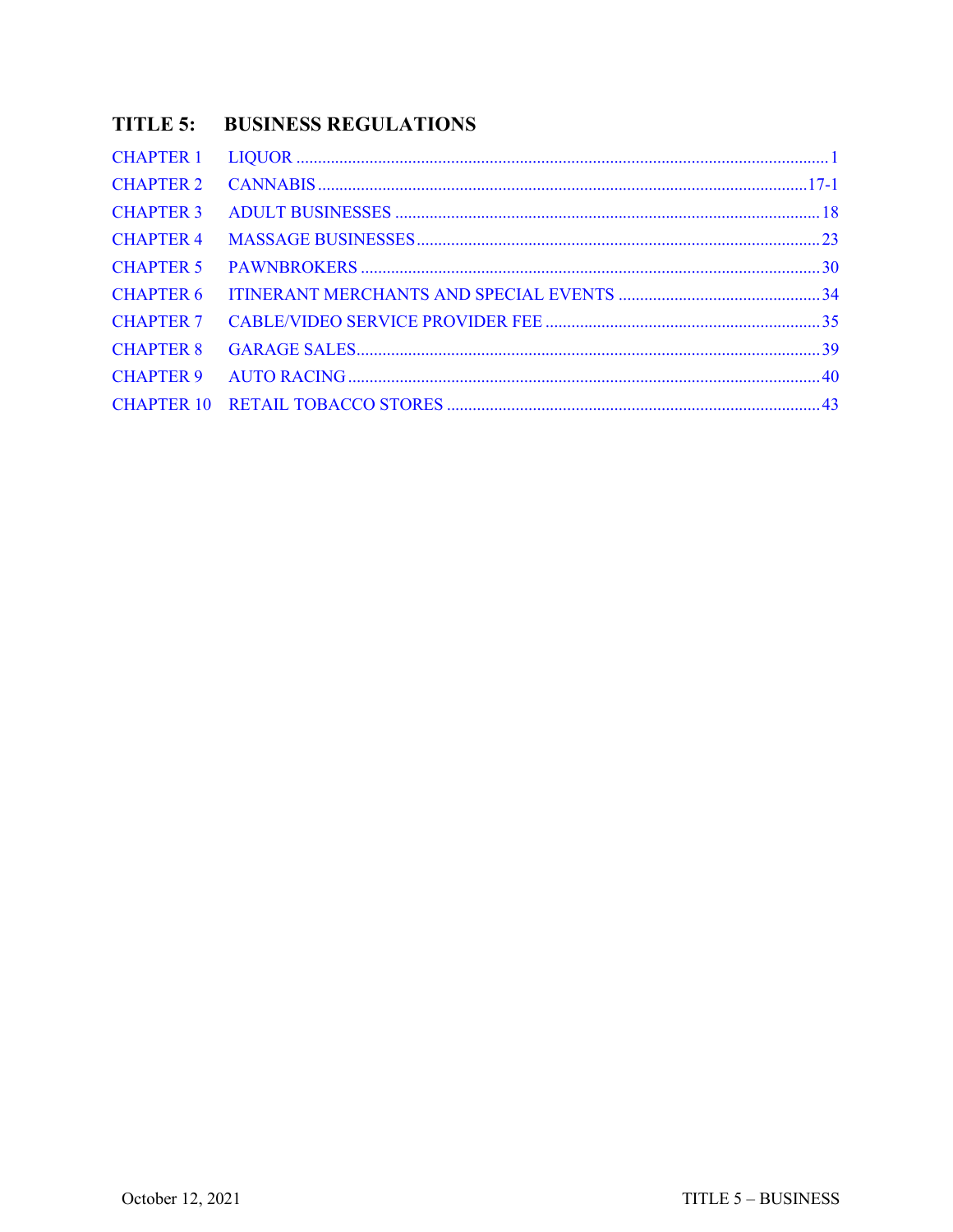# <span id="page-1-0"></span>**TITLE 5 BUSINESS REGULATIONS**

## CHAPTER 1 LIQUOR

- 5-1-1 Definitions
- 5-1-2 Adoption and applicability of state law
- 5-1-3 Liquor Control Commissioner
- 5-1-4 Possession, purchase, dispensing, or consumption of liquor by person of non-age proof, misrepresentation of age
- 5-1-5 Carrying alcoholic liquor in unsealed or opened container from premises
- 5-1-6 Required and conditions for license
- 5-1-7 License required for each place owned by licensee; license not transferable
- 5-1-8 Application form(s)
- 5-1-9 Classes of licenses generally
- 5-1-10 Supplemental licenses generally
- 5-1-11 Restrictions on supplemental licenses
- 5-1-12 Temporary licenses
- 5-1-13 Fees
- 5-1-14 General restrictions upon issuance
- 5-1-15 Retail sales near churches, schools, hospitals, etc.
- 5-1-16 Zoning requirements
- 5-1-17 Food and drink license
- 5-1-18 Display
- 5-1-19 Revocation suspension
- 5-1-20 Hours of sale generally
- 5-1-21 Hours of sale on New Year's Eve
- 5-1-22 Sanitation generally
- 5-1-23 Warning to minors
- 5-1-24 Display of obscenity
- 5-1-25 Reporting of incidents to the sheriff; telephone on premises
- 5-1-26 Illegal activities on premises
- 5-1-27 Employment of minors
- 5-1-28 Sales to persons of non-age, intoxicated persons, etc.
- 5-1-29 Presence of persons of non-age upon licensed premises
- 5-1-30 Solicitation of patrons by employees
- 5-1-31 Curb service
- 5-1-32 Peddling
- 5-1-33 Manager
- 5-1-34 Change in stockholders
- 5-1-35 Happy hours prohibited; up front drinks, unlimited number of drinks
- 5-1-36 Gambling Permitted

## SECTION 5-1-1 DEFINITIONS

Unless the context otherwise requires, the following terms, as used in this chapter, shall be construed according to the definitions given below:

**Alcoholic liquors**: Any spirits, wine, beer, ale, or other liquor containing more than one-half (1/2) of one (1) percent alcohol by volume which is capable of being consumed as a beverage by a human being.

(State law reference: Alcoholic liquor defined, 235 ILCS 5/1-305.)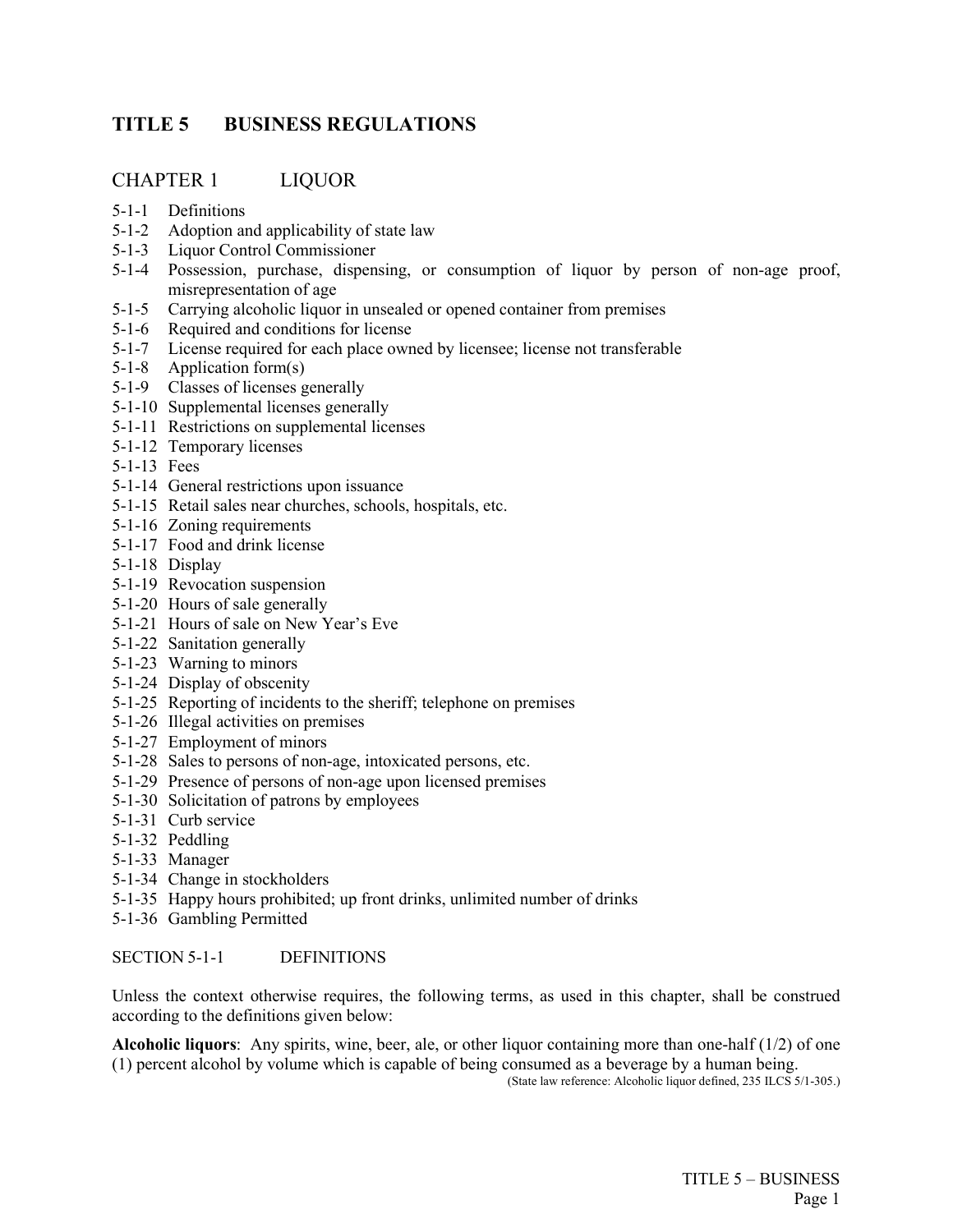**Beer**: A beverage obtained by the alcoholic fermentation of an infusion or concoction of barley, other grain, malt, and hops in water, and includes, among other things, ale, stout, lager beer, porter and the like. (State law reference: 235 ILCS 5/1-3.04.)

**Clubs:** Any corporation, organized under the laws of this state, not for pecuniary profit, solely for the promotion of some common object other than the sale or consumption of alcoholic liquors kept, used and maintained by its members through the payment of annual dues, and owning, hiring, or leasing a building or space in a building of such extent and character as may be suitable and adequate for the reasonable and comfortable use and accommodation of its members and their guests and provided with suitable and adequate kitchen and dining room space and equipment; and maintaining a sufficient number of servants and employees for cooking, preparing and serving food and meals for its members and their guests; provided, that such club files with the local Liquor Control Commissioner at the time of its application for a license under this Chapter, two (2) copies of a list of names and residences of its members, and similarly files within ten (10) days of the election of any additional member, his name and address; and, provided further, that its affairs and management are conducted by a board of directors, executive committee or similar body chosen by the members in the annual meeting and that no member or any officer, agent, or employee of the club is paid, or directly or indirectly receives, in the form of salary or other compensation any profits from distribution or sale of alcoholic liquor to the club or to the members of the club or its guests introduced by members beyond the amount of such salary as may be fixed and voted at any annual meeting by the members or by its board of directors or other governing body out of the general revenue of the club. (State law reference: 235 ILCS 5/1-3.24.)

**Dwelling or apartments used for home or residence purposes:** Any building designed and used for, and occupied by one (1) or more persons, as a permanent living and sleeping quarters; provided, however, that the term "dwellings" or "apartments shall not include any hotel or building occupied as a more or less temporary living and sleeping quarters for individuals, who are lodged with or without meals, and in which there are more than fifteen (15) sleeping rooms, usually occupied singly, and no provisions made for cooking in any individual room or apartment.

**Hotels:** Every building or other structure kept, used, maintained, advertised and held out to the public to be a place where food is actually served and consumed and sleeping accommodations are offered for adequate pay to travelers and guests, whether transient, permanent, or residential, in which fifteen (15) or more rooms are used for sleeping accommodations of such guests, and having one (1) or more public dining rooms where meals are served to such guests, such sleeping accommodations and dining rooms being contained in the same building, or buildings in connection therewith, and such building or buildings, or structure or structures being provided with adequate and sanitary kitchen and dining room equipment and capacity. (State law reference: 235 ILCS 5/1-3.25.)

**Minor:** Any person who has not attained the age of twenty-one (21) years.

**Obscene:** Any of the following as a minimum:

- Exposure of genitalia, pubic hair, buttocks, natal cleft, perineum, anal region, or pubic hair region;
- Exposure of any device or costume giving the appearance or simulation of areas in Paragraph 1 above;
- Exposure of any portion, or simulation of such exposure, of the mature female breasts;
- Engaging in a male or female strip tease, lingerie fashion show, any wrestling in any substance other than air, or female wet T-shirt contest;
- Engaging in any act or form of entertainment which, in whole or part, would be considered obscene as such term is defined by State law;
- Performing, or simulating the performance of, acts of sexual intercourse, masturbation, sodomy, bestiality, oral copulation, flagellation, or normally considered similar acts;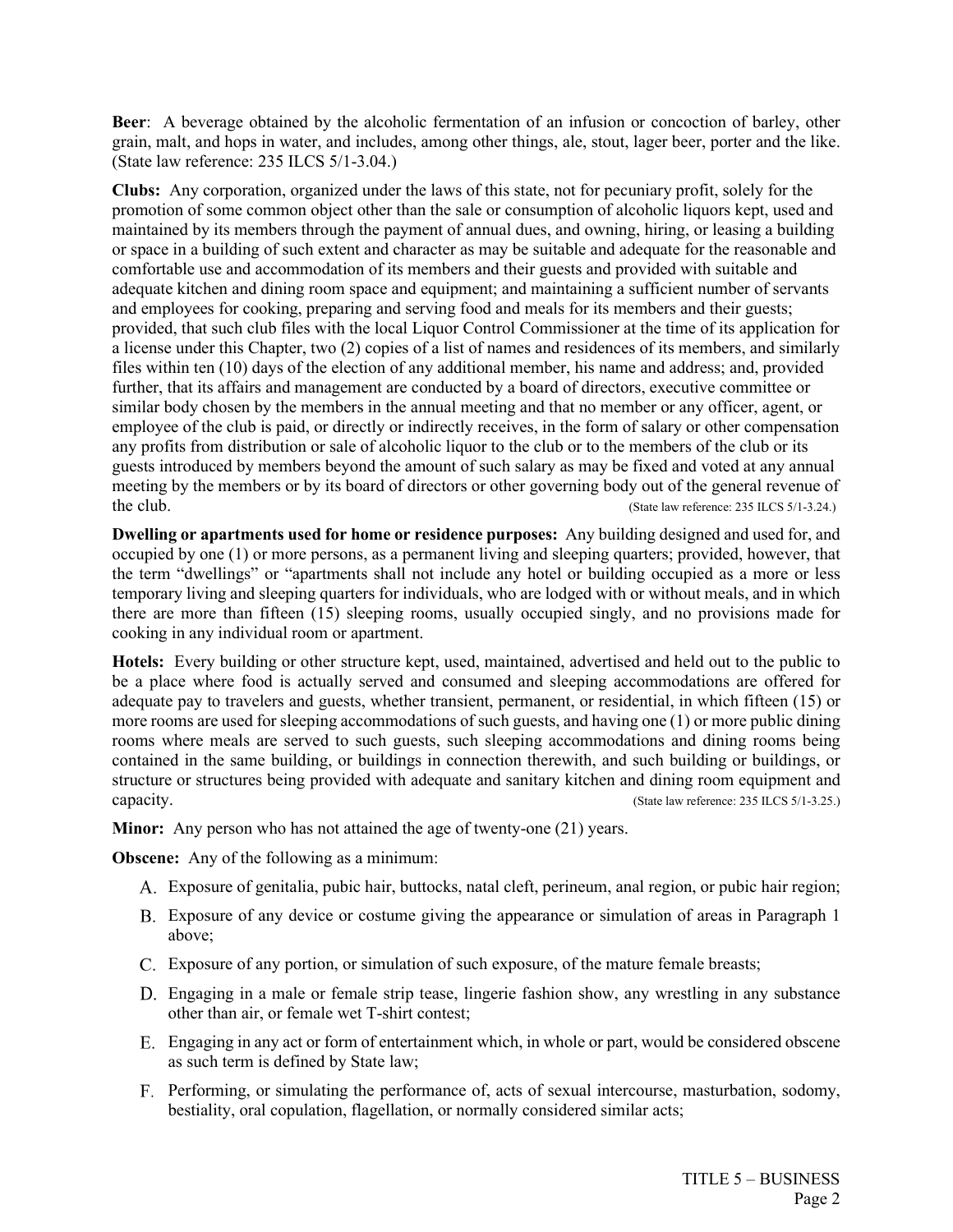The actual or simulated touching, caressing, or fondling of the breasts, buttocks, pubic area, anus, or genitals.

**Original package:** Any bottle, flask, jug, can, cask, barrel, keg, hogshead, or other receptacle or container used, corked, or capped and labeled by the manufacturer of alcoholic liquor to contain or convey any alcoholic liquor.

**Pre-mixed packages**: An alcoholic liquor mixed with flavoring and bottled by the manufacturer in single serving bottles having less than 7.5 percent alcohol by volume.

**Premises:** The area within a building for which a license to sell alcoholic liquor is issued and which is actually used in connection with the storage, preparation and sale of alcoholic liquor, but specifically excluding any outside areas such as patios, open porches, roof tops, balconies, stoops, sidewalks, yards, driveways, parking lots and similar outside areas; except as otherwise provided in the case of a Subclass (2) supplemental license.

**Restaurant:** Any public place kept, used, maintained, advertised, and held out to the public primarily as a place where meals are served, and where meals are actually and regularly served, without sleeping accommodations, such space being provided with adequate and sanitary kitchen and dining equipment and capacity and having employed therein a sufficient number and kind of employees to prepare, cook, and serve suitable food for its guests and where the sale or consumption of alcoholic liquors is only incidental to the serving of meals. The fact that seventy (70) percent or more of the gross revenue in any license year from the operation of the licensed premises is derived from the sale of meals prepared and served for human consumption on the licensed premises and all nonalcoholic beverages served incidental thereto, shall be prima facie evidence that such business is a restaurant within the meaning of this Chapter. Such gross revenue shall not include food and beverages served by vending machines, nor meals and beverages prepared and sold for carryout or catering functions to be consumed off of the licensed premises.

(State law reference: 235 ILCS 5/1-3.23.)

**Retail sales:** The sale for use or consumption and not for resale. (State law reference: 235 ILCS 5/1-3.18.)

**Retailer:** Any person who sells or offers for sale alcoholic liquors, beer, or wine beverages for use or consumption and not for resale in any form.

**Sale:** Any transfer, exchange, or barter in any manner, or by any means whatsoever, including all sales made by any person, whether principal, proprietor, agent, servant, or employee.

(State law reference: 235 ILCS 5/1-3.21.)

**To sell:** "To sell" includes to keep or expose for sale and to keep with intent to sell.

(State law reference: 235 ILCS 5/1-3.22.)

**Wine:** Any alcoholic beverage obtained by the fermentation of the natural contents of fruits or vegetables, containing sugar, including such beverages when fortified by the addition of alcohol.

(State law reference: 235 ILCS 5/1-3.03.)

## SECTION 5-1-2 ADOPTION AND APPLICABILITY OF STATE LAW

All provisions of "AN ACT relating to alcoholic liquors" Laws 1933-34, Second sp. Sess., approved Jan. 31, 1934, eff. July 1, 1934 (Ill. Rev. Stat. 235 ILCS 5/1-1 et seq.), as amended or shall be amended are hereby incorporated and made a part of this Chapter insofar as the provisions of such state law pertain to the City. In the event of a conflict between state law and any provision of this Chapter, the state law shall govern.

SECTION 5-1-3 LIQUOR CONTROL COMMISSIONER

The Mayor shall, in accordance with State statutes, serve as the Liquor Control Commissioner of the City of West Peoria and shall be charged with the administration of the Liquor Control Act. Chapter 235, ILCS 5/1-1, et. seq., of the Illinois Revised Statutes, this Chapter, and of all Ordinances and Resolutions relating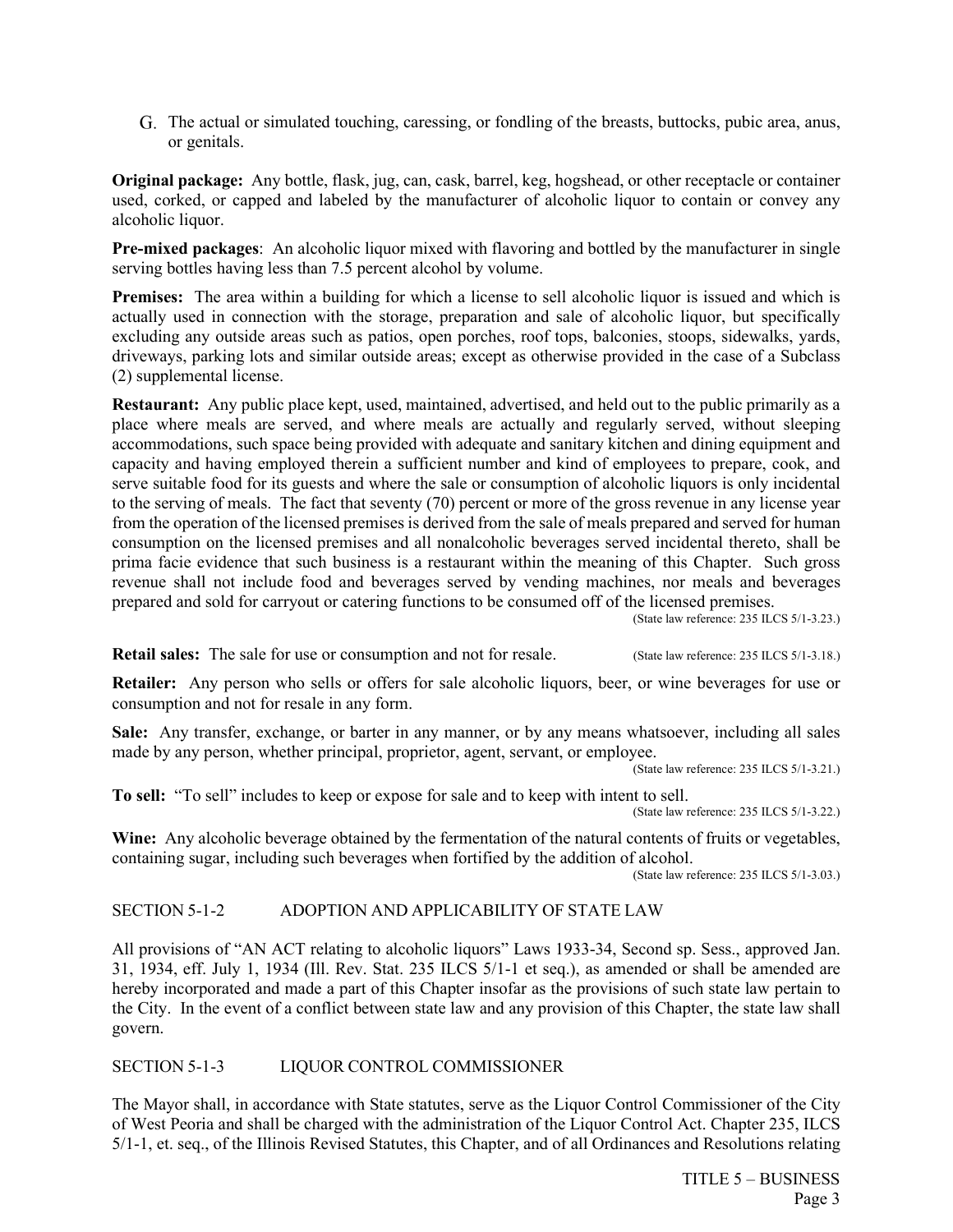to alcoholic liquor as may be enacted by the City of West Peoria. The Mayor shall have the authority to appoint a person or persons to assist him in exercise of the powers and performance of the duties of Liquor Control Commissioner.

- A. The Corporate Authorities may establish a salary for the Liquor Control Commissioner.
- B. The Liquor Control Commissioner shall have the following powers, duties and functions with respect to local liquor licenses.
	- To grant or suspend for not more than thirty (30) days or to revoke for cause all local licenses issued to persons or entities within West Peoria.
	- To enter or authorize any law enforcement officer to enter upon the premises licensed hereunder pursuant to state statute.
	- To examine under oath any applicant for a local license or renewal thereof, any licensee upon whom notice of revocation or suspension has been served, and to examine or cause to be examined the books and records of any applicant and to hear testimony and take proof of information and to issue subpoenas which shall be effective upon issuance.
	- To receive local license fees and pay the same to the City Treasurer.
	- In lieu of suspension or revocation, to levy fines not to exceed one thousand dollars (\$1,000.00) for each violation, each day on which a violation continues constituting a separate violation. Not more than ten thousand dollars (\$10,000.00) in fines may be imposed against any license during the period of his license. The proceeds shall be paid into the general corporate fund.
- The Liquor Control Commissioner may, in accordance with law, revoke or suspend any license issued by him if he determines that the licensee has violated State law, municipal ordinance or applicable rule and regulation of the Liquor Control Commission, which is not inconsistent with law. No liquor license shall be revoked or suspended except after a public hearing before the Liquor Control Commissioner as provided by state statute. Notice of hearing shall be posted at the City Hall. (State law references: 235 ILCS 5/4-2,3,4, and 5 and 5/7-5.)
- D. The Liquor Control Commissioner shall provide a quarterly written report on his/her activities to the Corporate Authorities.

## SECTION 5-1-4 POSSESSION, PURCHASE, DISPENSING, OR CONSUMPTION OF LIQUOR BY PERSON OF NON-AGE; PROOF, MISREPRESENTATION OF AGE

- A. Any person to whom the sale, gift, or delivery of any alcoholic liquor is prohibited because of age shall not purchase or accept a gift of such alcoholic liquor or have such alcoholic liquor in his possession; except as provided in this Chapter. The possession and dispensing or consumption by a person of non-age of alcoholic liquor in the performance of a religious ceremony or service, or the consumption by person of non-age under the direct supervision and approval of the parents or parent or legal guardian of such person of non-age in the privacy of a home, is not prohibited in this Section.
- If a licensee or his agent or employees believes, or has reason to believe, that sale or delivery of any alcoholic liquor is prohibited because of the non-age of the prospective recipient, he shall, before making such sale or delivery, demand presentation of some form of positive identification, containing proof of age, issued by a public official in the performance of his official duties.

For the purpose of preventing the violation of this Section, any licensee, or his agent or employee, may refuse to sell or serve alcoholic beverages to any person who is unable to produce adequate positive identification of identity and of the fact that he is the age of twenty-one (21) years or older.

Proof that the licensee, or his employee or agent, demanded, was shown and reasonably relied upon such positive identification in any transaction forbidden by this Section is competent evidence and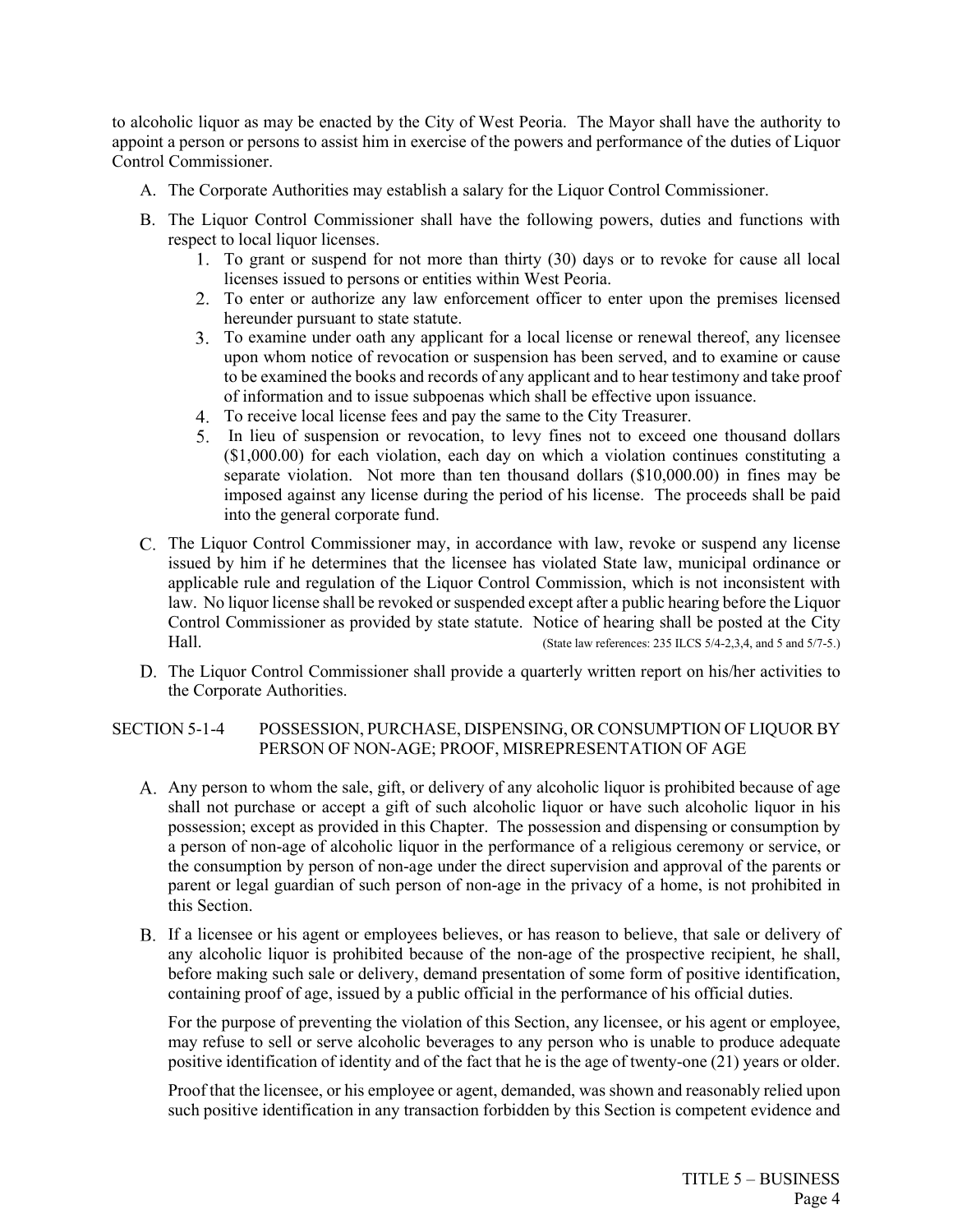may be considered in any prosecution or hearing therefore in any proceedings for the suspension or revocation of any license based thereon.

C. No person shall transfer, alter, or deface such identification card, use the identification card of another; carry or use a false or forged identification card; or obtain any identification card by means of false information. No person shall purchase, accept delivery, or have possession of alcoholic liquor in violation of this Section. (State law reference: 235 ILCS 5/6-16 and 5/6-20.)

### SECTION 5-1-5 CARRYING ALCOHOLIC LIQUOR IN UNSEALED OR OPENED CONTAINER FROM PREMISES

- It shall be unlawful for any person to carry any alcoholic liquors in an unsealed or opened container from the licensed premises where such alcoholic liquor was purchased.
- No licensee or person as proprietor, agent, servant, or employee of such licensee shall knowingly permit any patron to violate this Section, nor continue to sell alcoholic liquors to such person, knowing that such person intends to carry the alcoholic liquor from the premises in an open or unsealed container.

## SECTION 5-1-6 REQUIRED AND CONDITIONS FOR LICENSE

Licenses shall be granted for the sale of alcoholic liquors in all its forms as defined in the statutes of this State, subject to the conditions hereinafter set forth. No person, either by himself or his agent, or any person acting as an agent, barkeeper, clerk, or servant of another shall sell or offer for sale at retail in the City of West Peoria alcoholic liquor without first having obtained a license to do so as hereinafter provided, and it shall likewise be unlawful for any person to sell or offer for sale any intoxicating liquors, either alcoholic, malt, or vinaceous, in violation of the terms and condition of such license.

## SECTION 5-1-7 LICENSE REQUIRED FOR EACH PLACE OWNED BY LICENSEE; LICENSE NOT TRANSFERABLE

A separate license shall be required for each individual place of business operated by a licensee, and such license shall not be transferable from one licensee to another licensee, except in conformance with the laws of this State, then existing, with reference to the transfer of State licenses.

#### SECTION 5-1-8 APPLICATION FORMS

All applicants for a license for the sale of alcoholic liquors at retail in the City shall make their application on forms provided by the local Liquor Control Commissioner. The City Clerk shall prepare a sufficient quantity of the forms and shall provide the same to the applicant at no additional charge. Each applicant shall answer all questions on the application form which the Commissioner, in his discretion, believes necessary in order for the Commissioner to reach a determination.

Each application shall be accompanied by the appropriate application fee in the amounts as set forth in Section 5-1-13 of this Code. See also Title 11, Fee Schedule. The application for an initial annual license shall be accompanied by the application fee as provided in Section 5-1-13 (1) of this section; and the applicant upon notification by the Commissioner, or the City Clerk, that such application has been approved shall remit the appropriate license fee as set forth in 5-1-13 (2).

No liquor license shall be issued or renewed until all license fees as required by this Section have been paid by the applicant and the requisite food and beverage licenses/permits have been issued by the health department.

11/11/03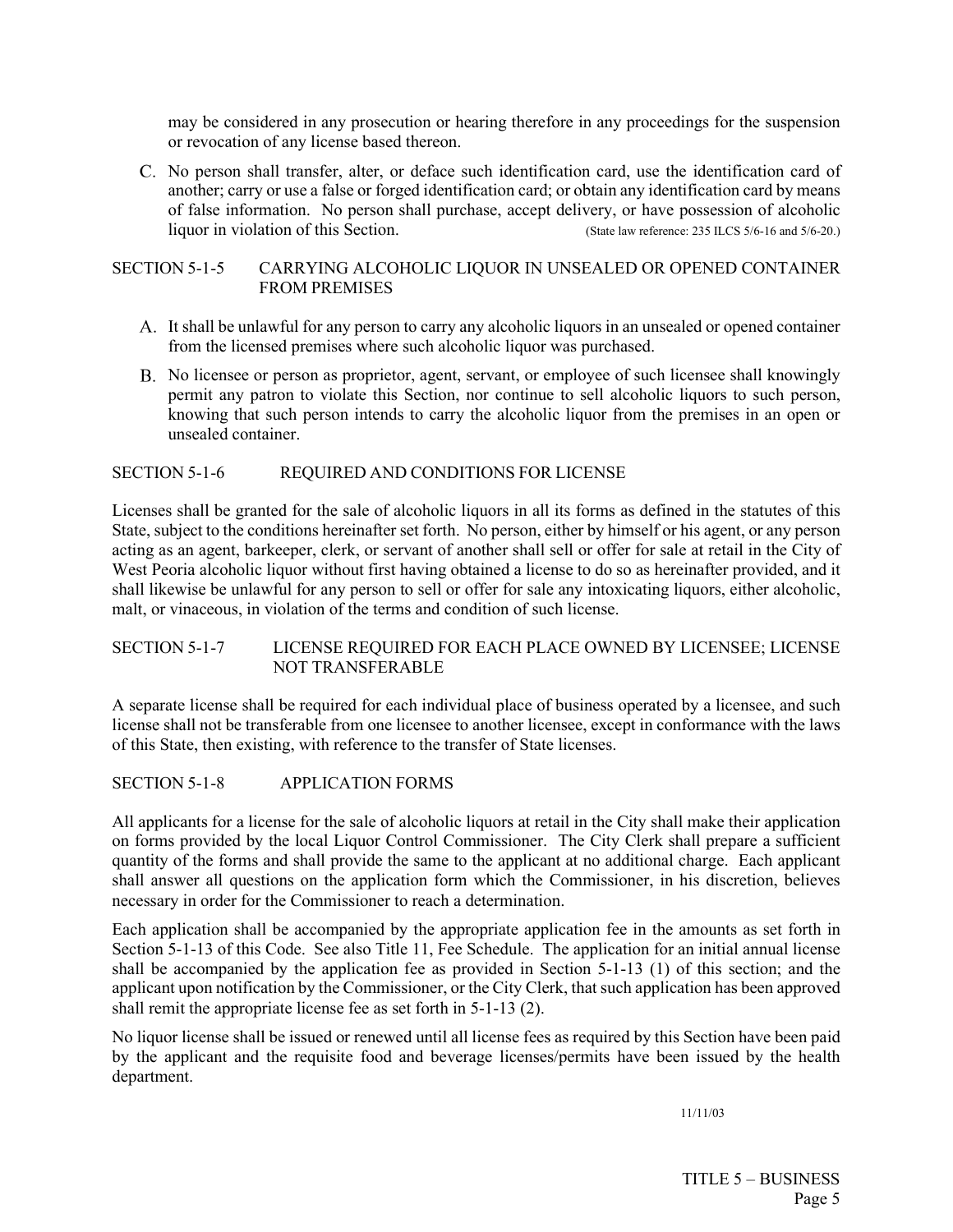#### SECTION 5-1-9 CLASSES OF LICENSES GENERALLY

Licenses to sell alcoholic liquors at retail are hereby divided into nine (9) classes as follows:

**Class "A"** licenses shall authorize the sale of alcoholic liquors on the premises of any tavern for consumption on the premises, as well as package sales as an incidental use.

**Class "B"** licenses shall authorize the retail sale of alcoholic liquors on the premises in any restaurant for consumption on the premises. (If the restaurant has a bar, Class G shall also be required.).

**Class "B-1"** licenses shall authorize the retail sale of alcoholic liquors on the premises in any establishment that would otherwise qualify as a restaurant under Section 5-1-1 but fails to meet the seventy (70) percent food sales threshold and has at least twenty-five (25) percent of its gross revenue in any license year from the operation of the licensed premises derived from the sale of meals prepared and served for human consumption on the licensed premises and all nonalcoholic beverages served incidental thereto. (If the establishment has a bar, Class G is also required.) (Ord. 2006-07)

**Class "C"** shall authorize the retail sale of alcoholic liquors in packages; and not for consumption on the premises where sold.

**Class "D"** licenses shall authorize the retail sales of alcoholic liquors on the premises of a tavern for consumption on the premises.

**Class "E"** licenses shall authorize the retail sale on the premises of alcoholic liquors in any club or nationally organized veterans' association, for consumption on the premises.

**Class "F"** licenses shall authorize the retail sale of beer and wine only on the premises of any tavern or restaurant for consumption on the premises.

**Class "G"** licenses shall authorize the retail sale of alcoholic liquors on the premise when such bar is connected to a restaurant as well as package sales as an incidental use.

**Class "H"** licenses shall authorize sale of beer and wine in packages not for consumption on premises.

**Class "I" Temporary** license shall authorize for sale of beer, wine, and pre-mixed beverages for consumption on the premises at special events.

**Class "J"** licenses shall authorize the retail sales of alcoholic liquors on the premises of any assembly hall, stadium or privately owned public golf course for consumption on the premises when such retail sale is made by the same person who operates the assembly hall, stadium or privately owned public golf course.<br>(Ord. 2010-14)

#### SECTION 5-1-10 SUPPLEMENTAL LICENSES GENERALLY

Upon application to the local Liquor Control Commissioner by a license holder, the following supplemental licenses may be issued by the Commissioner. The granting of a supplemental license in no way abrogates the responsibility of obtaining any other license required by this Chapter.

Additional written conditions may be imposed by the Commissioner upon a supplemental license if the Commissioner reasonably believes such conditions are necessary to protect the health, safety, and welfare of the general public. Such conditions and additional conditions shall be deemed to exist with the agreement of the licensee and shall be a condition and part of the supplemental license.

It shall be unlawful for any licensee to operate as provided in the hereinafter enumerated five (5) subclasses of licenses without holding a current valid subclass license for such operation."

(Ord. 2015-25)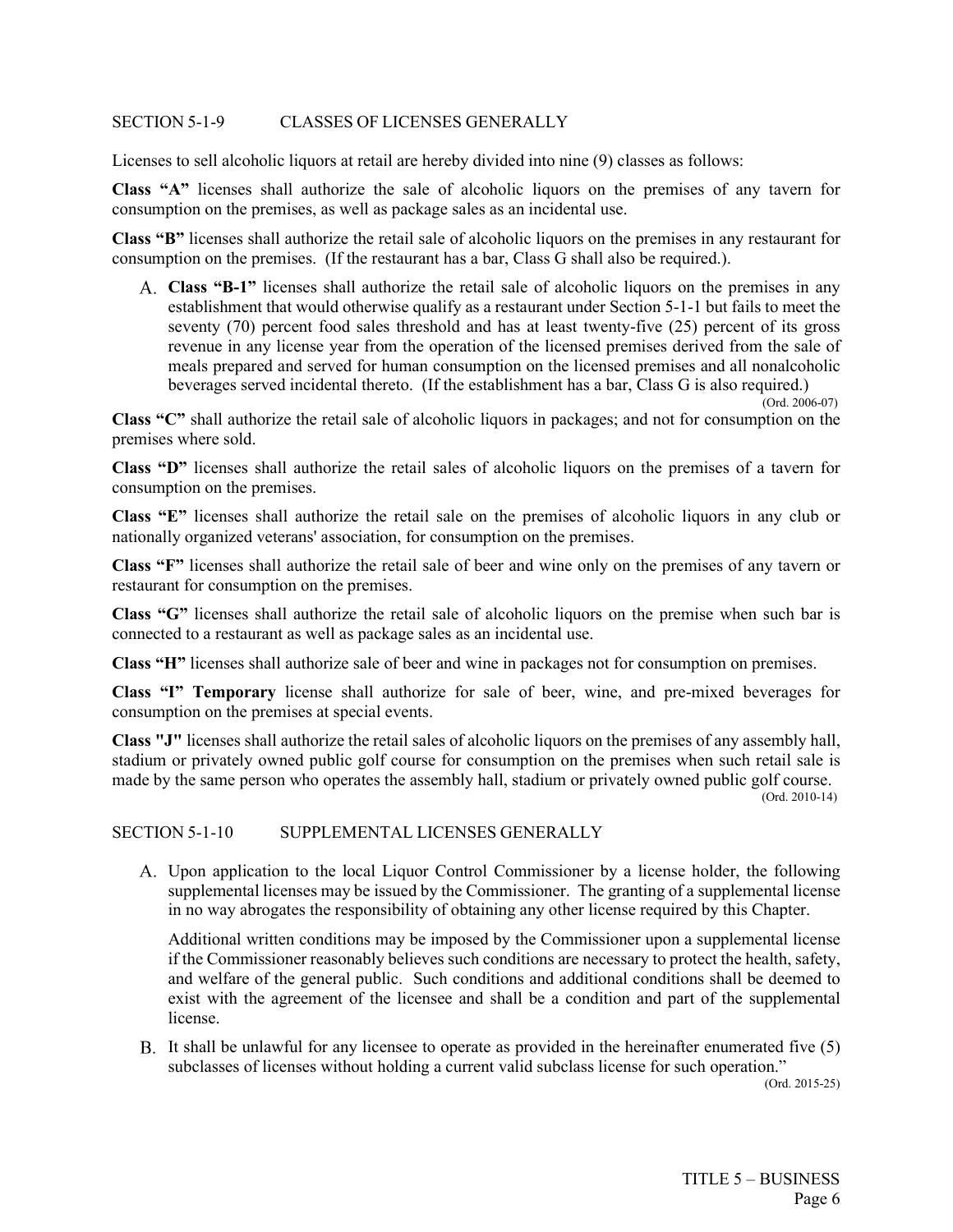- The term of subclass licenses shall be one (1) license year; unless otherwise provided in this Chapter; however, any subclass license shall be subject to review, suspension, or termination at any time on the basis of changed conditions.
- Before the issuance, denial, renewal, continuation, or termination by the Commissioner of any subclass (1), (2), (3), (4), or (5) license, any licensee or person owning property or residing within a three hundred (300) foot radius of the proposed site may request the Commissioner hold a hearing open to the public on the question of such subclass license. (Ord. 2015-25) The Commissioner shall make an official record and shall consider and make findings on the following issues:
	- 1. The zoning classification of the licensed premises;
	- 2. The character of the surrounding area;
	- The traffic and parking situation, including any off-street parking requirements of the licensed business, within a three hundred (300) foot radius;
	- Any statements of interested person, either oral or written;
	- The impact of such proposed or existing subclass license on the character of and the traffic and parking situation in the immediate neighborhood;
	- Any past operating history of the licensee and the proposed site. 11/11/03
	- No subclass license shall be issued or continued if there is a finding that it would alter adversely or has altered adversely the essential character of the neighborhood or would cause, or has caused, undue traffic or parking problems in the neighborhood.

## SECTION 5-1-11 RESTRICTIONS ON SUPPLEMENTAL LICENSES

**A subclass (1)** license shall authorize the performance of live entertainment on the premises licensed pursuant to this section. Obscene entertainment shall be specifically prohibited.

**A subclass (2)** license shall authorize the retail sale of alcoholic liquor in an outdoor beer garden or café adjacent to a licensed premises.

**A subclass (3)** license shall authorize a licensed establishment holding a Class "C" license as described in Section 5-1-8 of this Code to hold no more than twelve (12) wine tasting events during a license year subject to the following restrictions:

- The licensee or his agents shall dispense such wine at no charge to the consumer.
- The licensee shall not charge a "cover charge", "door charge"; solicit donations; or condition the dispensing of wine upon the purchase of any item offered for retail sale by the licensee;
- For purposes of this Section, the term "event" shall mean any twenty-four (24) hour period;
- A licensee may apply for this supplemental license on either a daily or an annual basis. The daily license shall be issued for only one (1) specific date and a separate supplemental license shall be required for each event;
- An annual subclass (3) license may be applied for at any time during the license year by the licensee. Once an annual license is issued, the licensee shall notify the County Sheriff's Department of any date for a wine tasting event at least fourteen (14) days prior to the event.

**Subclass (4)** a supplemental license authorizing the retail sale of alcoholic beverages in assembly halls, stadiums or privately owned public golf courses in temporary locations such as ballrooms, party rooms, meeting rooms, movable concession stands or from traveling vendors, which are not licensed as permanent locations through the obtaining of a Class "J" license. This supplemental license will allow the use of up to ten (10) temporary locations for which the fee shall be forty-five dollars (\$45.00) per temporary location.

(Ord. 2010-14)

**Subclass (5)** a supplemental license authorizing the retail sale of alcoholic beverages as part of a entertainment package as permitted in Section 5-1-35 subject to the following restrictions: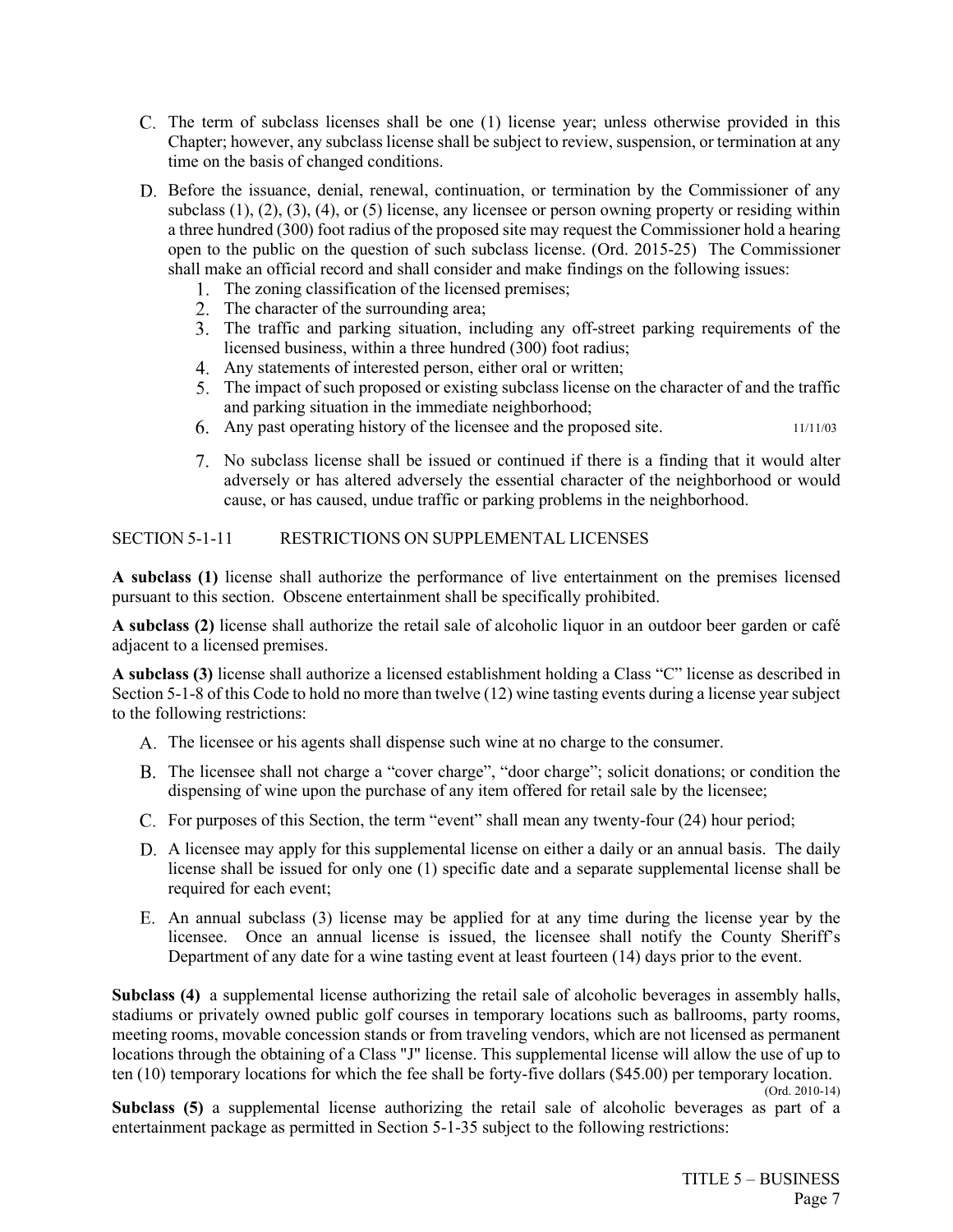- The dates of operation are restricted to dates during which there is an event at a separate stadium.
- The establishment is restricted to serving alcoholic liquor to two (2) hours before the event and one (1) hour after the event.
- C. The sale of alcoholic liquor is restricted to beer and wine.
- D. Tickets are required for admission to the establishment.
- Sales of admission tickets are prohibited on the day of an event and sales of admission tickets are permitted for single day events only. (Ord. 2015-25)

#### SECTION 5-1-12 TEMPORARY LICENSES

Under the provisions as set forth herein, the local Liquor Control Commissioner may, in his discretion, upon proper application being made, grant and issue a Class I license for a temporary sale of beer, wine, and pre-mixed beverages to any person for a specific event, not for use as a regularly established business, for use on privately owned premises, for a certain designated period of time not to exceed seven (7) days. The granting and issuance of a temporary license shall in no way relieve the licensee from any requirements imposed by State law including any requirement that a State liquor license be obtained. 3/29/07

SECTION 5-1-13 FEES

- Each application for a Class A, B, C, D, E, F, or H license from any applicant who at the time of application is not holding a then valid City liquor license shall be accompanied by a nonrefundable payment of three hundred fifty dollars (\$350.00). This application fee shall be in addition to all other fees set forth in this Section and such application fee shall not be apportioned even though less than twelve (12) months remain in the license year, nor shall it be refunded in the event the application is denied. (Ord. 1994-12)
- B. The annual license fee for each license shall be as follows: (Ord. 2002-04)

| License Type                     | Fee                                                                   |
|----------------------------------|-----------------------------------------------------------------------|
| Classes "A, "C", "D" and "E"     | \$850.00                                                              |
| Classes "B", "B-1", "F", and "H" | \$740.00                                                              |
| Class 'G'                        | \$110.00                                                              |
| Class " $J$ "                    | \$850<br>$(Ord. 2010-15)$                                             |
| Subclass $(1)$                   | No fee                                                                |
| Subclass $(2)$                   | $$121.00$ per annum                                                   |
| Subclass $(3)$                   | \$22.00 per day; or \$220.00 per License year. Anyone holding         |
|                                  | Ten $(10)$ wine-tasting events in one $(1)$ year shall be deemed to   |
|                                  | have paid for an annual license                                       |
| Subclass $(4)$                   | \$45.00 per temporary location up to 10 locations<br>$(Ord. 2010-15)$ |
| Class I - Temporary              |                                                                       |
| One $(1)$ day                    | \$25.00                                                               |
| Two $(2)$ days                   | \$33.00                                                               |
| Three $(3)$ days                 | \$42.00                                                               |
| Four $(4)$ days                  | \$55.00                                                               |
| More than four $(4)$ days        | \$83.00                                                               |

In the event the initial application is for a period of less than the full license year; the annual fee as set forth in subsection (b) shall be reduced in proportion to the full calendar months which have elapsed in the license period prior to the issuance of the license.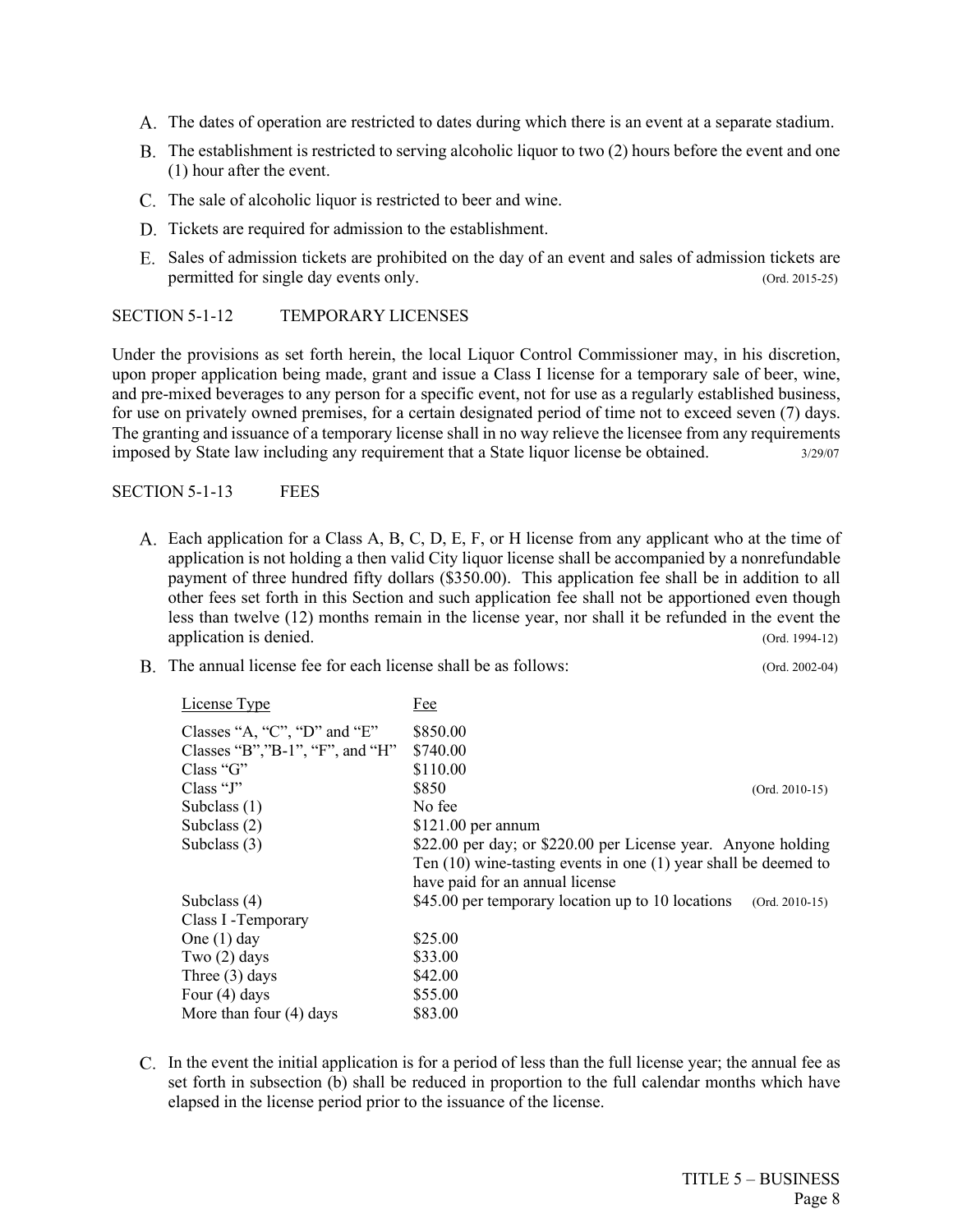- D. The fee paid for a liquor license may be reduced on a pro rata basis for each calendar month for which the license shall not be used if the licensee relinquishes the license to the City Clerk and no longer does business at the location of the liquor license establishment. The refund on the prorated license fee shall be determined on the first day of each month. If a license holder relinquishes his liquor license subsequent to the first day of a month, that entire month shall not be included in determining the amount of the reimbursement.
- No refunds will be given in the event the business ownership or control is transferred during the license year. However, new applicants applying partway through the license year will be charged only a prorated fee. (Ord. 2002-05)
- F. Number of available liquor licenses

| License Class | Number of available liquor licenses |                  |  |
|---------------|-------------------------------------|------------------|--|
| A             | 10                                  | $(Ord. 2018-20)$ |  |
| В             |                                     | $(Ord. 2003-10)$ |  |
| $B-1$         |                                     | $(Ord. 2006-08)$ |  |
| C             |                                     | $(Ord. 2015-10)$ |  |
| D             |                                     | $(Ord. 2002-06)$ |  |
| F             |                                     | $(Ord. 2021-32)$ |  |
| G             |                                     | $(Ord. 2003-10)$ |  |
| Н             |                                     | $(Ord. 2015-10)$ |  |
|               |                                     | $(Ord. 2010-15)$ |  |

(Ord. 2002-06)

#### SECTION 5-1-14 GENERAL RESTRICTIONS UPON ISSUANCE

- A. No license authorized by this Chapter shall be issued to:
- A person under the age of twenty-one (21) years; or under any legal disability;
- A person not an actual resident of the City;
- A person who is not of good moral character and reputation in the community in which he resides;
- A person who is not a citizen of the United States;
- A person who has been convicted of a felony under any federal or state law, if the local Liquor Control Commissioner determines after investigation that such person has not been sufficiently rehabilitated to warrant the public trust;
- A person who has been convicted of being a keeper or is keeping a house of ill fame;
- A person who has been convicted of pandering or any other crime or misdemeanor opposed to decency and morality;
- A person whose license issued under this Section or whose license issued by the Illinois Liquor Control Commission has been revoked for cause;
- A person who, at the time of application for renewal of any license issued under this Chapter, would not be eligible for such license upon a first application;
- A co-partnership, unless all the members of the co-partnership shall be qualified to obtain a license;
- A corporation, unless it is incorporated in Illinois; or unless it is a foreign corporation which is qualified under the Illinois Business Corporation Act to transact business in Illinois;
- A corporation, if any officer, manager, or director thereof, or any stockholder or stockholders owning in the aggregate more than five (5) percent of the stock of such corporation, would not be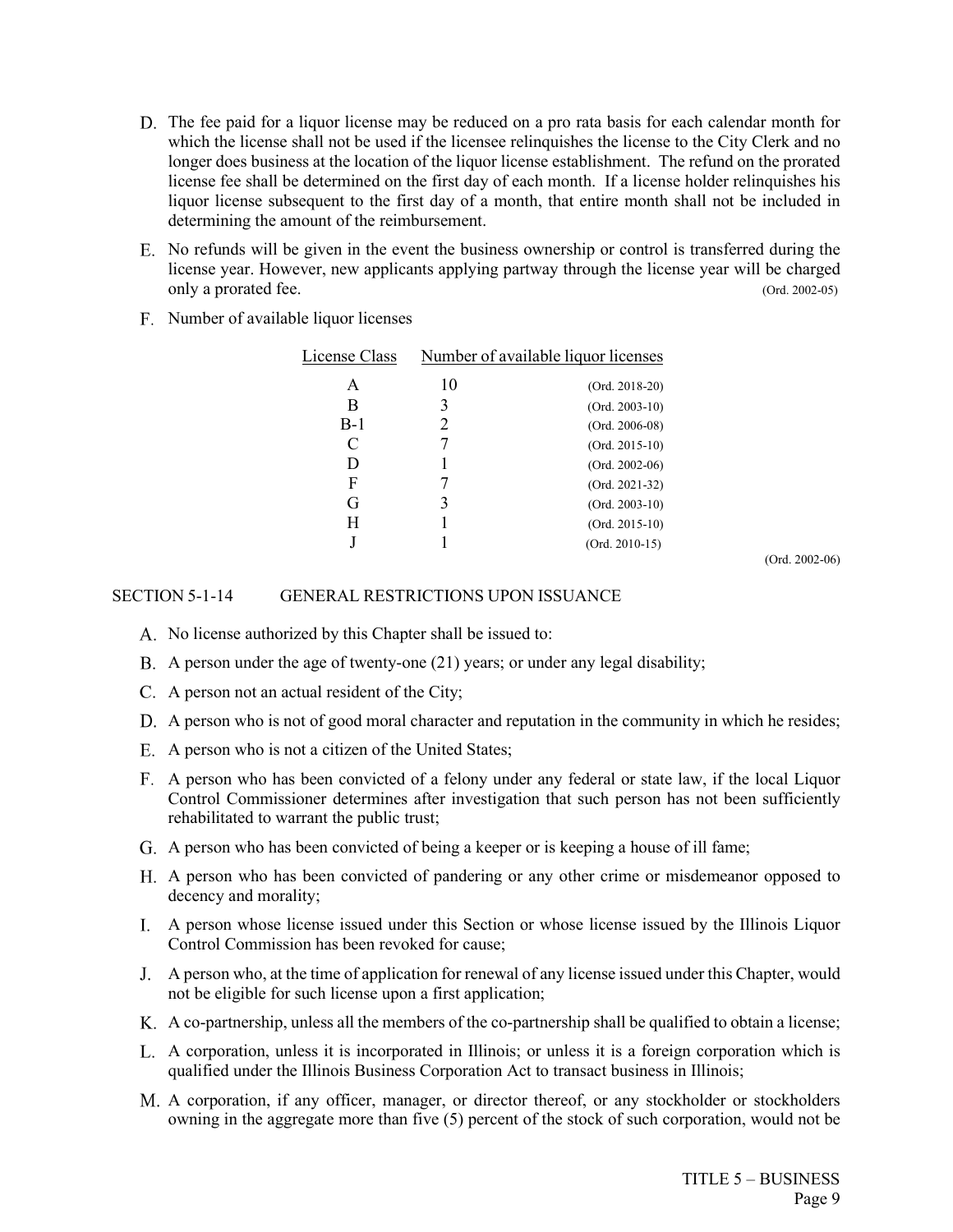eligible to receive a license hereunder for any reason other than citizenship and residence within the county.

- A person whose place of business is conducted by a manager or agent, unless such manager or agent possesses the same qualifications other than residency required of the licensee;
- A person who has been convicted of a violation of any federal or state law concerning the manufacture, possession, or sale of alcoholic liquor, or shall have forfeited his bond to appear in court to answer charges for any such violation;
- A person who does not own the premises for which a license is sought, or does not have a lease thereon for the full period for which the license is to be issued;
- Any law enforcing public official, member of the City Council, and no such official shall be interested in any way, either directly or indirectly, in the manufacture, sale, or distribution of alcoholic liquors;
- A person who is not a beneficial owner of the business to be operated by the licensee;
- S. A person who has been convicted of a gambling offense as proscribed by any of subsections (a)  $(3)$ through (a) (10) of Section ZZZ of, or as prescribed by Section 28-3 of the "Criminal Code of 1961" of the State of Illinois, approved July 28, 1961, as heretofore or hereafter amended, or as proscribed by a statute replaced by any of the aforesaid statutory provisions;
- A person to whom a federal gaming device stamp or a federal wagering stamp has been issued by the federal government for the current tax period;
- A co-partnership to which a federal gaming device stamp or federal wagering stamp has been issued by the federal government for the current tax period, or if any of the partners have been issued a federal gaming device stamp or federal wagering stamp by the federal government for the current tax period;
- A corporation, if any officer, manager, or director thereof, or any stockholder owning in the aggregate more than twenty (20) percent of the stock of such corporation has been issued a federal gaming device stamp or federal wagering stamp for the current tax period;
- Any premises for which a federal gaming device or a federal wagering stamp has been issued by the federal government for the current tax period;
- A person who has not submitted to photographing and fingerprinting by the Sheriff's Department, or by another law enforcing agency with the approval of the Sheriff;
- Any person not eligible for a state retail liquor dealer's license.

(State law reference: 235 ILCS 5/6-2,3,4)

## SECTION 5-1-15 RETAIL SALES NEAR CHURCHES, SCHOOLS, HOSPITALS, ETC.

- A. No license shall be issued for the sale at retail of any alcoholic liquor or beer or wine beverages within one hundred (100) feet of any church, school, other than an institute of higher learning, hospital, home for the aged or indigent persons, nursing homes, or homes for veterans, spouses, or children in any military or naval station; provided that this prohibition does not apply to hotels offering restaurant services, regularly organized clubs, or to restaurants, food shops, or other places where the sale of alcoholic liquors is not the principal business carried on, if such place of business so exempted shall have been established for such purposes prior to the taking effect of this Code; nor to the renewal of a license for the sale at retail of alcoholic liquor on premises within one hundred (100) feet of any church or school where such church or school has been established within such one hundred (100) feet since the issuance of the original license.
- In the case of a church or school, the distance of one hundred (100) feet shall be measured to the nearest part of any building used for worship services or educational programs and not to property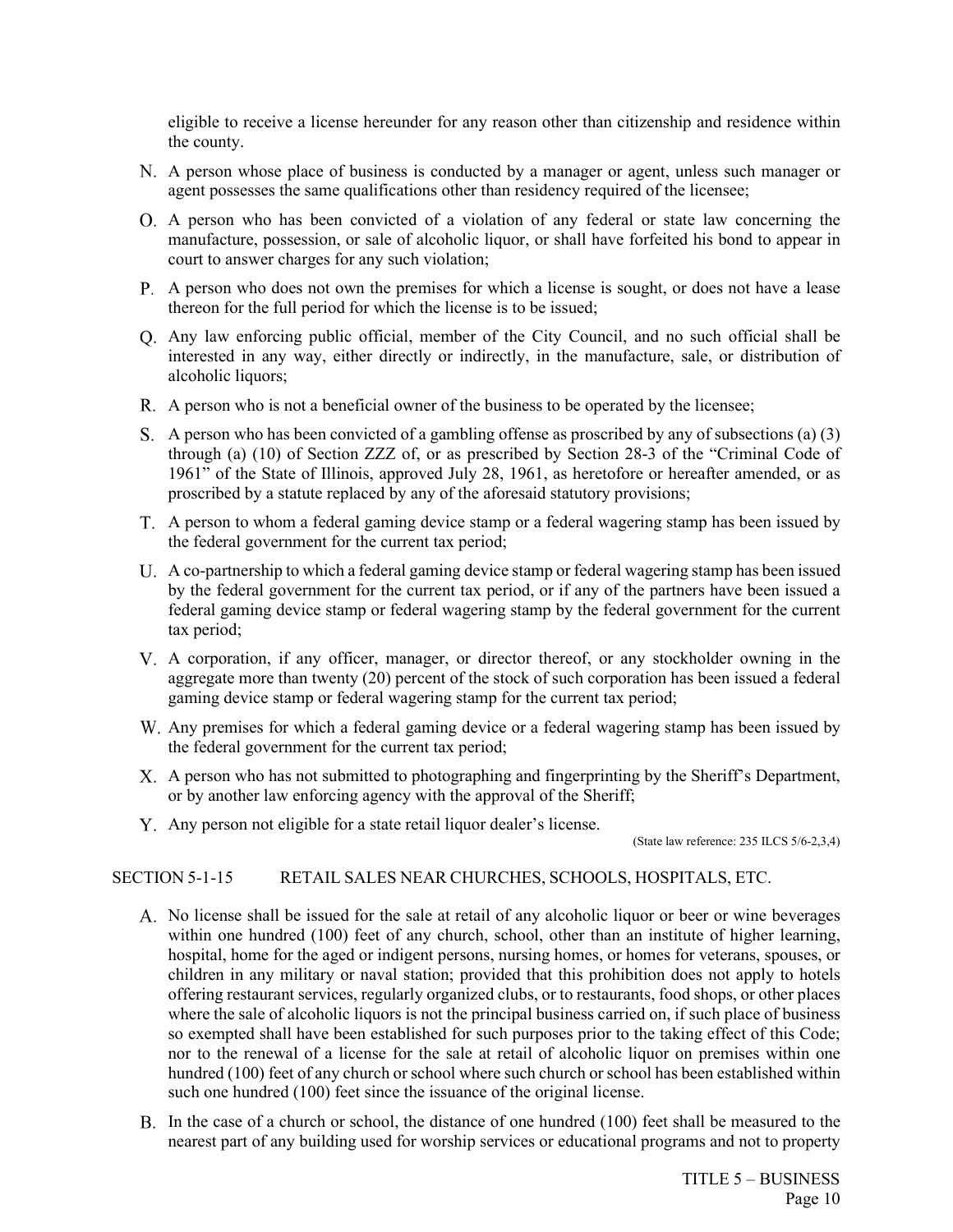boundaries. In all other instances the distance of one hundred (100) feet shall be measured to the nearest part of the property boundaries.

- C. Nothing in this Section shall prohibit the issuance of a license to a church or private school to sell at retail alcoholic liquor if such sales are limited to periods when groups are assembled on the premises solely for the promotion of some common object other than the sale or consumption of alcoholic liquors.
- No license shall be issued to any person for the sale at retail of any alcoholic liquor at any store or other place of business where the majority of customers are minors of school age, or where the principal business consists of school supplies, food, lunches, or drinks for such minors.
- The prohibitions contained in this Section do not pertain to temporary licenses under Section 5-1- 12. (State law reference: 235 ILCS 5/6-11.)

### SECTION 5-1-16 ZONING REQUIREMENTS

- No license shall be issued or renewed for the sale at retail of any alcoholic liquor or beer or wine unless the use of the premises for the retail sale of distribution of alcoholic liquors or beer or wine is a "permitted use" as defined in Chapter 24, entitled "Zoning," of the Code of Peoria County or under any adopted City zoning ordinance.
- B. No license shall be issued or renewed for the sale at retail of any alcoholic liquor or beer or wine beverages in a building situated in a zoning district with a "UU" use group as now provided or hereinafter amended in the Zoning Ordinance of the County or under any like category under any adopted City zoning ordinance.

#### SECTION 5-1-17 FOOD AND DRINK LICENSE

No licenses shall be issued or renewed without the license holder/applicant first obtaining a food or drink license as provided by ordinance. The failure to obtain a license or the loss of such license through revocation, suspension, lapse or otherwise shall require the local Liquor Control Commissioner to revoke, suspend, or refuse to grant the liquor license.

SECTION 5-1-18 DISPLAY

Every licensee shall cause his license to be framed and hung in plain view in a conspicuous place on the licensed premises.

SECTION 5-1-19 REVOCATION OR SUSPENSION

- The local Liquor Control Commissioner may, after proper hearing, fine (as provided in Paragraph 2 of this Section), revoke, or suspend for not more than thirty (30) days any license issued by him under the terms of this Section, for any of the following reasons:
	- Violation of any of the provisions of this Section or any violation of any provision of the laws of the State relating to the sale of alcoholic liquors.
	- The willful making of any false statements as to a material fact in an application for a license or the renewal thereof; however, no such license shall be revoked or suspended except after a public hearing by the Commissioner with a three (3) day written notice to the licensee affording said licensee an opportunity to appear and defend.
	- If the Commissioner has reason to believe that any continued operation of a particular licensed premises will immediately threaten the welfare of the community, he may, upon the issuance of a written order stating the reason for such conclusion, and without notice or hearing, order the licensed premises closed for not more than seven (7) days, giving the licensee any opportunity to be heard during that period, except that if such licensee shall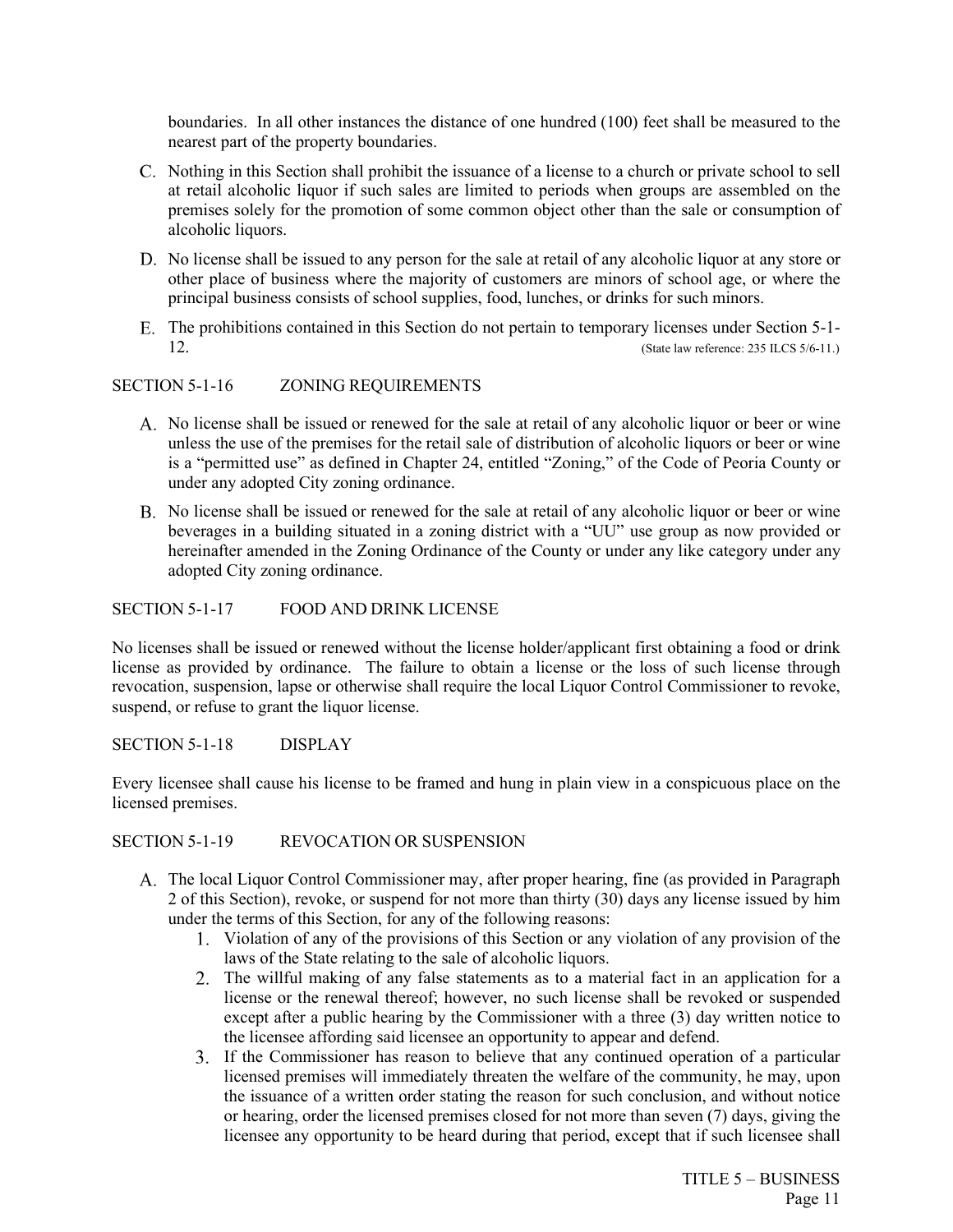also be engaged in the conduct of another business or businesses on the licensed premises such order shall not be applicable to such other business or businesses.

- B. In lieu of suspension or revocation, the local Liquor Control Commissioner may instead levy a fine on the licensee for such violations. The fine imposed shall not exceed one thousand dollars (\$1,000.00) for each violation; each day on which a violation continues shall constitute a separate violation. Not more than ten thousand dollars (\$10,000.00) in fines under this Section may be imposed against any licensee during the period of his license. Proceeds from such fines shall be paid into the general corporate fund.
- The Commissioner, upon probable cause that a violation of this Chapter or any violation of any provision of the laws of this State relating to the sale of alcoholic liquors has occurred, shall cause a written notice to appear to be issued to the licensee. Such notice to appear shall inform the licensee of nature of the charges and set a time and place for hearing not less than three (3) days from the date of the notice.
- D. Such hearing shall be public and a verbatim transcript shall be made. The licensee may be represented by legal counsel licensed to practice law in the State. All witnesses shall testify under oath administered by the Commissioner or other person authorized to administer such oath in Illinois. Such hearing need not be conducted according to the strict rules of evidence and procedure followed in a court of law; however, such hearings shall be conducted in a fair and impartial manner to all concerned. On motion of the licensee, the three (3) day written notice of hearing may be waived in whole or in part. Any licensee may, at his option, waive his right to a public hearing on the suspension or revocation of his license. In such an event, the Commissioner may order any suspension, revocation, or make any other order which would be appropriate upon a finding of a violation at the conclusion of a public hearing. The licensee shall indicate such waiver in writing to the Commissioner at any time prior to the commencement of the actual public hearing.
- The Commissioner shall within five (5) days after such hearing, if he determines after such hearing that the license should be revoked, or suspended, state the reason or reasons for such determination in a written order of revocation or suspension and shall serve a copy of such order within the said five (5) days upon said licensee.
- Any five residents of the City shall have the right to file a complaint with the local Commission stating that any retailer licensee, subject to the jurisdiction of the local Commission, has been or is violating the provisions of this Act or the rules or regulations issued pursuant hereto. Such complaint shall be in writing in the form prescribed by the local Commission and shall be signed and sworn to by the parties complaining. The complaint shall state the particular provision, rule, or regulation believed to have been violated and the facts in detail upon which belief is based. If the local Commission is satisfied that the complaint substantially charges a violation and that from the facts alleged there is reasonable cause for such belief, it shall set the matter for hearing and shall serve notice upon the licensee of the time and place of such hearing and of the particular charge in the complaint. (State law reference: 235 ILCS 5/7-5.)

#### SECTION 5-1-20 HOURS OF SALE GENERALLY

- No person or licensee shall sell or offer for sale at retail, any alcoholic liquors or furnish or give away, or allow or permit the same to be consumed on the licensed premises, or any other premises, under the control, directly or indirectly, of the licensee between the hours of 2:00 a.m. and 6:00 a.m. on all days, except that liquor stores and gas stations may not engage in the aforesaid activities between the hours of 1:00 a.m. and 6:00 a.m. (Ord.2020-30)
- No person other than the licensee of a licensed premises or any of the licensee's employees while actually in the performance of their duties shall be permitted to enter or remain upon the premises, nor shall any person consume any alcoholic liquor on such premises, nor shall any alcoholic liquor be exposed upon such premises in any open individual serving container (including but not limited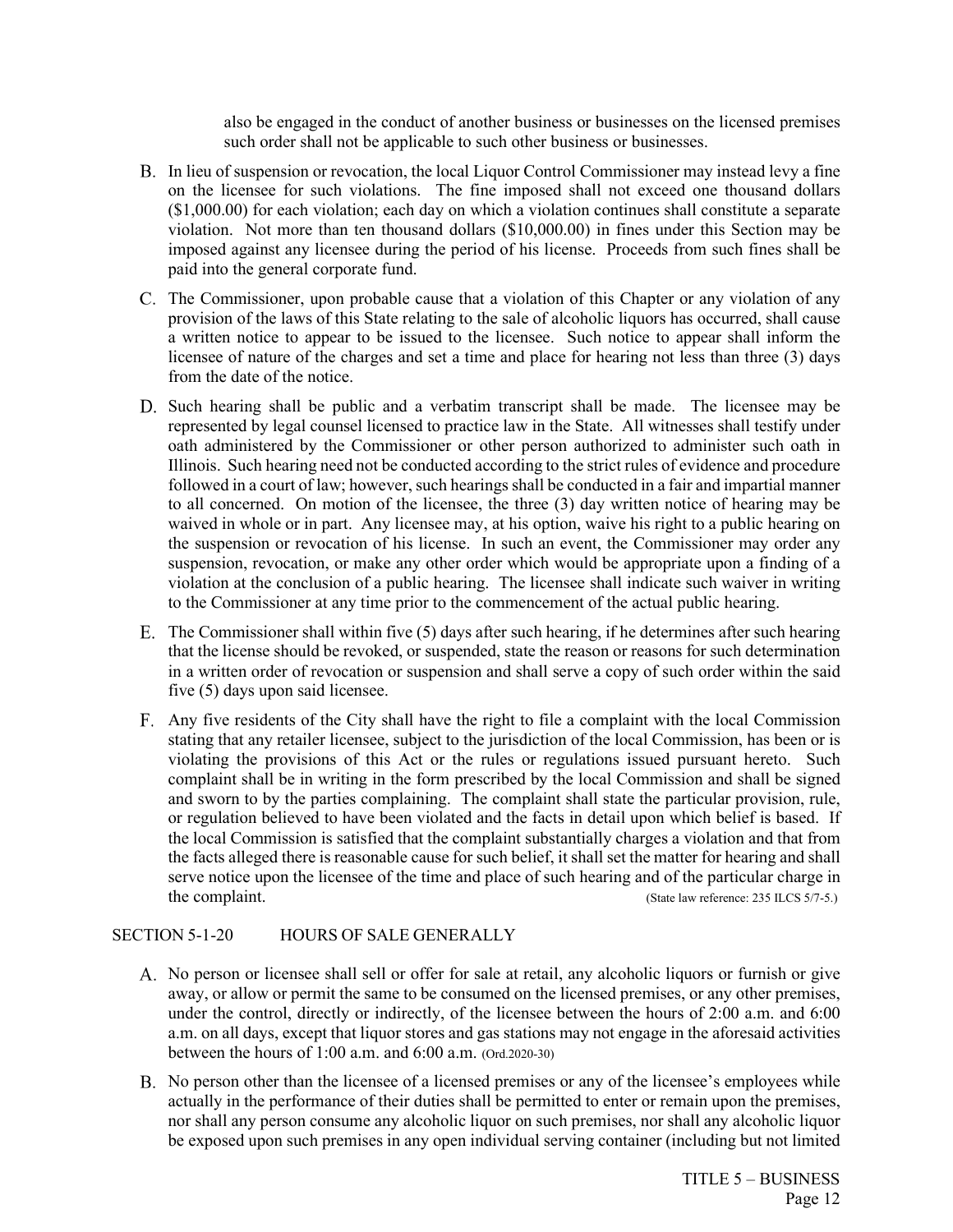to glasses or beer bottles) beyond thirty (30) minutes after the prescribed closing time for such licensed premises.

C. It shall be unlawful to keep open for business or to permit the public to patronize any premises where alcoholic liquors are sold at retail during the hours within which the sale of such liquor is prohibited; provided however, in the case of restaurants, clubs, hotels, grocery stores, package stores and drug stores, such establishments may be kept open during such hours, but no alcoholic liquor may be sold during such hours, except as provided by this Section.

(State law reference: 235 ILCS 5/4-1.)

### SECTION 5-1-21 HOURS OF SALE ON NEW YEAR'S EVE

- A. The closing hours provided for in this Chapter are hereby extended for a period of two (2) hours on New Year's Eve provided that the licensed establishment not permit any additional patrons on its premises after the normal closing hours provided for in this Chapter, and further provided that the licensed establishment not advertise or indicate in any manner that it is still open for business after the normal closing hours provided for in this Section.
- If a disturbance occurs on the licensed premises during the hours referred to in the preceding paragraph, which appears to endanger the lives, property, or person of the patrons of a licensed premises, the sheriff or the local Liquor Control Commissioner, or his delegates, may order the licensed establishment to close its business until the next business day and may order all the patrons to leave the licensed premises immediately.

### SECTION 5-1-22 SANITATION GENERALLY

All premises used for the retail sale of alcoholic liquor or for the storage of such liquor for retail sale shall be kept in a clean and sanitary condition and shall be kept in full compliance with the provisions of all ordinances of the City and health ordinances of the County regulating the condition of premises.

#### SECTION 5-1-23 WARNING TO MINORS

The City Clerk shall have printed and shall provide each licensee with a printed card which shall read substantially as follows:

*"warning to minors* – You are subject to a fine of up to One Thousand Dollars (\$1,000.00) and criminal prosecution, under the laws of the State of Illinois and the Ordinances of the City of West Peoria if you purchase alcoholic liquors for yourself or misrepresent your age for the purpose of purchasing or obtaining alcoholic liquor for yourself."

Every licensee shall display the printed card provided by the City Clerk in a prominent place in any location which he uses for the sale or serving of alcoholic liquor.

#### SECTION 5-1-24 DISPLAY OF OBSCENITY

No licensee shall permit, show, sell, exhibit, or display obscene or salacious matter, literature, motion pictures, cards, or papers on the licensed premises or permit any obscene exposure, behavior, or entertainment to occur on the premises.

### SECTION 5-1-25 REPORTING OF INCIDENTS TO THE SHERIFF, TELEPHONE ON PREMISES

Each licensee and each of his agents and employees shall promptly report to the County Sheriff's Department any outbreak of any fights, riots, disturbances of the peace occurring on or about the licensed premises and, in addition, shall promptly report to the Sheriff's Department any incident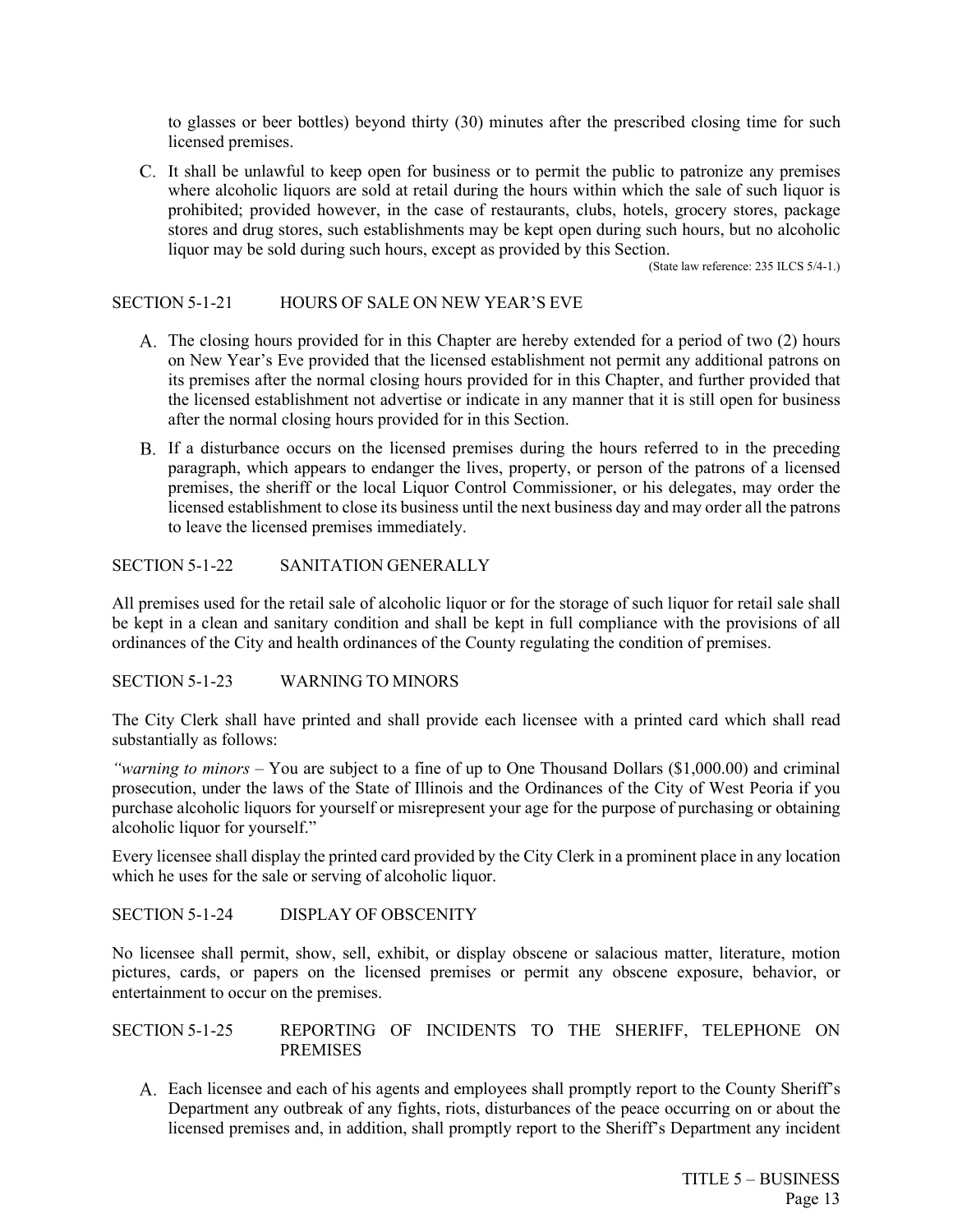occurring on or about the licensed premises which in the licensee's knowledge or opinion constitutes the commission of a crime as prohibited by the laws of the State or the United States, including any violation of this Section, and shall truthfully and fully answer all questions and investigations of any identified Sheriff's Commissioned Deputy who makes inquiry of any persons in or about the licensed premises, and cooperate fully in such investigation including the giving of any oral or written statements at such reasonable times and in such reasonable locations to any Sheriff's Commissioned Deputy engaged in said investigation.

Each licensee shall maintain on each licensed premises not less than one (1) telephone in operating order, which telephone must be within the easy access of the bartender or other responsible person in charge of the premises, for the purpose of reporting to the Sheriff's Department incidents as described immediately above.

#### SECTION 5-1-26 ILLEGAL ACTIVITIES ON PREMISES

No licensee or any officer, associate, member, representative, agent, or employee of such licensee shall engage in any activity or conduct or suffer or permit any other person to engage in any activity or conduct in or about the licensed premises which is prohibited by any ordinance of the City of West Peoria or law of the State or the United States.

#### SECTION 5-1-27 EMPLOYMENT OF MINORS

- A. No licensee under this Chapter shall employ or permit any person under the age of twenty-one (21) to sell or serve alcoholic beverages or malt or vinaceous beverages; provided, however, any establishment holding a restaurant-liquor license may employ persons nineteen (19) years of age or older to sell or serve alcoholic beverages to patrons who are actually dining in the establishment when it is only incidental to their primary job function of serving food; but under no circumstances shall such person be employed or act as a bartender or cocktail waitress.
- No licensee under this Chapter shall employ or permit any person under the age of eighteen (18) to act in person as a live entertainer on a licensed premises whether or not such person is compensated; provided, however, nothing in this Section shall prohibit performances of persons under the age of eighteen (18) which are broadcast through radio, television, motion pictures, sound recordings or video tape.

SECTION 5-1-28 SALES TO PERSONS OF NON-AGE, INTOXICATED PERSONS, ETC.

No licensee or any officer, associate, member, representative, agent, or employee of such licensee shall sell, give, or deliver alcoholic liquor to any person under the age of twenty-one (21), or to any intoxicated person or to any person known by him to be a habitual drunkard, spendthrift, insane, mentally ill, mentally deficient or in need of mental treatment. No person after purchasing or otherwise obtaining alcoholic liquor shall sell, give, or deliver such alcoholic liquor to another person under the age of twenty-one (21) years except in performance of a religious ceremony or service; or as provided in this Chapter.

(State law reference: 235 ILCS 5/6-16.)

## SECTION 5-1-29 PRESENCE OF PERSONS OF NON-AGE UPON LICENSED PREMISES

Any person to whom the sale, gift, or delivery of any alcoholic liquor is prohibited because of age shall not enter or remain upon any premises licensed for the sale of alcoholic liquor except in the company of his parent or legal guardian; provided, however, that this Section shall not apply to restaurants, grocery stores, universities, or to that portion of bowling alleys or auditoriums other than those rooms or portions used exclusively or primarily for the sale and consumption of alcoholic liquors, or to minors present in the course of their employment. In an establishment holding a B-1 liquor license, no person under the age of twentyone (21) may be on the licensed premises at all after 10 p.m., unless with parent or guardian.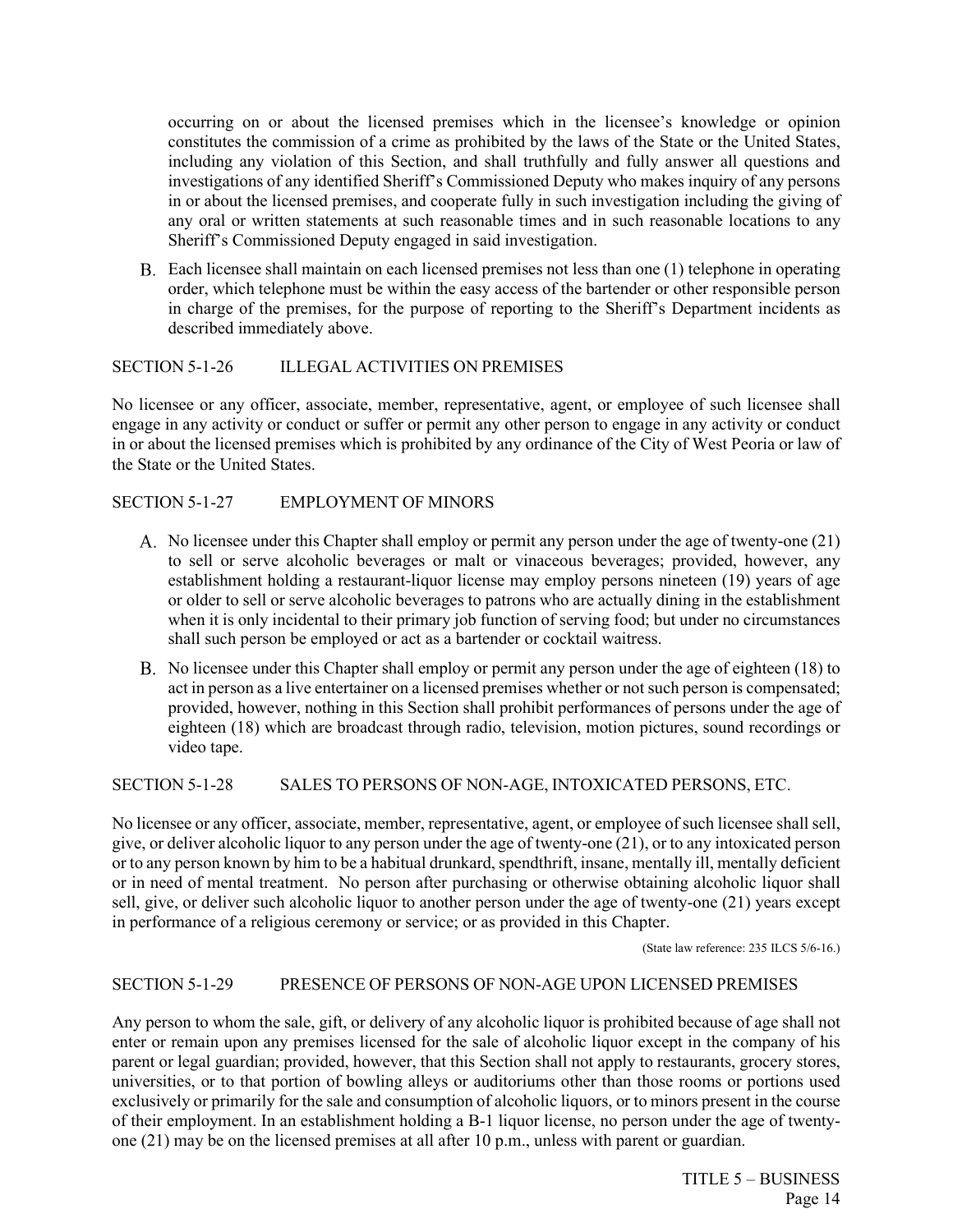### SECTION 5-1-30 SOLICITATION OF PATRONS BY EMPLOYEES

No licensee under this Section shall permit any employee or entertainer in the premises to solicit any patron thereof to purchase alcoholic or non-alcoholic beverages for such employee or entertainer or any other person on or in such licensed premises, or to solicit any patron to give or donate money or any other thing of value for any purpose; provided, however, that nothing herein contained shall prohibit any bartender, waiter, waitress who shall be regularly employed therein from accepting and serving an order of a patron in the regular course of his employment.

#### SECTION 5-1-31 CURB SERVICE

No curb service for the sale of alcoholic liquors shall be carried on in connection with premises for which a license has been granted for the sale of alcoholic liquor for consumption upon the premises, either upon the public street or private property contiguous to such premises so licensed.

SECTION 5-1-32 PEDDLING

It shall be unlawful for any person to peddle alcoholic liquor in the area of the City of West Peoria.

SECTION 5-1-33 MANAGER

No licensee shall employ any person to manage his licensed liquor establishment unless such person, firm, or corporation possesses the same qualifications required of a licensee other than residency by this Chapter. No licensee shall permit any person to act as a manager of his liquor establishment unless proper notification has been determined by the local Liquor Control Commissioner.

## SECTION 5-1-34 CHANGE IN STOCKHOLDERS

Any corporate licensee shall notify the local Liquor Control Commissioner in writing not less than twentyone (21) days prior to a transfer of its stock which would vest in the aggregate more than five (5) percent of the stock outstanding in said corporation, in any shareholder. Such corporate licensee shall suffer revocation of its license unless such stock transferee possesses the same qualifications required of a licensee except residency.

SECTION 5-1-35 HAPPY HOURS PROHIBITED

- All retail licensees shall maintain a schedule of the prices charged for all drinks of alcoholic liquor to be served and consumed on the licensed premises or in any room or part thereof. Whenever a hotel or multi-use establishment which holds a valid retailer's license operates on its premises more than one (1) establishment at which drinks of alcoholic liquor are sold at retail, the hotel or multiuse establishment shall maintain at such establishment a separate schedule of the prices charged for such drinks at that establishment.
- B. No retail licensee or employee or agent of such licensee shall:
	- Sell more than one (1) drink of alcoholic liquor for the price of one (1) drink of alcoholic liquor;
	- Sell, offer to sell, or serve to any person an unlimited number of drinks of alcoholic liquor during any set period of time for a fixed price, except at private functions not open to the general public, except as provided in Paragraph 3;
	- (blank)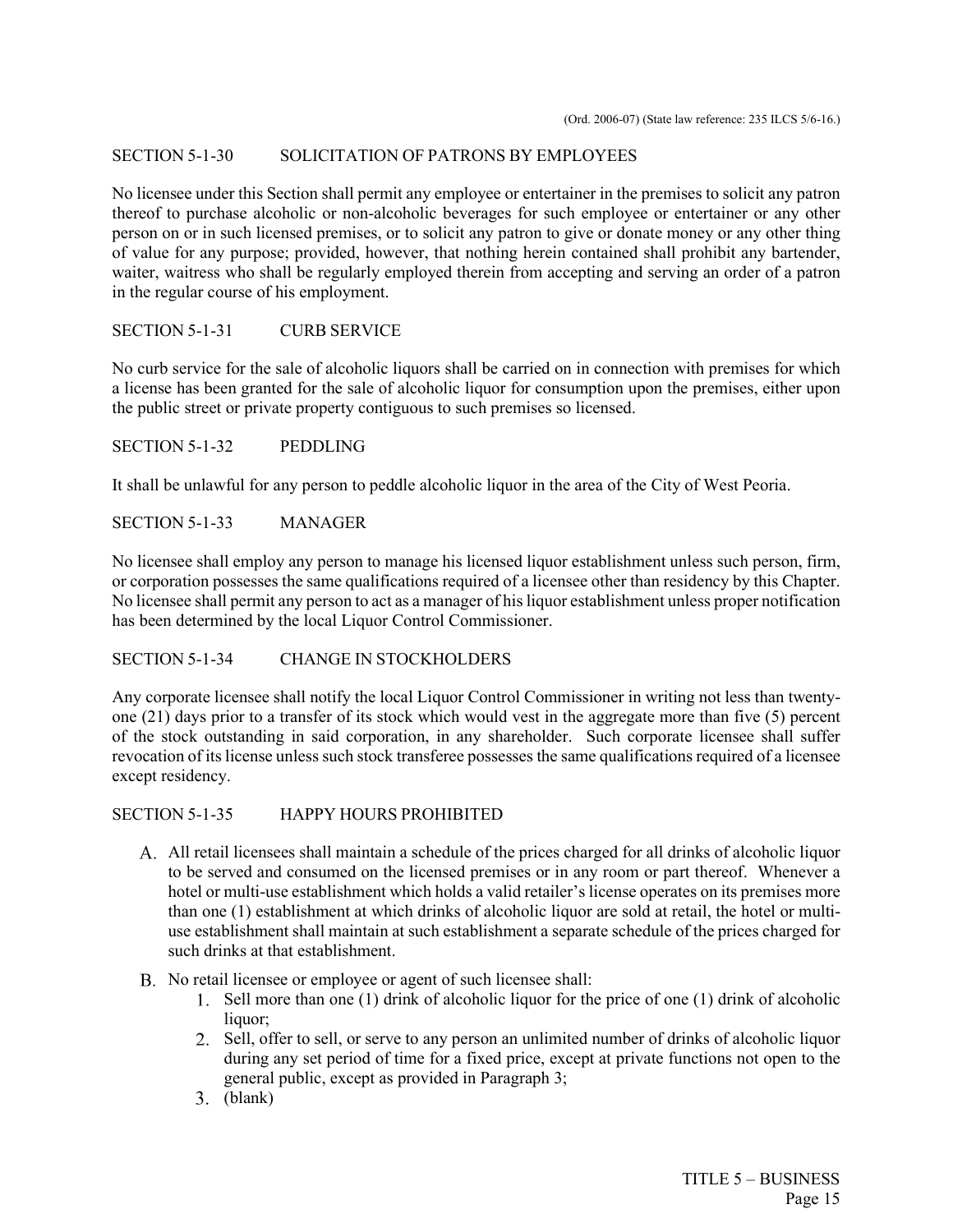- Increase the volume of alcoholic liquor contained in a drink, or the size of a drink of alcoholic liquor, without increasing proportionately the price regularly charged for the drink on that day;
- Encourage or permit, on the licensed premises, any game or contest which involves drinking alcoholic liquor or the awarding of drinks of alcoholic liquor as prizes for such game or contest on the licensed premises; or
- Advertise or promote in any way, whether on or off the licensed premises, any of the practices prohibited under paragraphs a through e.
- Permitted Happy Hours and Meal Packages, Party Packages, and Entertainment Packages
	- Definitions:

**Dedicated event space:** means a room or rooms or other clearly delineated space within a retail licensee's premises that is reserved for the exclusive use of party package invitees during the entirety of a party package. Furniture, stanchions and ropes, or other room dividers may be used to clearly delineate a dedicated event space.

**Meal package:** means a food and beverage package, which may or may not include entertainment, where the service of alcoholic liquor is an accompaniment to the food, including, but not limited to, a meal, tour, tasting or any combination thereof for a fixed price by a retail licensee or any other licensee operating within a sports facility, restaurant, winery, brewery, or distillery.

Party package: means a private party, function, or event for a specific social or business occasion, either arranged by invitation or reservation for a defined number of individuals, that is not open to the general public and where attendees are served both food and alcohol for a fixed price in a dedicated event space.

- A retail licensee may:
- Offer free food or entertainment.
- 4. Include drinks of alcoholic liquor as part of a meal package;
- 5. Sell or offer for sale a party package only if the retail licensee:
- Offers food in a dedicated event space;
- 7. Limits the party package to no more than three (3) hours;
- Distributes wristbands, lanyards, shirts or any other wearable items to identify party package attendees so the attendees may be granted access to the dedicated event space; and
- Excludes individuals not participating in the party package from the dedicated event space.
- 10. Include drinks of alcoholic liquor as part of a hotel package;
- Negotiate drinks of alcoholic liquor as part of a contract between a hotel or multi-use establishment and another group for the holding of any function, meeting, convention, or trade show;
- 12. Provide room service to persons renting rooms at a hotel;
- 13. Sell pitchers (or the equivalent, including but not limited to buckets) carafes, or bottles of alcoholic liquor which are customarily sold in such manner and delivered to two (2) or more persons at one time; or
- Advertise events permitted hereunder;
- 15. Include drinks of alcoholic liquor as part of an entertainment package where the licensee is separately licensed by the City of West Peoria and the West Peoria ordinance that:
- 16. Restricts dates of operation to dates during which there is an event at an adjacent stadium;
- 17. Restricts house of serving alcoholic liquor to two (2) hours before the event and one (1) hour after the event;
- 18. Restricts alcoholic liquor sales to beer and wine;
- 19. Requires tickets for admission to the establishment; and
- Prohibits sale of admission tickets on the day of an event and permits the sale of admission tickets for single day events only; and
- Discount any drink of alcoholic liquor during a specified time period only if: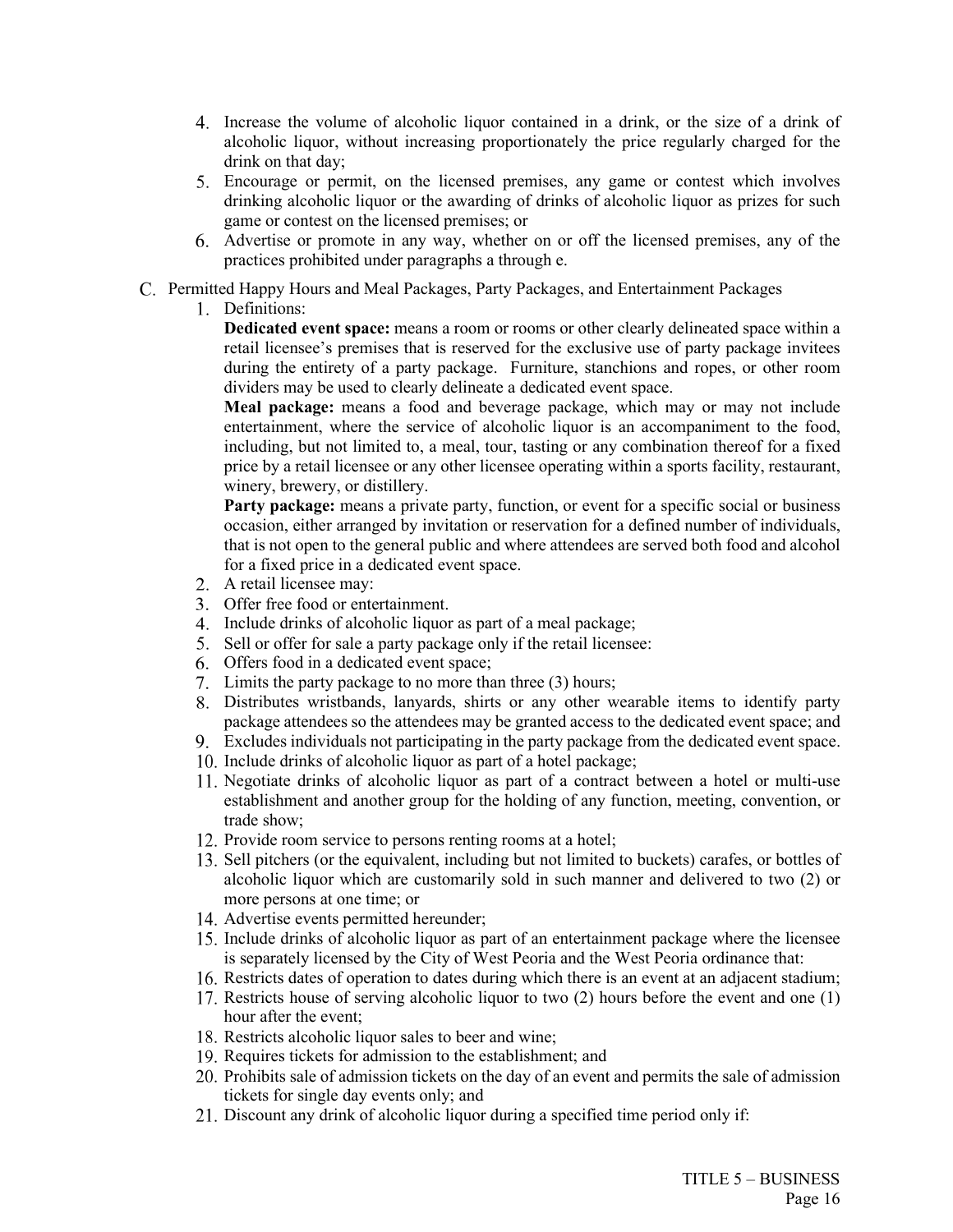- 22. The price of the drink of alcoholic liquor is not changed during the time that it is discounted;
- 23. the period of time during which any drink of alcoholic liquor is discounted does not exceed four (4) hours per day and fifteen (15) hours per week; however, this period of time is not required to be consecutive and may be divided by the licensee in any manner;
- 24, the drink of alcoholic liquor is not discounted between the hours of  $10:00$  p.m. and the licensed premises' closing hour; and
- notice of the discount of drink of alcoholic liquor during a specified time is posted on the licensed premises or on the licensee's publicly available website at least seven (7) days prior to the specified time. (Ord. 2015-25)

SECTION 5-1-36 GAMBLING PERMITTED

Any licensed liquor facility that is licensed by the City of West Peoria that has also received a video gaming license from the State of Illinois, pursuant to 230 ILCS 40/1 et seq., shall be hereby expressly authorized to allow said video gaming as is allowed by the State license under said Act to be engaged in on the licensed premises within the City of West Peoria. (Ord. 2018-03)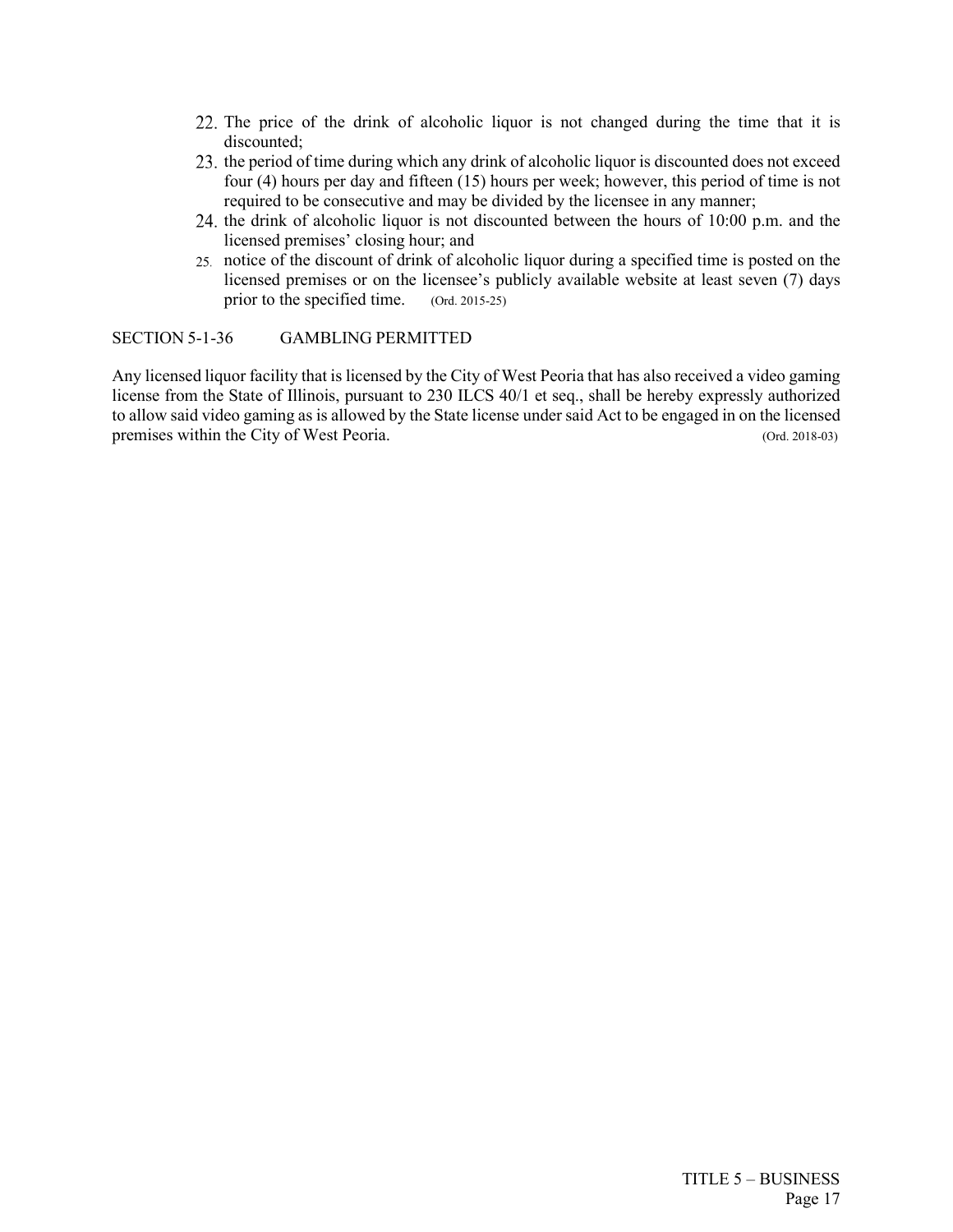# <span id="page-18-0"></span>**TITLE 5 BUSINESS REGULATIONS**

## CHAPTER 2 CANNABIS

- 5-2-1 Municipal Cannabis Retailers' Occupation Tax
- 5-2-2 Prohibited Cannabis Business Establishments
- 5-2-3 Definitions
- 5-2-4 Requirements and Conditions for License
- 5-2-5 License Required for Each Place Owned by Licensee; License not Transferable
- 5-2-6 Application forms; Application and Renewal Fees
- 5-2-7 Number of Dispensing Organization Licenses
- 5-2-8 Zoning Requirements
- 5-2-9 Display
- 5-2-10 Revocation or Suspension
- 5-2-11 Hours of Sale Generally
- 5-2-12 On-Site Consumption
- 5-2-13 Sanitation Generally

## SECTION 5-2-1 MUNICIPAL CANNABIS RETAILERS' OCCUPATION TAX

- A. Tax imposed; Rate
	- A tax is hereby imposed upon all persons engaged in the business of selling cannabis, other than cannabis purchased under the Compassionate Use of Medical Cannabis Pilot Program Act, at retail in the City at the rate of 3% of the gross receipts from these sales made in the course of that business.
	- 2. The imposition of this tax is in accordance with the provisions of Section 8-11-22, of the Illinois Municipal Code (65 ILCS 5/8-11-22).
- B. Collection of Tax by Retailers
	- The tax imposed by this Ordinance shall be remitted by such retailer to the Illinois Department of Revenue (Department). Any tax required to be collected pursuant to or as authorized by this Ordinance and any such tax collected by such retailer and required to be remitted to the Department shall constitute a debt owed by the retailer to the State. Retailers may reimburse themselves for their seller's tax liability hereunder by separately stating that tax as an additional charge, which charge may be stated in combination, in a single amount, with any State tax that sellers are required to collect.
	- The taxes hereby imposed, and all civil penalties that may be assessed as an incident thereto, shall be collected and enforced by the Department. The Department shall have full power to administer and enforce the provisions of this article.
- C. Severability

If any provision of this Ordinance, or the application of any provision of this Ordinance, is held unconstitutional or otherwise invalid, such occurrence shall not affect other provisions of this Ordinance, or their application, that can be given effect without the unconstitutional or invalid provision or its application. Each unconstitutional or invalid provision, or application of such provision, is severable, unless otherwise provided by this Ordinance.

D. Effective Date

This Ordinance shall be in full force and effect from and after its passage and approval and publication as required by law, provided, however, that the tax provided for herein shall take effect for all sales on or after the first business day of January, 2020. Copies of this Ordinance shall be certified and sent by the Clerk to the Illinois Department of Revenue prior to September 30, 2019. (Ord.2019-30)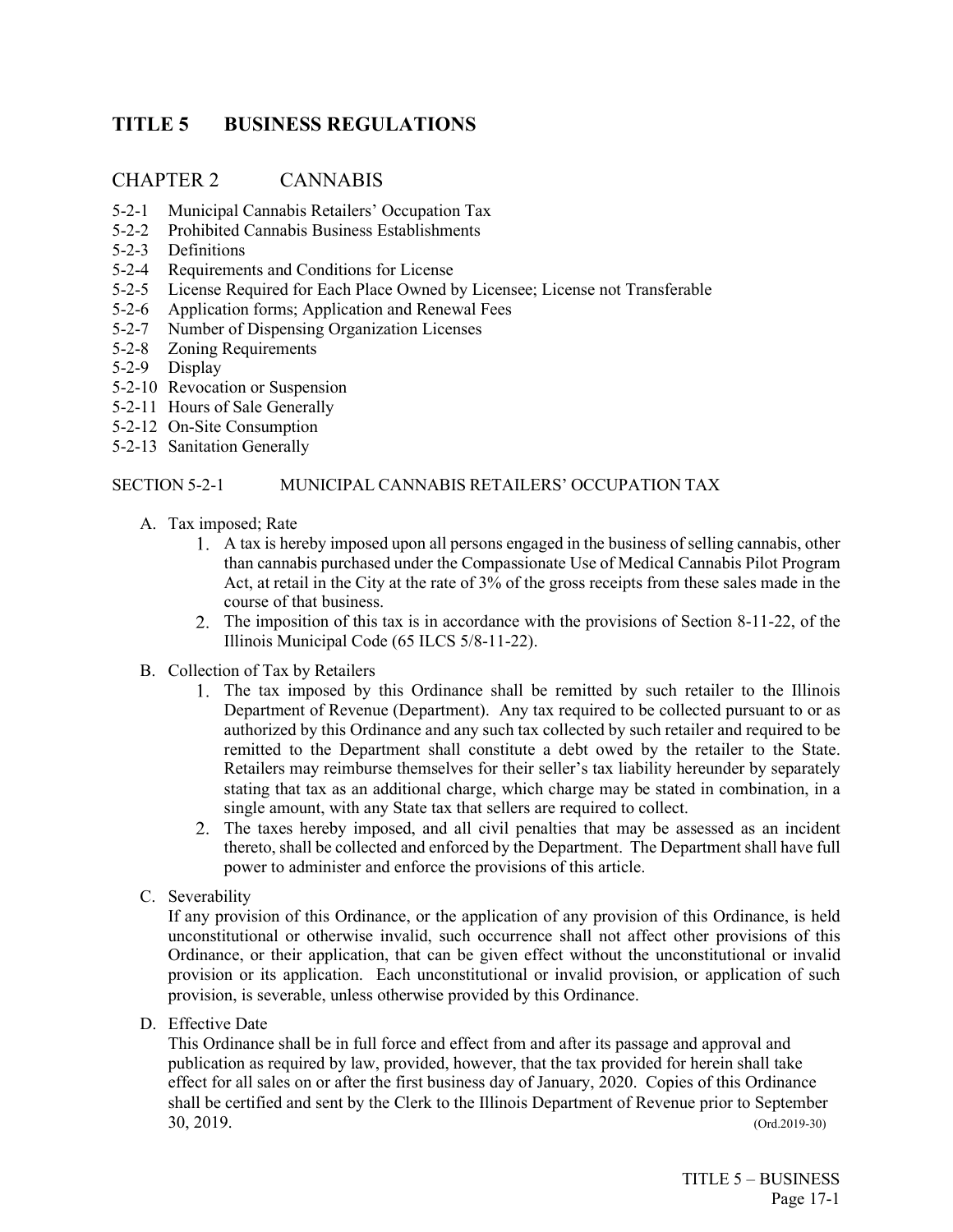#### SECTION 5-2-2 PROHIBITED CANNABIS BUSINESS ESTABLISHMENTS.

#### A. Definitions

The following words and phrases shall, for the purposes of this Chapter, have the meanings respectively ascribed to them by this section, as follows:

**Adult-use cannabis business establishment:** A cultivation center, craft grower, processing organization, infuser organization, dispensing organization, or transporting organization.

**Adult-use cannabis craft grower:** A facility operated by an organization or business that is licensed by the Illinois Department of Agriculture to cultivate, dry, cure, and package cannabis and perform other necessary activities to make cannabis available for sale at a dispensing organization or use at a processing organization, per the Cannabis Regulation and Tax Act (410 ILCS 705/1-1 *et seq.*), as it may be amended from time-to-time, and regulations promulgated hereunder.

**Adult-use cannabis cultivation center:** A facility operated by an organization or business that is licensed by the Illinois Department of Agriculture to cultivate, process, transport, and perform necessary activities to provide cannabis and cannabis-infused products to licensed cannabis business establishments, per the Cannabis Regulation and Tax Act (410 ILCS 705/1-1 *et seq.*), as it may be amended from time-to-time, and regulations promulgated thereunder.

**Adult-use cannabis dispensing organization:** A facility operated by an organization or business that is licensed by the Illinois Department of Financial and Professional Regulation to acquire cannabis from licensed cannabis business establishments for the purpose of selling or dispensing cannabis, cannabis-infused products, cannabis seeds, paraphernalia or related supplies to purchasers or to qualified registered medical cannabis patients and caregivers, per the Cannabis Regulation and Tax Act (410 ILCS 705/1-1 *et seq.*), as it may be amended from time-to-time, and regulations promulgated thereunder.

**Adult-use cannabis infuser organization or infuser:** A facility operated by an organization or business that is licensed by the Illinois Department of Agriculture to directly incorporate cannabis or cannabis concentrate into a product formulation to produce a cannabis-infused product, per the Cannabis Regulation and Tax Act (410 ILCS 705/1-1 *et seq.*), as it may be amended from time-totime, and regulations promulgated thereunder.

**Adult-use cannabis processing organization or processor:** A facility operated by an organization or business that is licensed by the Illinois Department of Agriculture to either extract constituent chemicals or compounds to produce cannabis concentrate or incorporate cannabis or cannabis concentrate into a product formulation to produce a cannabis product, per the Cannabis Regulation and Tax Act (410 ILCS 705/1-1 *et seq.*), as it may be amended from time-to-time, and regulations promulgated thereunder.

**Adult-use cannabis transporting organization or transporter:** An organization or business that is licensed by the Illinois Department of Agriculture to transport cannabis on behalf of a cannabis business establishment or a community college licensed under the Community College Cannabis Vocational Training Pilot Program, per the Cannabis Regulation and Tax Act (410 ILCS 705/1-1 *et seq.*), as it may be amended from time-to-time, and regulations promulgated thereunder.

**Person:** Any person, firm, corporation, association, club, society or other organization, including any owner, manager, proprietor, employee, volunteer or agent.

Cannabis Business Establishments Prohibited

The following Adult-Use Cannabis Business Establishments are prohibited in the City of West Peoria. No person shall locate, operate, own, suffer, or allow to be operated or aide, abet or assist in the operation within the City of West Peoria of any of the following:

Adult-Use Cannabis Craft Grower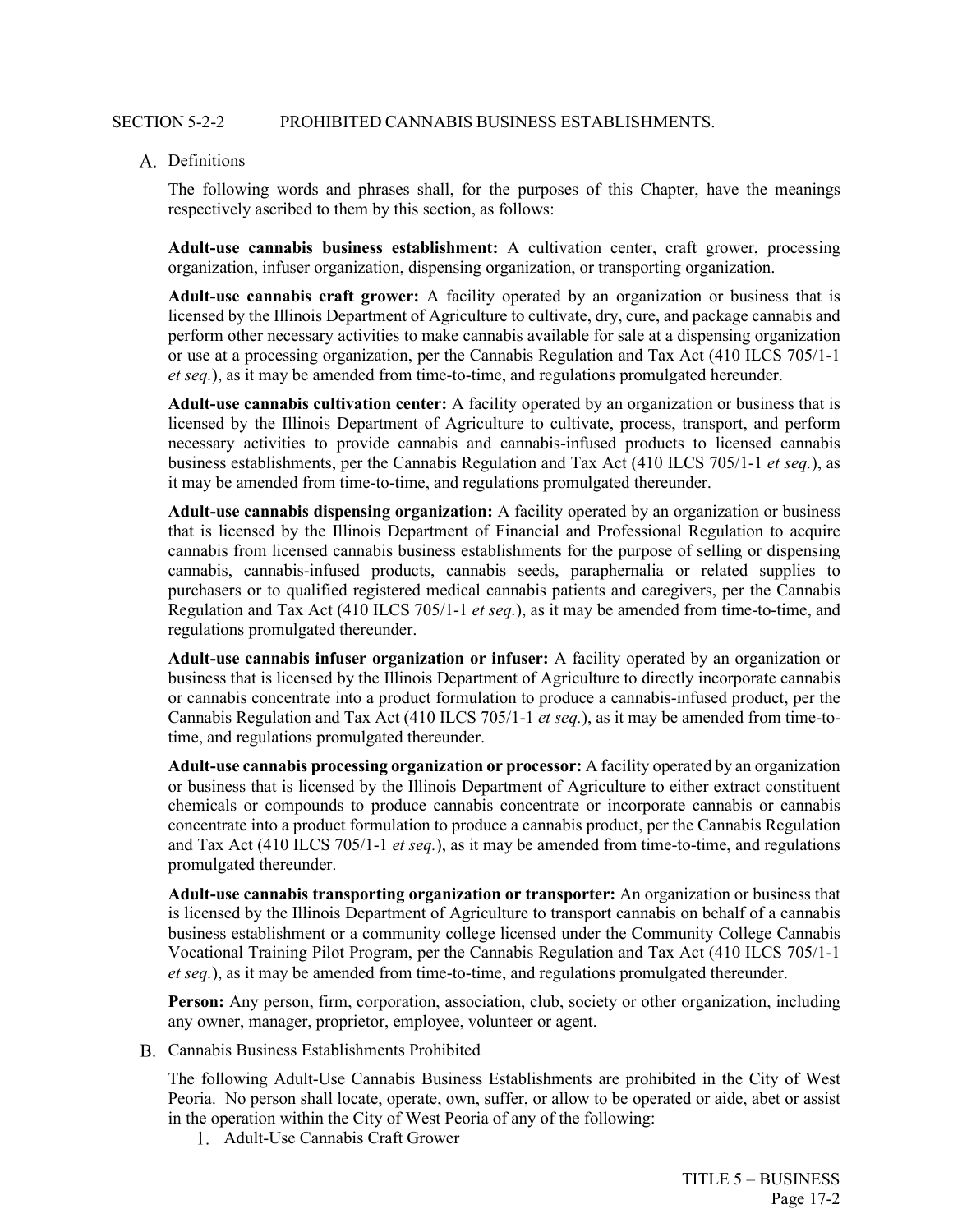- 2. Adult-Use Cannabis Cultivation Center
- C. Public Nuisance Declared

Operation of any prohibited Cannabis Business Establishment within the City in violation of the provisions of this Chapter is hereby declared a public nuisance and shall be abated pursuant to all available remedies.

D. Violations

Violations of this Chapter may be enforced in accordance with the provisions of this Chapter.

E. Severability

If any provision of this Ordinance, or the application of any provision of this Ordinance, is held unconstitutional or otherwise invalid, such occurrence shall not affect other provisions of this Ordinance, or their application, that can be given effect without the unconstitutional or invalid provision or its application. Each unconstitutional or invalid provision, or application of such provision, is severable, unless otherwise provided by this Ordinance.

F. Effective Date. This Ordinance shall be in full force and effect from and after its passage and approval and publication as required by law. (Ord. 2019-41)

## SECTION 5-2-3 DEFINITIONS

All words and phrases used in this Chapter and not otherwise defined herein, which are defined in the Cannabis Regulation and Tax Act, 410 ILCS 705/1-1 *et seq.*, as amended, shall have the meaning accorded to such words and phrases in said Act. In the event the meanings ascribed to these terms in the Act shall be changed by subsequent legislation, the words and phrases used in this Chapter shall follow the meanings as changed in the Act. Unless the context otherwise requires, the following terms as used in this Chapter shall be construed according to the definitions set forth below:

**Cannabis:** means marijuana, hashish, and other substances that are identified as including any parts of the plant Cannabis sativa, whether growing or not; the seeds thereof, the resin extracted from any part of the plant; and any compound, manufacture, salt, derivative, mixture, or preparation of the plant, its seeds, or resin, including tetrahydrocannabinol (THC) and all other naturally produced cannabinol derivatives. "Cannabis" does not include the mature stalks of the plant, fiber produced from the stalks, oil or cake made from the seeds of the plant, any other compound, manufacture, salt, derivative, mixture, or preparation of the mature stalks (except the resin extracted therefrom), fiber, oil, or cake, or the sterilized seed of the plant which is incapable of germination, nor does it include industrial hemp as defined in the Industrial Hemp Act.

**Cannabis business establishment:** means a processing organization, dispensing organization, or transporting organization.

**Cannabis-infused product:** means a beverage, food, oil, ointment, tincture, topical formulation, or another product containing cannabis that is not intended to be smoked.

**Dispensary:** means a facility operated by a dispensing organization at which activities licensed by the Act may occur.

**Dispensing organization:** means a facility operated by an organization or business that is licensed by the Department of Financial and Professional Regulation to acquire cannabis from a cultivation center, craft grower, processing organization, or another dispensary for the purpose of selling or dispensing cannabis, cannabis-infused products, cannabis seeds, paraphernalia, or related supplies under the Act to purchasers or to qualified registered medical cannabis patients and caregivers.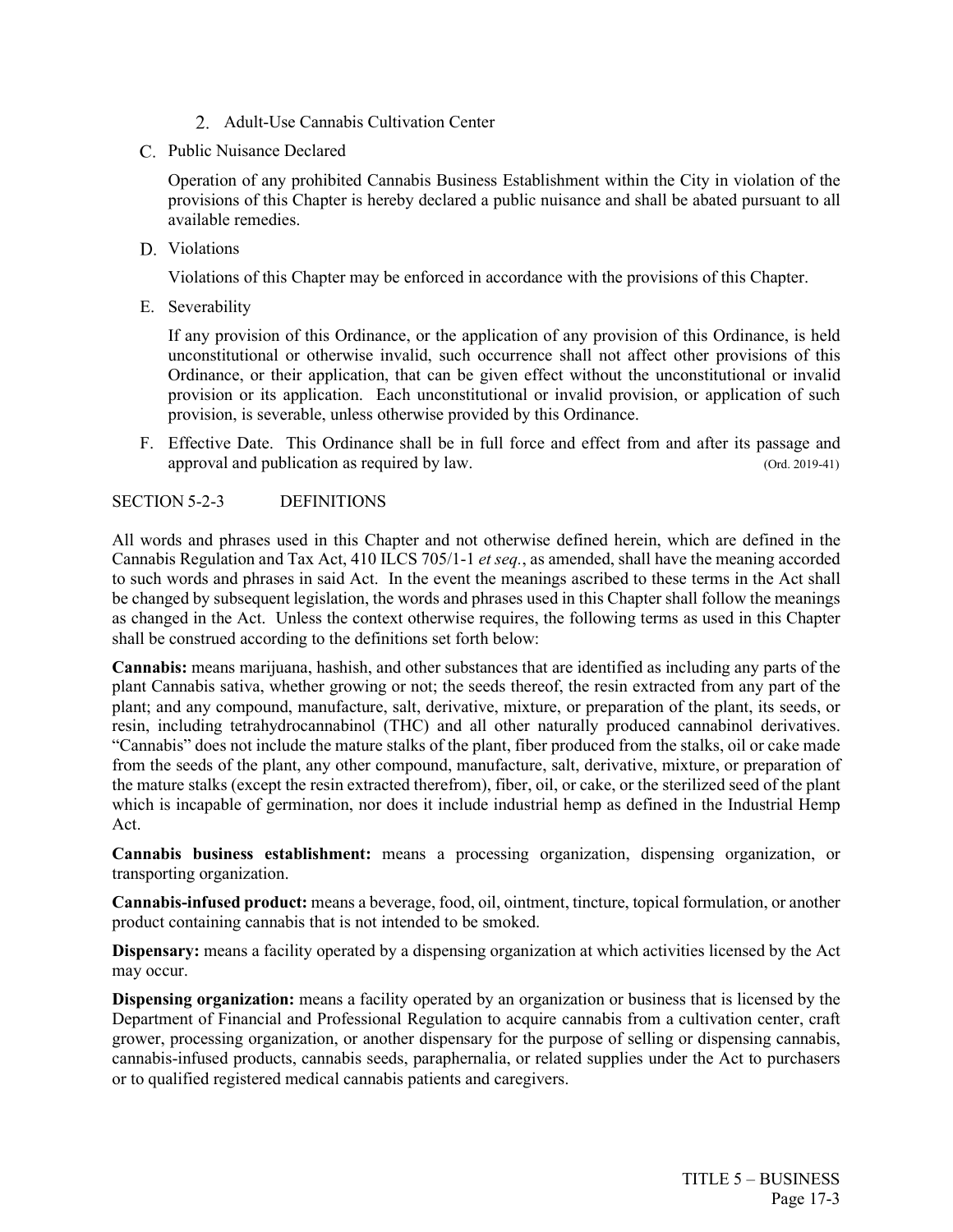**Infuser organization" or "infuser:** means a facility operated by an organization or business that is licensed by the Department of Agriculture to directly incorporate cannabis or cannabis concentrate into a product formulation to produce a cannabis-infused product.

**Possession limit:** means the amount of cannabis under Section 10-10 of the Cannabis Regulation and Tax Act that may be possessed at any one time by a person 21 years of age or older or who is a registered qualifying medical cannabis patient or caregiver under the Compassionate Use of Medical Cannabis Pilot Program Act.

**Public place:** means any place where a person could reasonably be expected to be observed by others. Public place includes all parts of buildings owned in whole or in part, or leased, by the State or a unit of local government. "Public place" does not include a private residence unless the private residence is used to provide licensed child care, foster care, or other similar social service care on the premises.

**Purchaser** means a person 21 years of age or older who acquires cannabis for a valuable consideration. Purchaser" does not include a cardholder under the Compassionate Use of Medical Cannabis Pilot Program Act.

**Transporting organization or transporter:** means an organization or business that is licensed by the Department of Agriculture to transport cannabis on behalf of a cannabis business establishment or a community college licensed under the Community College Cannabis Vocational Training Pilot Program.

## SECTION 5-2-4 REQUIREMENTS AND CONDITIONS FOR CONDITIONAL USE PERMIT

Permit shall be granted for the sale of cannabis or cannabis-infused products as defined in the statutes of this State, subject to the conditions hereinafter set forth. No person, either by himself or his agent, or any person acting as an agent of another, shall sell or offer for sale at retail in the City of West Peoria cannabis or cannabis-infused products without first having obtained a permit from the City to do so as hereinafter provided, and it shall likewise be unlawful for any person to sell or offer for sale any cannabis or cannabisinfused products in violation of the terms and conditions of such license.

## SECTION 5-2-5 CONDITIONAL USE PERMIT REQUIRED FOR EACH PLACE OWNED BY PERMIT HOLDER; PERMIT NOT TRANSFERABLE

A separate permit shall be required for each individual cannabis business established operated by a licensee, and such license shall not be transferable from one licensee to another licensee, except in conformance with the laws of this State, then existing, with reference to the transfer of State licenses.

## SECTION 5-2-6 APPLICATION FORMS; APPLICATION AND RENEWAL FEES

- A. All applicants for a permit for the sale of cannabis or cannabis-infused products at retail in the City shall make their application on forms provided by the City Administrator. The City Clerk shall prepare a sufficient quantity of the forms and shall provide the same to the applicant at no additional charge. Each applicant shall answer all questions on the application form which the City Administrator, in his/her discretion, believes necessary in order for the City Administrator to reach a determination.
- B. Each application for a permit to operate a cannabis business establishment within the City of West Peoria shall be accompanied by a nonrefundable payment of three hundred fifty dollars (\$350.00). This application fee shall be in addition to all other fees set forth in this Section and such application fee shall not be apportioned even though less than twelve (12) months remain in the license year, nor shall it be refunded in the event the application is denied.
- C. Each holder of a permit to operate a cannabis business organization shall pay a renewal fee of one thousand five hundred dollars (\$1,500.00) to be due on January 1 each year following receipt of the license, regardless of the month and date the initial license was granted.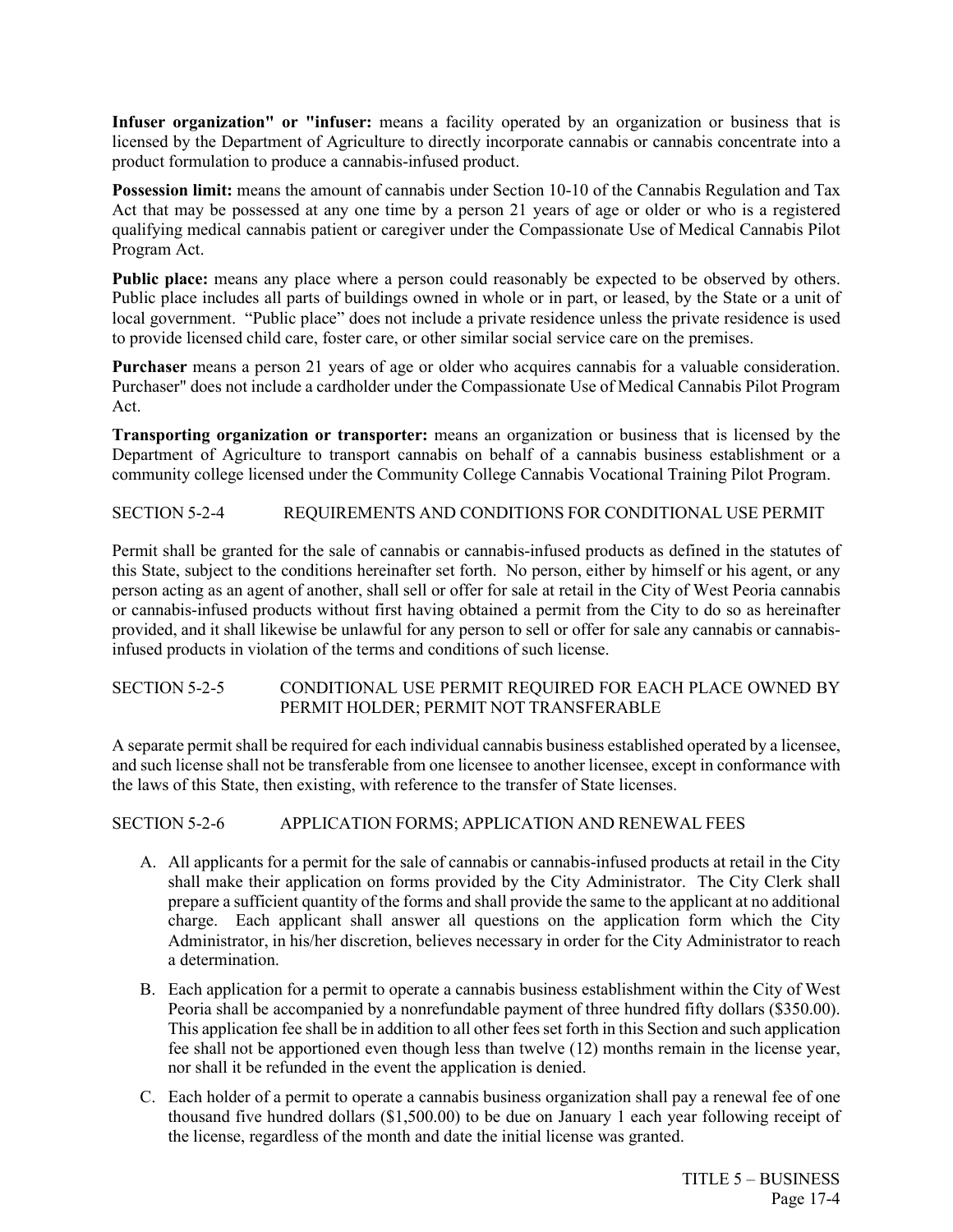D. Permit to operate a cannabis dispensing organization within the City shall be issued at the sole discretion of the City of West Peoria and may be terminated and revoked at the sole discretion of the City of West Peoria for reasons deemed appropriate in the sole discretion of the City of West Peoria.

## SECTION 5-2-7 NUMBER OF CONDITIONAL USE PERMITS

The City authorizes the following organizations, as defined herein, to operate within the City and obtain permit to operate within the City. The number of permits authorized by the City shall include those dispensing organizations also operating with a medical cannabis dispensing license under the Compassionate Use of Medical Cannabis Pilot Program Act.

| <b>Cannabis Business Establishment</b> | Number of available permits |
|----------------------------------------|-----------------------------|
| Medical                                |                             |
| Dispensing Organization                |                             |
| Infuser Organization                   |                             |
| Processing Organization                |                             |
| <b>Transportation Organization</b>     |                             |

## SECTION 5-2-8 ZONING REQUIREMENTS

No permit shall be issued or renewed for the sale at retail of any cannabis or cannabis-infused product unless the use of the premises for the retail sale or distribution of cannabis or cannabis-infused products is a "special use" as defined in Title 2, Chapter 6 of the City Code Book of the City of West Peoria.

SECTION 5-2-9 DISPLAY OF LICENSE

Every licensee shall cause his local permit to be framed and hung in plain view in a conspicuous place on the licensed premises.

## SECTION 5-2-10 REVOCATION OR SUSPENSION OF PERMIT

- The City Council may, after proper hearing, fine, revoke, or suspend for not more than thirty (30) business days any permit issued by the City under the terms of this Chapter, for any of the following reasons:
	- Violation of any of the provisions of this Chapter or any violation of any provision of the laws of the State relating to the sale of cannabis or cannabis-infused products.
	- The willful making of false statements as to a material fact in an application for a permit or the renewal thereof; however, no such license shall be revoked or suspended except after a public hearing by the City Council with a three (3) business days written notice to the licensee affording said licensee an opportunity to appear and defend.
	- If the City Council has reason to believe that any continued operation of a particular licensed premises will immediately threaten the welfare of the community, he may, upon the issuance of a written order stating the reason for such conclusion, and without notice or hearing, order the licensed premises closed for not more than seven (7) business days, giving the licensee any opportunity to be heard during that period.
- B. In lieu of suspension or revocation, the City Council may instead levy a fine on the licensee for such violations. The fine imposed shall not exceed one thousand dollars (\$1,000.00) for each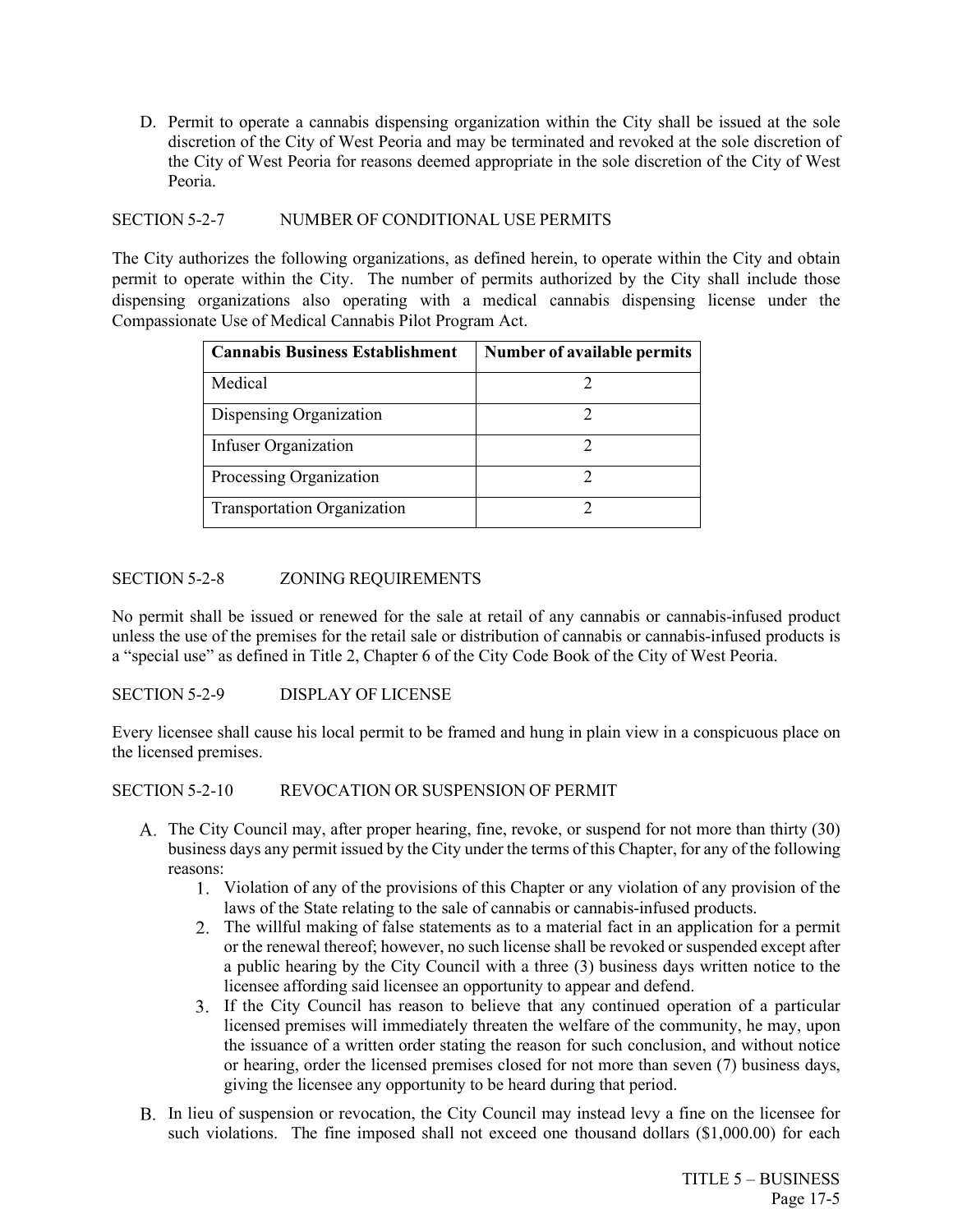violation; each business day on which a violation continues shall constitute a separate violation. Not more than ten thousand dollars (\$10,000.00) in fines under this Section may be imposed against any licensee during the period of his permit without additional hearings. Proceeds from such fines shall be paid into the general corporate fund.

- C. The City Council, upon probable cause that a violation of this Chapter or any violation of any provision of the laws of this State relating to the sale of cannabis or cannabis-infused products has occurred, shall cause a written notice to appear to be issued to the permit. Such notice to appear shall inform the licensee of the nature of the charges and set a time and place for hearing not less than three (3) business days from the date of the notice.
- D. Such hearing shall be public and a verbatim transcript shall be made. The licensee may be represented by legal counsel licensed to practice law in the State. All witnesses shall testify under oath administered by the City Clerk or other person authorized to administer such oath in Illinois. Such hearing need not be conducted according to the strict rules of evidence and procedure followed in a court of law; however, such hearings shall be conducted in a fair and impartial manner to all concerned. On motion of the licensee, the three (3) business day written notice of hearing may be waived in whole or in part. Any licensee may, at his option, waive his right to a public hearing on the suspension or revocation of his / her permit. In such an event, the City Council may order any suspension, revocation, or make any other order which would be appropriate upon a finding of a violation at the conclusion of a public hearing. The licensee shall indicate such waiver in writing to the City Council at any time prior to the commencement of the actual public hearing.
- E. The City Council shall within five (5) business days after such hearing, if it determines after such hearing that the permit should be revoked, or suspended, state the reason or reasons for such determination in a written order of revocation or suspension and shall serve a copy of such order within the said five (5) business days upon said permit holder.
- Any five (5) residents of the City shall have the right to file a complaint with the City Council stating that any retailer permit, subject to the jurisdiction of the City, has been or is violating the provisions of the Act or the rules or regulations issued pursuant thereto. Such complaint shall be in writing in the form prescribed by the City and shall be signed and sworn to by the parties complaining. The complaint shall state the particular provision, rule, or regulation believed to have been violated and the facts in detail upon which belief is based. If the City Council is satisfied that the complaint substantially charges a violation and that from the facts alleged there is reasonable cause for such belief, it shall set the matter for hearing and shall serve notice upon the licensee of the time and place of such hearing and of the particular charge in the complaint.

#### SECTION 5-2-11 HOURS OF SALE GENERALLY

- No dispensing organization holding a permit to operate within the City shall sell or offer for sale at retail, any cannabis or cannabis-infused products or furnish or give away, or allow or permit the same to be consumed on the licensed premises, or any other premises under the control, directly or indirectly, of the licensee between the hours of 10:00 p.m. and 7:00 a.m. on all days.
- B. No person other than the holder of a permit to operate dispensing organization or any of the licensee's employees while actually in the performance of their duties shall be permitted to enter or remain upon the premises, nor shall any person consume any cannabis or cannabis-infused product on such premises, nor shall any cannabis or cannabis-infused product be exposed upon such premises in any open container beyond thirty (30) minutes after the prescribed closing time for such licensed premises.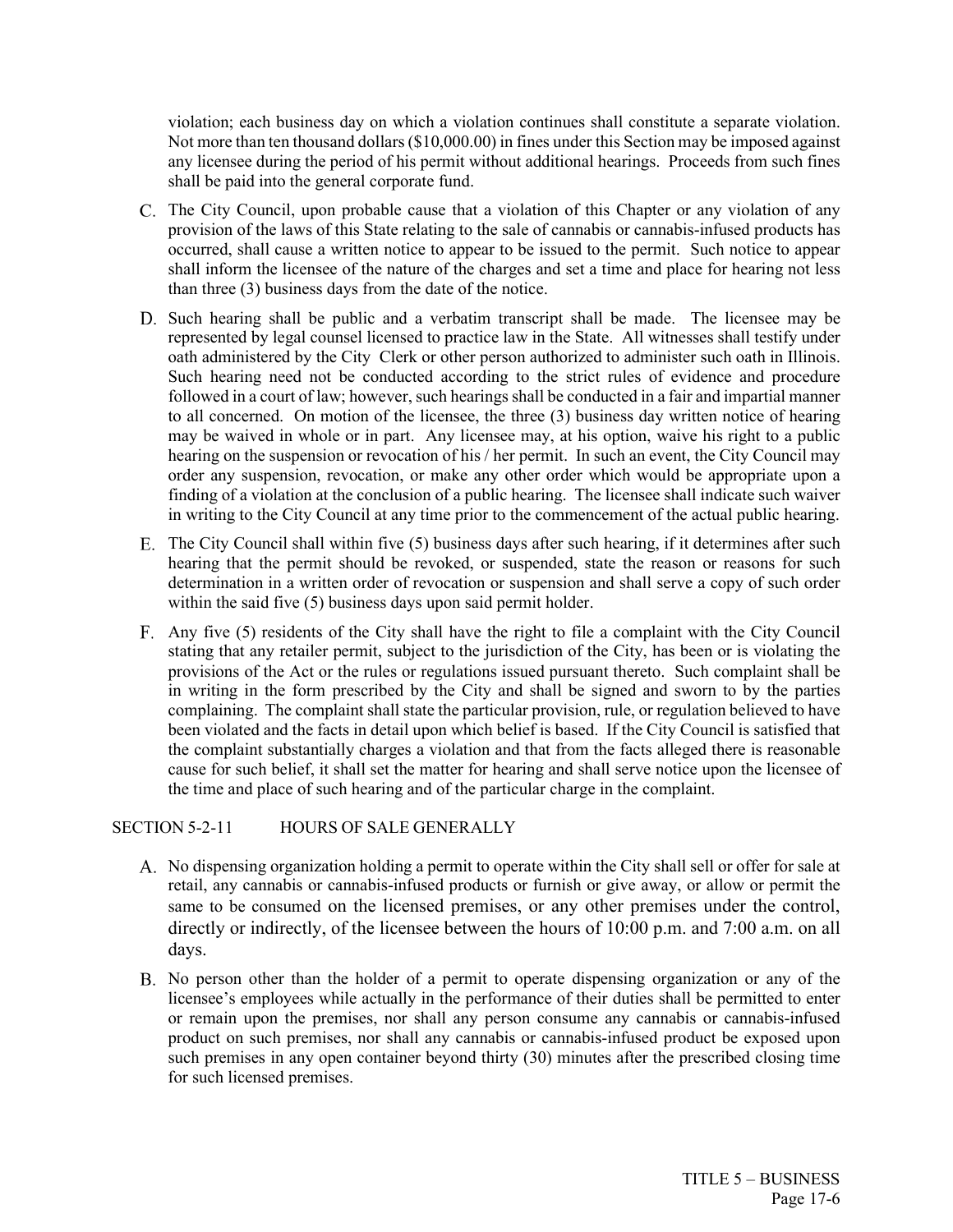It shall be unlawful to keep open for business or to permit the public to patronize any premises where cannabis or cannabis-infused products are sold at retail during the hours within which the sale of such cannabis or cannabis-infused products is prohibited.

## SECTION 5-2-12 ON-SITE CONSUMPTION

- A. The City authorizes permitted cannabis dispensing organizations and retail tobacco stores to allow on-premises consumption of cannabis and cannabis-infused products in a manner consistent with the Cannabis Regulation and Tax Act (410 ILCS 705/1-1 et seq.) and the Smoke Free Illinois Act (410 ILCS 82/1 et seq.). In order to allow on-premises consumption of cannabis, each cannabis dispensing organization, as defined in the Cannabis Regulation and Tax Act, and retail tobacco store, as defined in the Smoke Free Illinois Act, must (1) maintain a specially designated area or areas for the purpose of heating, burning, smoking, or lighting cannabis; (2) be limited to individuals 21 or older; and (3) maintain a locked door or barrier to any specially designated areas for the purpose of heating, burning, smoking or lighting cannabis.
- B. Each cannabis dispensing organization and retail tobacco store seeking to permit on-premises consumption of cannabis shall first obtain a special use permit from the City pursuant to Section 2- 11-2(F) of the City Code of the City of West Peoria.
- C. The City authorizes two (2) special use permits to be issued to licensed cannabis dispensing organizations or retail tobacco stores seeking to host on-premises consumption of cannabis at their authorized business locations.
- D. Any cannabis dispensing organization or retail tobacco store with City approval to host on-premises consumption of cannabis shall not be located within 2,000 feet of another cannabis dispensing organization or retail tobacco store that has been issued a special use permit to host on-premises consumption of cannabis.
- E. Pre-packaged food and beverage items acquired outside of the authorized business location may be brought into and consumed within the business establishment, provided that such items are limited to an area of the business separated from the specially designated area(s) in which the consumption of cannabis takes place. The sale, possession, and consumption of alcohol within the business establishment authorized to host on-premises consumption of cannabis is prohibited. (Ord. 2021-25)

## SECTION 5-2-13 SANITATION GENERALLY

All premises used for the retail sale of cannabis or cannabis-infused products, or for the storage of such cannabis or cannabis-infused products, shall be maintained in a clean and sanitary condition pursuant to the Cannabis Regulation and Tax Act, 410 ILCS 705/1-1 *et seq*. (Ord. 2019-42)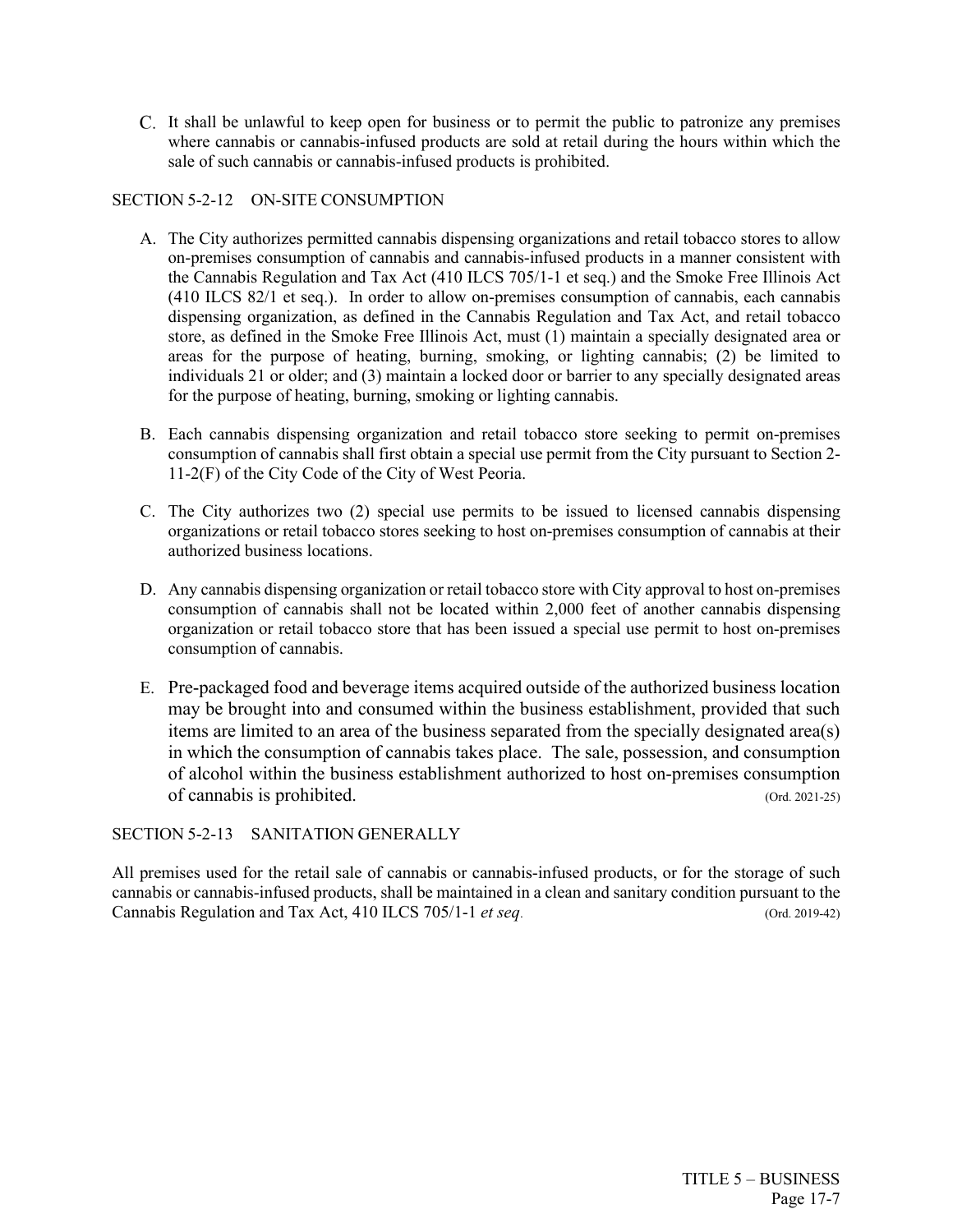# <span id="page-25-0"></span>**TITLE 5 BUSINESS REGULATIONS**

## CHAPTER 3 ADULT BUSINESSES

- 5-3-1 Definitions
- 5-3-2 Limitations on Adult Uses
- 5-3-3 Measurement of Distance
- 5-3-4 License Required; Filing of Application; Filing Fees
- 5-3-5 Contents of Application For License
- 5-3-6 Issuance of Adult Use License
- 5-3-7 Suspension or Revocation of License For Adult use
- 5-3-8 Display of License and Permit
- 5-3-9 Employment of Persons Under Age 18 Prohibited
- 5-3-10 Illegal Activities on Premises

SECTION 5-3-1 DEFINITIONS

**Adult Bookstore:** Any establishment that has as its stock in trade, or any significant or substantial portion thereof, books, magazines, films, records, recording tapes, video tapes, or other periodicals, for sale or for viewing either on or off the premises, which are distinguished or characterized by their emphasis on matter depicting, describing, or relating to specified sexual activities or specified anatomical areas, or any establishment that holds itself out to the public as a purveyor of such based upon its signage, advertising, displays, actual sales, presence of video preview or coin operated booths, exclusions of minors from the establishment's premises, or any other factors showing the establishment's primary purpose is to purvey such material.

**Adult Device Store:** An establishment having as a substantial portion of its stock in trade any device, appliance, instrument, or object which is represented either by the operator of the establishment or by its packaging, advertising, or other literature furnished therewith as enhancing, assisting, representing, depicting, or relating to specified sexual activities or specified anatomical areas or an establishment with a segment or section devoted to the sale or display of such material, or any establishment that holds itself out to the public as a purveyor of such based upon its signage, advertising, displays, actual sales, presence of video preview or coin operated booths, exclusions of minors from the establishment's premises, or any other factors showing the establishment's primary purpose is to purvey such material.

**Adult Entertainment Cabaret:** A public or private establishment which is licensed to serve food and/or alcoholic beverages, which features entertainers, dancers, waitresses, waiters, or any other employees acting in such a way as to display, depict, describe, or relate to specified sexual activities or specified anatomical areas for observation by patrons therein.

**Adult Mini Motion Picture Theater:** An enclosed building or drive-in theater with a capacity of less than fifty (50) persons used regularly and routinely for presenting motion pictures having as a dominant theme material distinguished or characterized by an emphasis on matter depicting, describing, or relating to specified sexual activities or specified anatomical areas for observation by patrons therein.

**Adult Motion Picture Theater:** An enclosed building or drive-in theater with a capacity of fifty (50) or more persons used regularly and routinely for presenting motion pictures having as a dominant theme material distinguished or characterized by an emphasis on matter depicting, describing, or relating to specified sexual activities or specified anatomical areas for observation by patrons therein.

**Adult Use:** Adult bookstores, adult device stores, adult entertainment cabarets, adult mini motion picture theaters, adult motion picture theaters, body shops, model studios, and massage establishments.

**Body Shop or Model Studio:** Any public or private establishment which describes itself as a body shop or model studio, or where for any form of consideration or gratuity figure models who display specific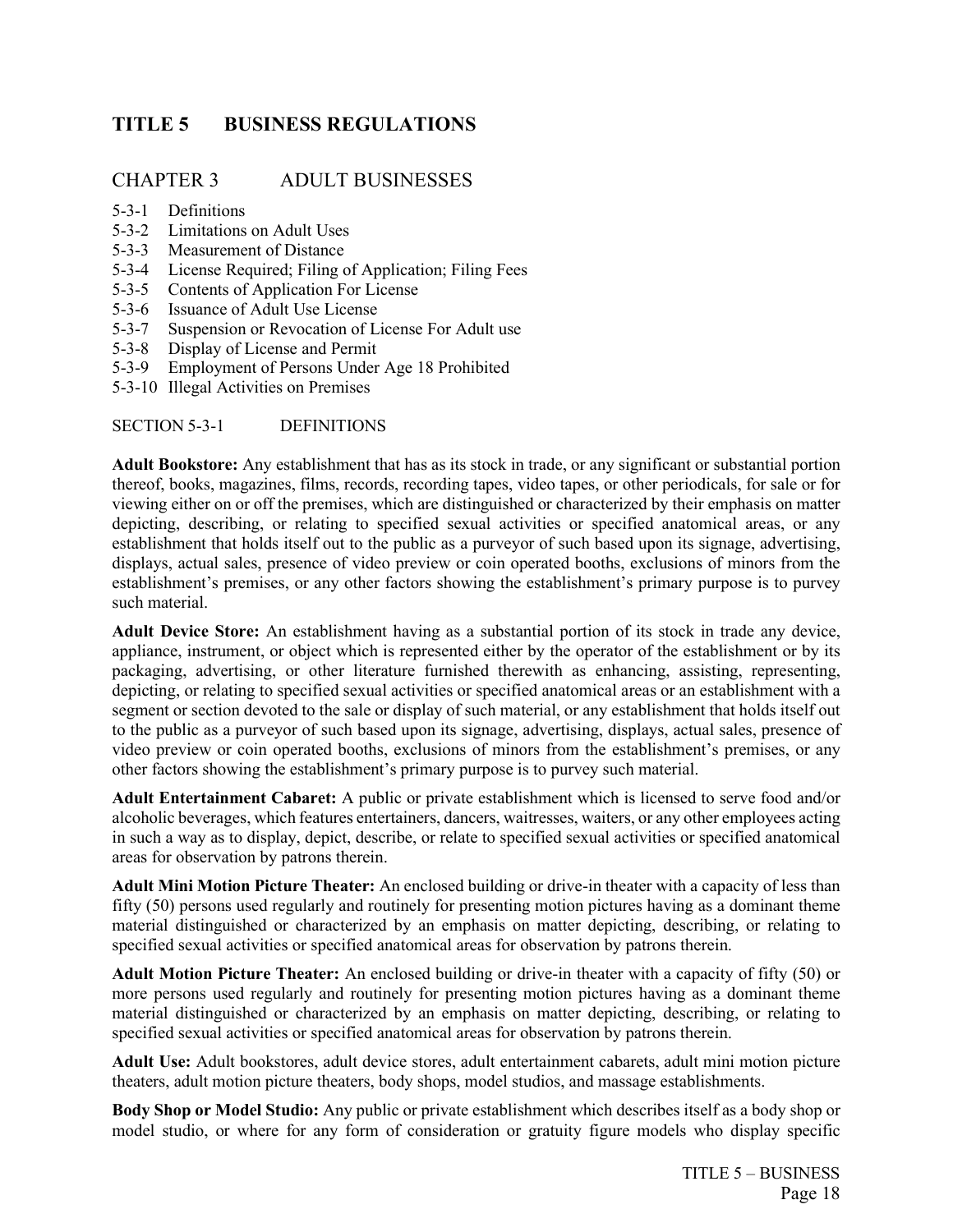anatomical areas are provided to be observed, sketched, drawn, painted, sculptured, photographed, or similarly depicted by persons paying such consideration or gratuity, or where for any form of consideration or gratuity nude or semi-nude dancing, readings, counseling sessions, body painting, and other activities that present materials distinguished or characterized by an emphasis on matter depicting, describing, or relating to specified sexual activities or specified anatomical areas are provided for observation by or communication to persons paying such consideration or gratuity.

**Building Structure:** Any structure or group of structures housing two (2) or more businesses which share a common entry, exit, wall or frontage wall, including, but not limited to, shopping centers, shopping plazas, or shopping squares.

**Massage:** Any method of pressure on or friction against or stroking, kneading, rubbing, tapping, pounding, vibrating, or stimulating of the external soft parts of the body with the hands or other parts of the human body or with the aid of any mechanical or electrical apparatus or appliance with or without such supplementary aids as rubbing alcohol, liniments, antiseptics, oils, powders, creams, lotions, ointments, or other similar preparations commonly used in this practice.

**Massage Establishment:** An establishment having a fixed place of business where any person, firm, association, or corporation engages in or carries on or permits to be engaged in or carried on any of the activities mentioned in the definition of massage in this Section; provided, however, that the term massage establishment shall not apply to the following:

- A. Hospitals, nursing homes, or sanitaria; or
- B. Barber shops or cosmetology establishments, not operated as a home occupation as defined under the West Peoria Zoning Regulations, where a barber or cosmetologist, holding a valid, unrevoked license or certificate of registration issued by the State of Illinois and a valid, unrevoked masseur permit issued by the City of West Peoria, administers a massage in conjunction with and incidental to the lawful performance of the barber's or cosmetologist's particular profession or business; or
- C. Barber shops or cosmetology establishments, not operated as a home occupation as defined under the West Peoria Zoning Regulations, where a barber or cosmetologist, holding a valid, unrevoked license or certificate of registration issued by the State of Illinois, allows a person holding a valid, unrevoked license or certificate of registration issued by the State of Illinois and a valid, unrevoked masseur permit issued by the City of West Peoria and working under the direction of the barber or cosmetologist, to administer a massage in conjunction with and incidental to the lawful performance of the barber's or cosmetologist's particular profession or business.

**Nudity:** The showing of the human male or female genitals, pubic area, or buttocks with less than a fully opaque covering, showing of the female breast with less than a fully opaque covering of any part of the nipple, or the showing of the covered male genitals in a discernibly turgid state.

## **Specified Anatomical Areas:** Any of the following:

- A. Less than completely and opaquely covered:
	- 1. Human genitals, pubic region, or pubic hair; or
	- 2. Buttock; or
	- Female breast below a point immediately above the top of the areola; and
- B. Human male genitals in a discernibly turgid state, even if completely covered and opaquely covered.

## **Specified Sexual Activities:** Any of the following conditions:

- The performance of acts or simulated acts of sexual intercourse, masturbation, sodomy, bestiality, oral copulation, flagellation, or any sexual acts which are prohibited by law.
- The actual or simulated touching, caressing, or fondling of the breast, buttocks, anus, or genitals.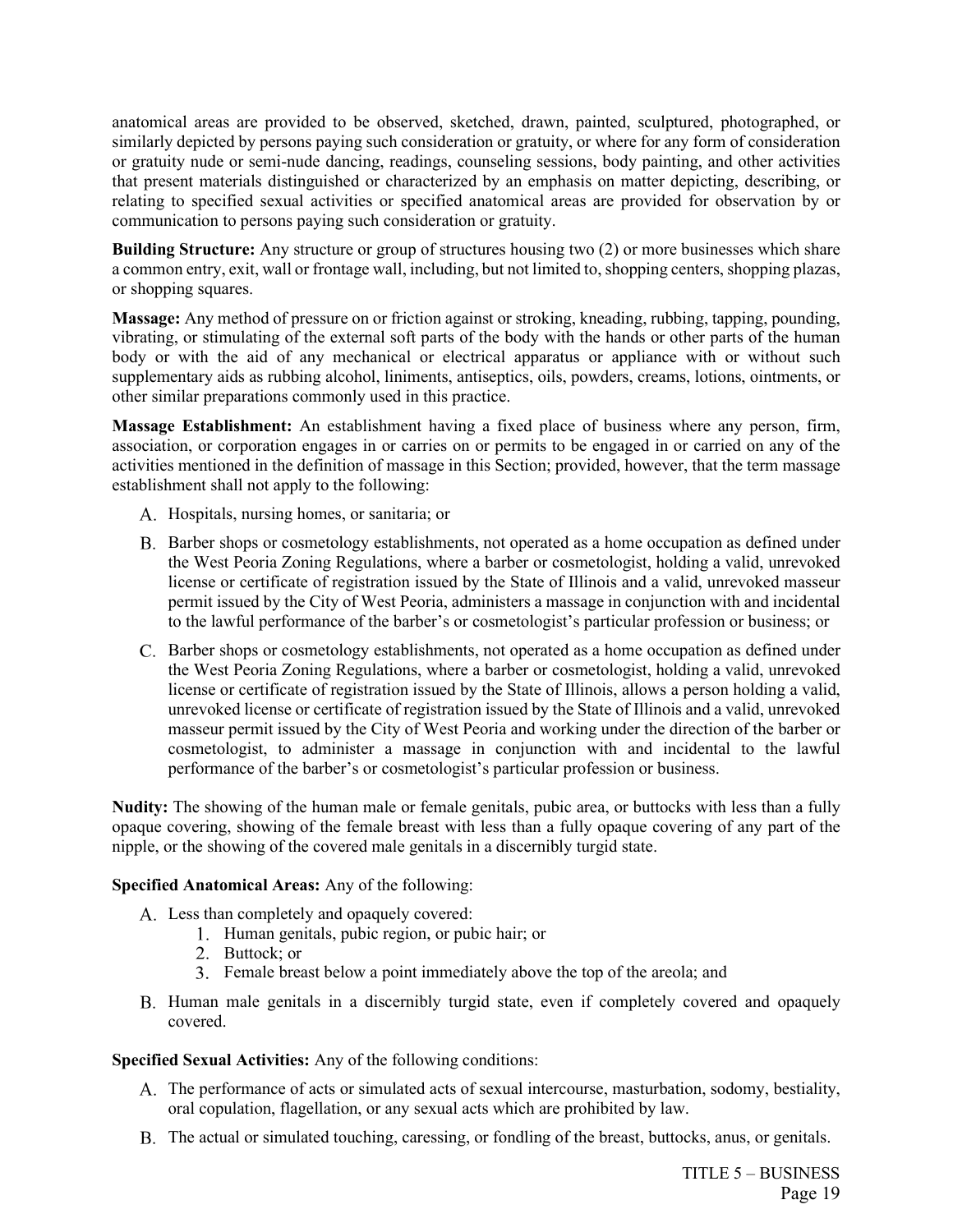- The actual or simulated display of the breasts, buttocks, pubic hair, anus, vulva, or genitals.
- Excretory or urinary function as part of or in conjunction with any activities set forth in Paragraphs a through c of this Subsection.

## SECTION 5-3-2 REQUIRED AND CONDITIONS FOR LICENSE LIMITATIONS ON ADULT **USES**

Adult uses shall be permitted subject to the following restrictions:

- A. An adult use shall not feature:
	- A person who knowingly or intentionally, in a public place:
	- Engages in sexual intercourse; or
	- Engages in deviant sexual conduct; or
	- Appears in a state of nudity; or
	- Fondles the genitals of himself or another person.
- All adult uses shall be located only in B-1, General Business District, with a special use permit, and B-2, Highway and Service Business District, with a special use permit, and within such districts an adult use shall not be located within seven hundred-fifty (750) feet of another pre-existing adult use.
- C. An adult use shall not be located within five hundred (500) feet of a pre-existing school or place of worship.
	- An adult use shall not be located in a building structure which contains another business that sells or dispenses in some manner alcoholic beverages.
	- Any adult use doing business at the time this chapter takes effect shall have one (1) year from the effective date hereof to comply with the provisions of Subsections A through D of this Section.
	- Any adult use doing business at the time this Chapter takes effect shall have thirty (30) days from the effective date hereof for the issuance of an adult use license.

No adult use shall be conducted in any manner that permits the observation of any material depicting, describing, or relating to specified sexual activities or specified anatomical areas by display, decoration, sign, show window, or other opening from any public way or from any property not registered in the license as the location where the adult use is to be operated.

## SECTION 5-3-3 MEASURE OF DISTANCE

For the purposes of this Chapter, measurements shall be made in a straight line, without regard to intervening structures or objects, from the property line of the lot or parcel containing the adult use to the property line of the lot or parcel containing the nearest adult use, school or place of worship.

## SECTION 5-3-4 LICENSE REQUIRED; FILING OF APPLICATION; FILING FEES

It shall be unlawful for any person to engage in, conduct, carry on, or to permit to be engaged in, conducted, or carried on, in or upon any premises in the City of West Peoria, the operation of an adult use as herein defined without first having obtained a separate license for such adult use from the Mayor.

Every applicant for a license to maintain, operate, or conduct an adult use shall file an application in duplicate under oath with the Mayor upon a form provided by the City Clerk and pay a non-refundable filing fee, which shall be set by the City Council by resolution as it shall deem necessary from time to time, to the City Clerk, who shall issue a receipt, which shall be attached to the application filed with the Mayor. See Title 11, Fee Schedule.

Within thirty (30) days after receiving the application, the Mayor shall notify the applicant that his application is granted, denied, or held for further investigation. Such additional investigation shall not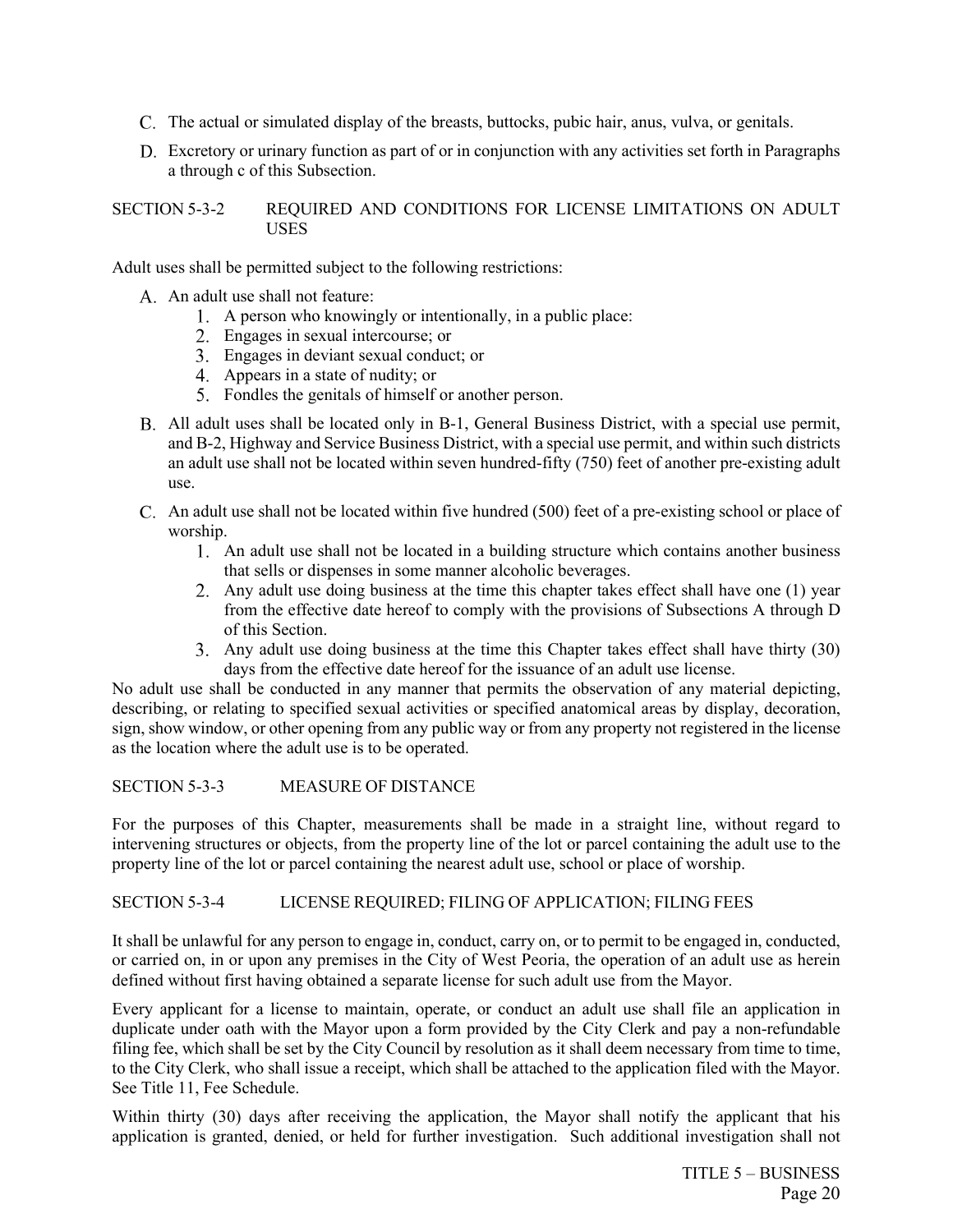exceed an additional thirty (30) days unless otherwise agreed to by the applicant. Upon the conclusion of such additional investigation, the Mayor shall advise the applicant in writing whether the application is granted or denied.

When an application is denied or held for further investigation, the Mayor shall advise the applicant in writing of the reason for such action.

Failure or refusal of the applicant to give any information relevant to the investigation of the application, or his or her refusal or failure to appear at any reasonable time and place for examination under oath regarding said application, or his or her refusal to submit to or cooperate with any inspection or investigation required by this Chapter shall constitute an admission by the applicant that he or she is ineligible for such permit and shall be grounds for denial thereof by the Mayor.

## SECTION 5-3-5 CONTENTS OF APPLICATION FOR LICENSE

The term "applicant" as used in this Chapter shall include any partner or limited partner of a partnership applicant and any officer or director of a corporate applicant and any stockholder holding more than ten (10) percent of the stock of a corporate applicant and any manager or member of a limited liability company or any other person who is interested directly in the ownership or operation of the business. An applicant for a license shall furnish the following information under oath:

- A. Name and address; and
- B. Written proof that the individual is at least eighteen (18) years of age; and
- Location of where the adult business is to be operated.

## SECTION 5-3-6 ISSUANCE OF ADULT LICENSE

The Mayor shall issue a license to maintain, operate, or conduct an adult use unless he finds:

- That the applicant is under the age of eighteen (18) years or under any legal disability; or
- The location where the adult business is proposed to be operated does not comply with the limitations set forth in Section 5-3-2 of this Chapter.
- C. The applicant or an owner of applicant or the person in control has any sex-based felony, violent crime felony, or felony involving moral turpitude or dishonesty convictions within the last ten (10) years. (Ord. 2015-30)

"Person in control" shall be deemed to include any person who, through ownership or management position, exerts or can rightfully exert control over the operations of a licensed adult use business. (Ord. 2015-30)

Every adult use license issued pursuant to this Chapter will terminate at the expiration of one (1) year from the date of its issuance, unless sooner revoked.

## SECTION 5-3-7 SUSPENSION OR REVOCATION OF LICENSE FOR ADULT USE

Any license issued for an adult use may be revoked or suspended by the Mayor if the Mayor shall find:

- That the licensee has violated any of the provisions of this Chapter regulating adult uses; or
- That the licensee has knowingly furnished false or misleading information or withheld relevant information on any application for any license or permit required by this Chapter or knowingly caused or suffered another to furnish or withhold such information on his or her behalf.

The licensee shall be responsible for the acts of his agents, servants, and employees; provided, however, that in the case of a first offense by a licensee where the conduct was solely that of an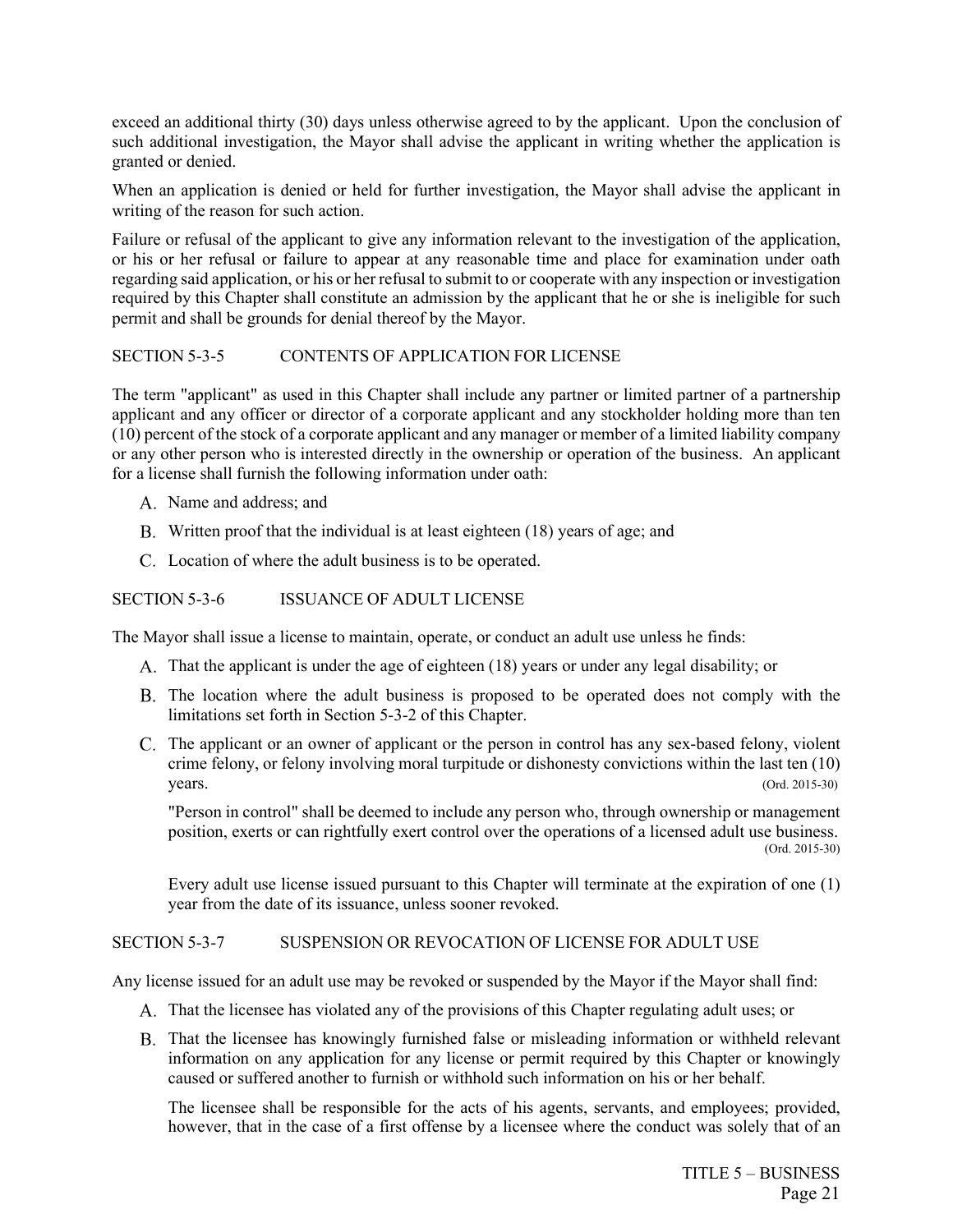employee, the penalty shall not exceed a suspension of thirty (30) days if the Mayor shall find that the licensee had no actual or constructive knowledge of such violation and could not in the exercise of due diligence have had such actual or constructive knowledge.

The Mayor, before revoking or suspending any license, shall give the licensee at least ten (10) days written notice of the charges against him or her. The licensee may, within five (5) days of receipt of said notice, request a public hearing before the Mayor at which time the licensee may present evidence bearing upon the question. Any notice by the Mayor may be delivered personally to the licensee or be posted on the premises where the adult use is located.

## SECTION 5-3-8 DISPLAY OF LICENSE AND PERMIT

Every licensee shall display a valid license in a conspicuous place within the premises where the adult use is operated so that it may be readily seen by persons entering the premises.

## SECTION 5-3-9 EMPLOYMENT OF PERSONS UNDER 18 PROHIBITED

It shall be unlawful for any adult use licensee or his manager or employee to employ in any capacity within the adult business any person who is not at least eighteen (18) years of age.

## SECTION 5-3-10 ILLEGAL ACTIVITIES ON PREMISES

No licensee or any officer, associate, member, representative, agent, or employee of such licensee shall engage in any activity or conduct or permit any other person to engage in any activity or conduct in or about the licensed premises which is prohibited by an ordinance of the City of West Peoria or laws of the State of Illinois or of the United States. (Ord. 1999-16)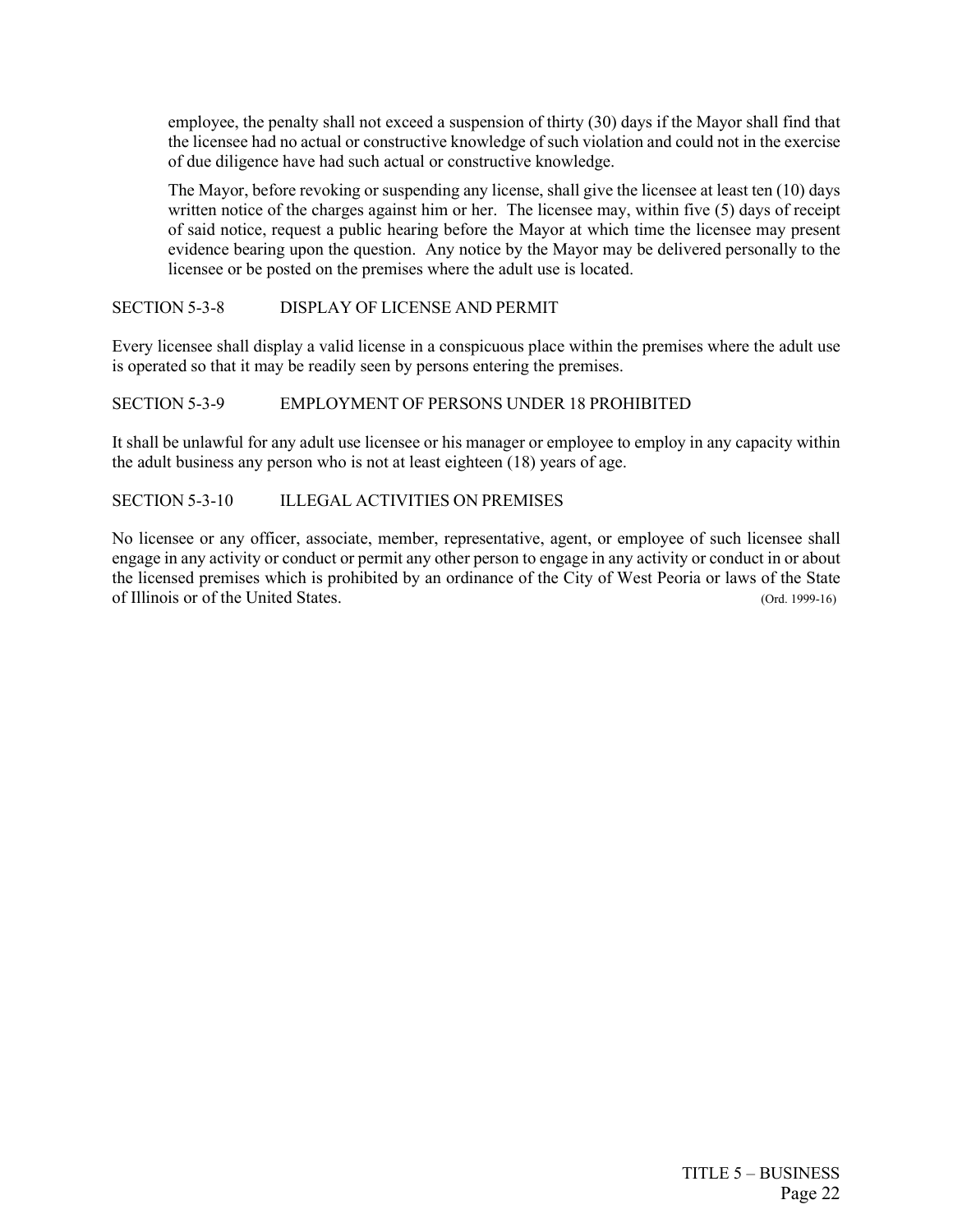# <span id="page-30-0"></span>**TITLE 5 BUSINESS REGULATIONS**

## CHAPTER 4 MASSAGE BUSINESSES

- 5-4-1 Definitions
- 5-4-2 Operating Requirements
- 5-4-3 Advertising
- 5-4-4 Off-Site Services
- 5-4-5 Employment of Person Under the Age of 18 is Prohibited
- 5-4-6 Employment of Masseurs and Masseuses
- 5-4-7 Display
- 5-4-8 Time Limit for Filing Application for Permit
- 5-4-9 Review
- 5-4-10 Violation and Penalty
- 5-4-11 Maintaining Public Nuisance
- 5-4-12 Nonapplicability of Article
- 5-4-13 Establishment Permit Required
- 5-4-14 Filing of Application and Fee
- 5-4-15 Application Contents
- 5-4-16 Issuance
- 5-4-17 Transfer
- 5-4-18 Revocation or Suspension
- 5-4-19 Required; Application Generally; Fee
- 5-4-20 Application Contents
- 5-4-21 Issuance
- 5-4-22 Revocation or Suspension

Persons engaged in the provision of massage for compensation must obtain a license pursuant to the Massage Licensing Act from the Department of Professional Regulation. (Ord. 2007-08)

## SECTION 5-4-1 DEFINITIONS

The following words, terms and phrases, when used in this Article, shall have the meanings ascribed to them in this Section, except where the context clearly indicates a different meaning:

**Employee:** means any and all persons other than the masseurs or masseuses, who render any service to the permittee, who receive compensation directly from the permittee, and who have no physical contact with customers and clients.

**Massage:** means any method of pressure on or friction against or stroking, kneading, rubbing, tapping, pounding, vibrating or stimulating of the external soft parts of the body with the hands or other parts of the human body, or with the aid of any mechanical or electrical apparatus or appliance, with or without such supplementary aids as rubbing alcohol, liniments, antiseptics, oils, powder, creams, lotions, ointments or other similar preparations commonly used in this practice.

**Massage Therapist:** means a graduate with a minimum of five hundred (500) hours of education in massage therapy from an institution that is approved or accredited by the Illinois State Board of Education or holds current certification from the National Certification Board for Therapeutic Massage and Bodywork. (Ord. 2000-09)

**Massage Therapy Facility:** means any establishment having a fixed place of business where any person engages in or carries on, or permits to be engaged in or carried on, any of the activities mentioned under definition of "massage" in this Section provided, however, that the term massage therapy facility shall not apply to the following: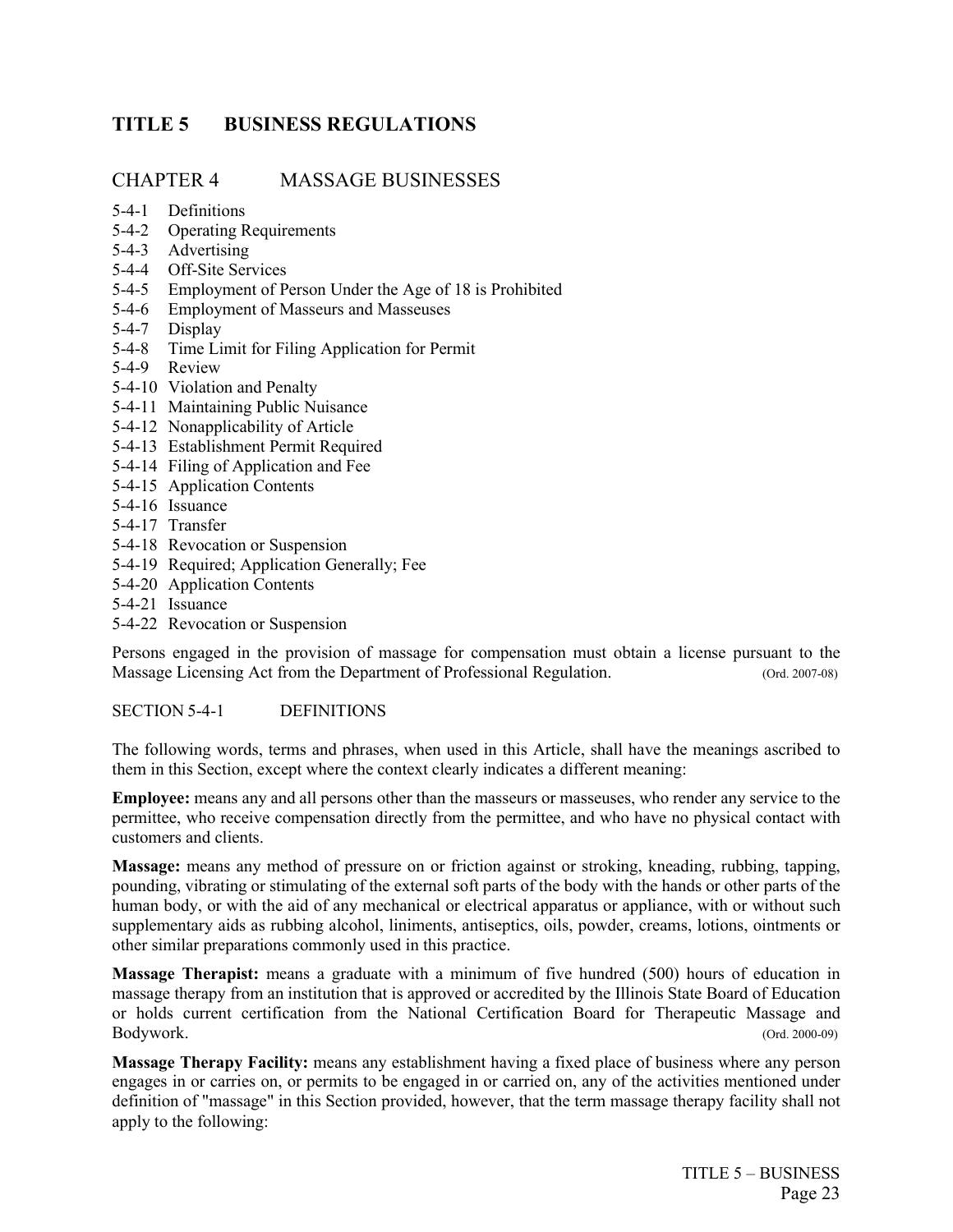- A. Hospitals, nursing homes or sanitaria; or
- B. Barber shops or cosmetology establishments, not operated as a home occupation as defined under the West Peoria Zoning Regulations where a barber or cosmetologist, holding a valid, unrevoked license or certificate of registration issued by the State of Illinois and a valid, unrevoked masseur permit issued by the City, administers a massage in conjunction with and incidental to the lawful performance of the barber's or cosmetologist's particular profession or business; or
- C. Barber shops or cosmetology establishments, not operated as a home occupation as defined under the West Peoria Zoning Regulations, where a barber or cosmetologist, holding a valid, unrevoked license or certificate of registration issued by the State of Illinois, allows a person, holding a valid unrevoked licensee or certificate of registration issued by the State of Illinois, allows a person, holding a valid unrevoked masseur or masseur permit issued by the City and working under the direction of the barber or cosmetologist, to administer a massage in conjunction with and incidental to the lawful performance of the barber's or cosmetologist's particular profession or business.

**Masseur** or **masseuse:** means any person who, for any consideration whatsoever, engages in the practice of massage as herein described.

**Off-site Service:** means any business, the function of which is to engage in or carry on massages at a location designated by the customer or client rather than at a massage establishment.

**Permittee:** means the operator of a massage therapy facility.

**Sexual** or **Genital Area:** means the genitals, pubic area, buttocks, anus or perineum of any person, or the vulva or breasts of a female.

## SECTION 5-4-2 OPERATING REQUIREMENTS

- Every massage establishment in the City shall conform to the following operating requirements:
- Every portion of the establishment, including appliances and apparatus, shall be kept clean and operated in a sanitary condition.
- Price rates for all services shall be prominently posted in the reception area in a location available to all prospective customers.
- All employees, including masseurs and masseuses, shall be clean and wear clean, nontransparent outer garments, covering the sexual and genital areas, whose use is restricted to the massage establishment. A separate dressing room for each sex must be available on the premises with individual lockers for each employee. Doors to such dressing rooms shall open inward and shall be self-closing.
- The sexual or genital area of patrons must be covered by towels, cloths or undergarments when in the presence of employees, masseurs or masseuses.
- It shall be unlawful for any person, knowingly, in a massage therapy facility to place his hand upon, to touch with any part of his body, to fondle in any manner, or to massage, a sexual or genital area of any other person.
- No masseur or masseuse, employee or operator shall perform, offer or agree to perform, any act, which would require the touching of the patron's genital area.
- Oils, creams, lotions or other preparations used in administering massages shall be kept in clean, closed containers or cabinets.
- Eating in the massage work area shall not be permitted. Animals, except for Seeing-Eye dogs, shall not be permitted in the massage work areas.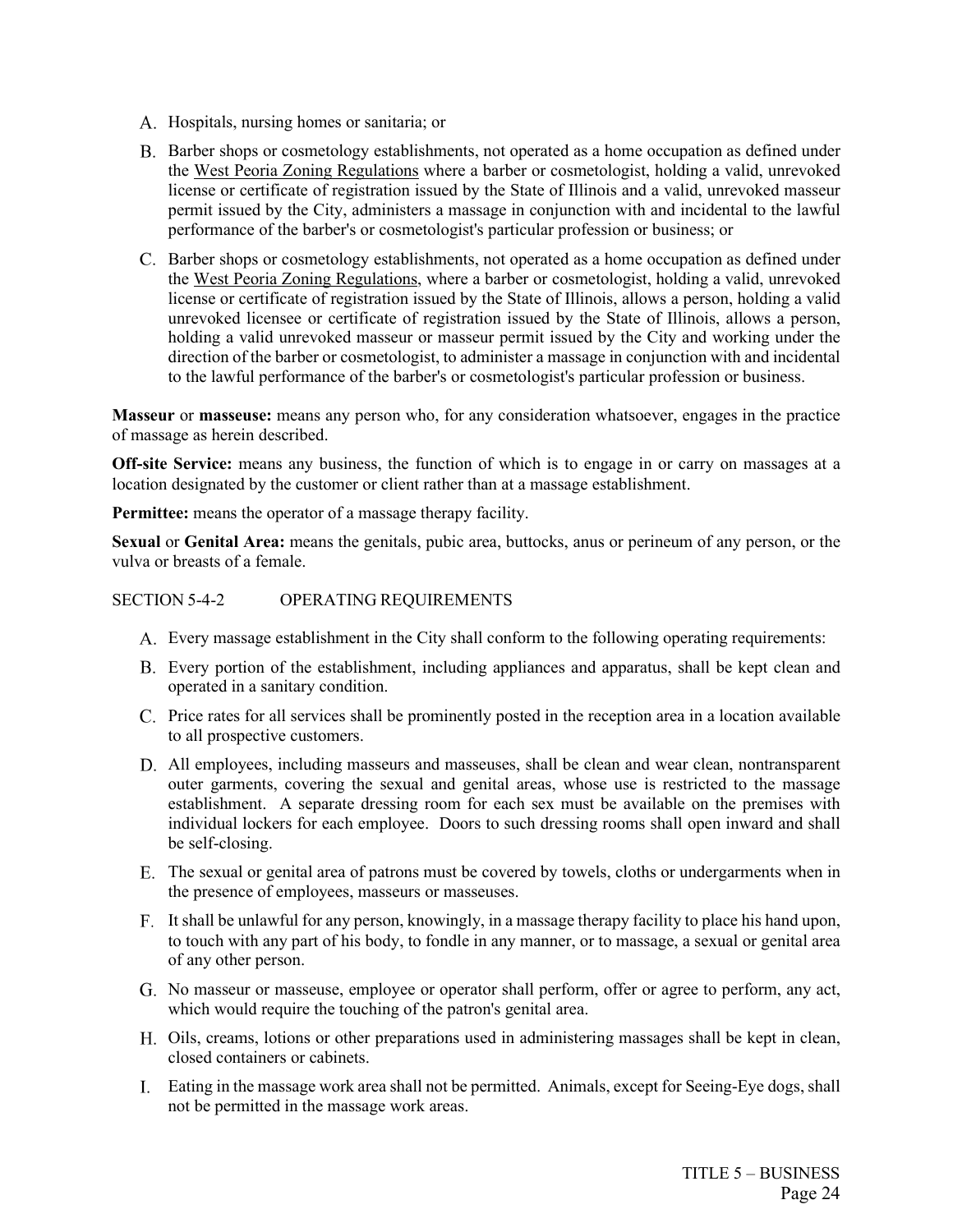- No masseur or masseuse shall administer a massage to a patron exhibiting any skin fungus, skin infection, skin inflammation or skin eruption, unless a physician duly licensed by the State certifies in writing that such person may be safely massaged prescribing the conditions thereof.
- Each masseur and masseuse shall wash his hands in hot running water, using a proper soap or disinfectant before administering a massage to each patron.
- L. No massage therapy facility shall allow any massage to be performed except by a person holding a masseur or masseuse permit hereunder and who is a graduate with a minimum of five hundred (500) hours of education in massage therapy from an institution that is approved or accredited by the Illinois State Board of Education or holds current certification from the National Certification Board for Therapeutic Massage and Bodywork.

## SECTION 5-4-3 ADVERTISING

No massage therapy facility granted a permit under provisions of this Article shall place, publish or distribute or cause to be placed, published or distributed any advertising matter that depicts any portion of the human body that would reasonably suggest to prospective patrons that any services are available other than those services described under the definition of "massage" above, or that employees, masseurs or masseuses are dressed in any manner other than prescribed in the portion of this Section headed "Operating Requirements"; nor shall any massage therapy facility indicate in the text of such advertising that any services are available other than those services described in the definition of "massage" above.

SECTION 5-4-4 OFF-SITE SERVICES

No "out-call massage service" may be operated other than by a licensed massage therapy facility. All massages performed as an "out-call massage service" must be performed in the manner prescribed elsewhere in this Section.

## SECTION 5-4-5 EMPLOYMENT OF PERSON UNDER THE AGE OF 18 IS PROHIBITED

It shall be unlawful for any owner, proprietor, manager or other person in charge of any massage therapy facility to employ any person who is not at least eighteen (18) years of age.

## SECTION 5-4-6 EMPLOYMENT OF MASSEURS AND MASSEUSES

It shall be the responsibility of the permittee for the massage therapy facility or the employer of any persons purporting to act as masseurs or masseuses to ensure that each person employed as a masseur or masseuse shall first have obtained a valid permit pursuant to this Section.

SECTION 5-4-7 DISPLAY

Every permittee under this Article shall display a valid permit in a conspicuous place within the massage therapy facility so that persons entering the premises readily see the same.

## SECTION 5-4-8 TIME LIMIT FOR FILING APPLICATION FOR PERMIT

Applications for renewal of permits under this Section must be filed not more than two (2) months nor less than one (1) month prior to termination of any existing permit.

SECTION 5-4-9 REVIEW

The decision of the Mayor with regard to the issuance, suspension or revocation under this Section shall be reviewable under the Illinois Administrative Review Act.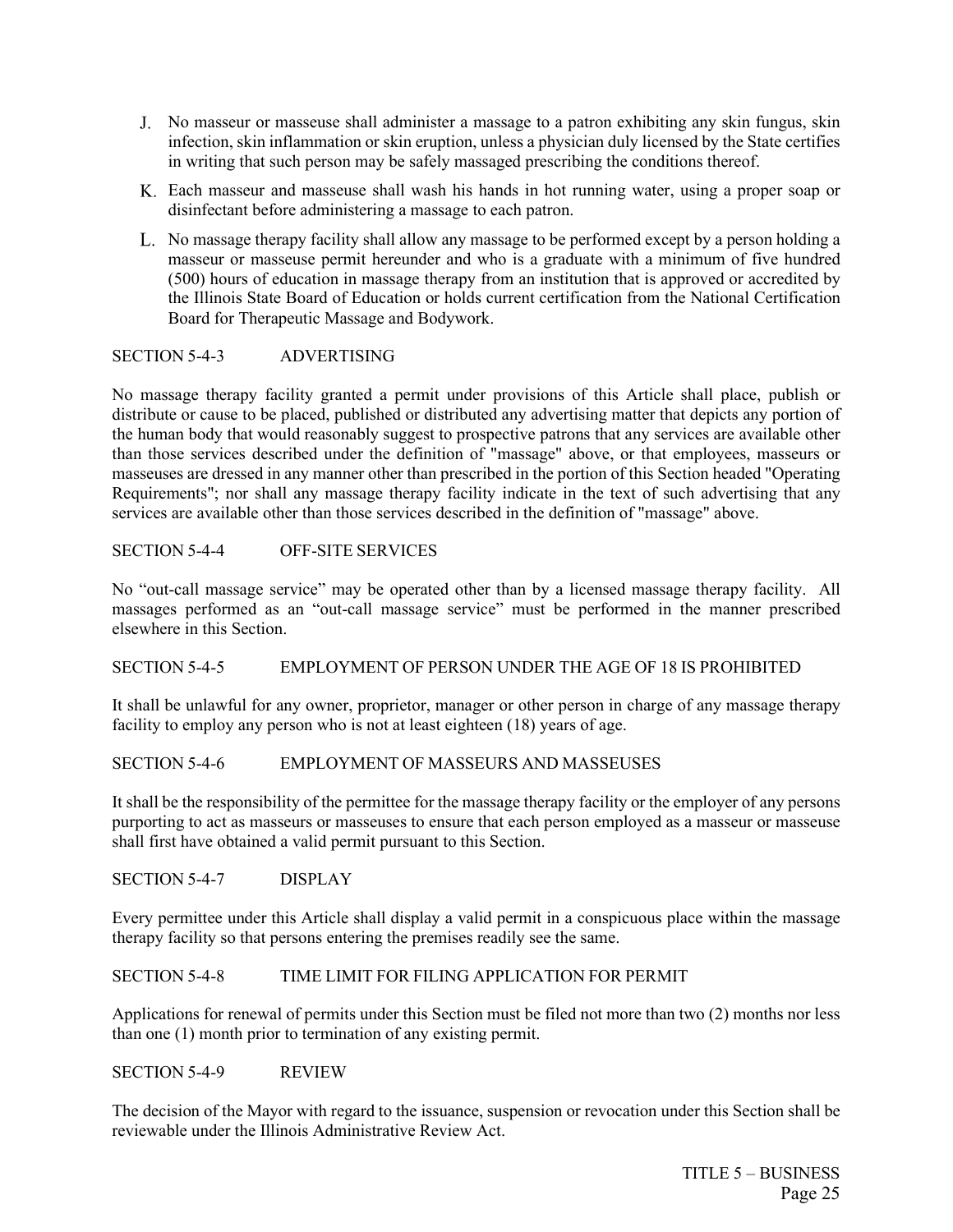## SECTION 5-4-10 VIOLATION AND PENALTY

Every person except those persons who are specifically exempted by this Article, whether acting as an individual, owner, employee of the owner, operator or employee of the operator, or whether acting as a mere helper for the owner, employee or operator, or acting as a participant or worker in any way, who gives massages or conducts a massage therapy facility without first obtaining a permit and paying a license fee to do so from the City, or shall violate any of the provisions of this Article shall be guilty of a misdemeanor. Upon conviction, such person shall be punished by a fine of at least One Hundred (\$100.00) Dollars, but no more than Seven Hundred Fifty (\$750.00) Dollars.

## SECTION 5-4-11 MAINTAINING PUBLIC NUISANCE

Any building used as a massage therapy facility in violation of this Article with the intentional, knowing, reckless or negligent permission of the owner thereof, or the agent of the owner managing the building, together with fixtures and other property used in violation of this article are hereby declared to be a nuisance.

## SECTION 5-4-12 NONAPPLICABILITY OF ARTICLE

This Article shall not apply to hospitals, nursing homes or sanitaria.

## SECTION 5-4-13 ESTABLISHMENT PERMIT REQUIRED

It shall be unlawful for any person to engage in, conduct or carry on, or to permit to be engaged in, conducted or carried on, in or upon any premises in the City, the operation of a massage therapy facility as herein defined, without first having obtained a permit from the Mayor.

## SECTION 5-4-14 FILING OF APPLICATION AND FEE

- Every applicant for a permit to maintain, operate or conduct a massage therapy facility shall file an application in duplicate under oath with the City Clerk upon a form provided by the City Clerk and pay a nonrefundable filing fee to the City Clerk in an amount determined by City Council resolution as it shall deem necessary from time to time, who shall issue a receipt which shall be attached to the application filed with the Mayor.
- Whenever an application is denied or held for further investigation, the Mayor shall advise the applicant in writing of the reasons for such action.
- C. The failure or refusal of the applicant to promptly give any information relevant to the investigation of the application or his refusal or failure to appear at any reasonable time and place for examination under oath, regarding such application or his refusal to submit to or cooperate with any inspection required by this Section shall constitute an admission by the applicant that he is ineligible for such permit and shall be grounds for denial thereof by the Mayor.

## SECTION 5-4-15 APPLICATION CONTENTS

- The application for a permit to operate a massage therapy facility shall set forth the exact nature of the massage to be administered, and the proposed place of business and facilities therefore.
- B. In addition to the foregoing, any applicant for a permit, including any partner or limited partner of a partnership applicant, and any officer or director of a corporate applicant and any stockholder holding more than ten percent of the stock of a corporate applicant, shall furnish the following information:
	- 1. Name and address.
	- Written proof that the individual is at least eighteen (18) years of age.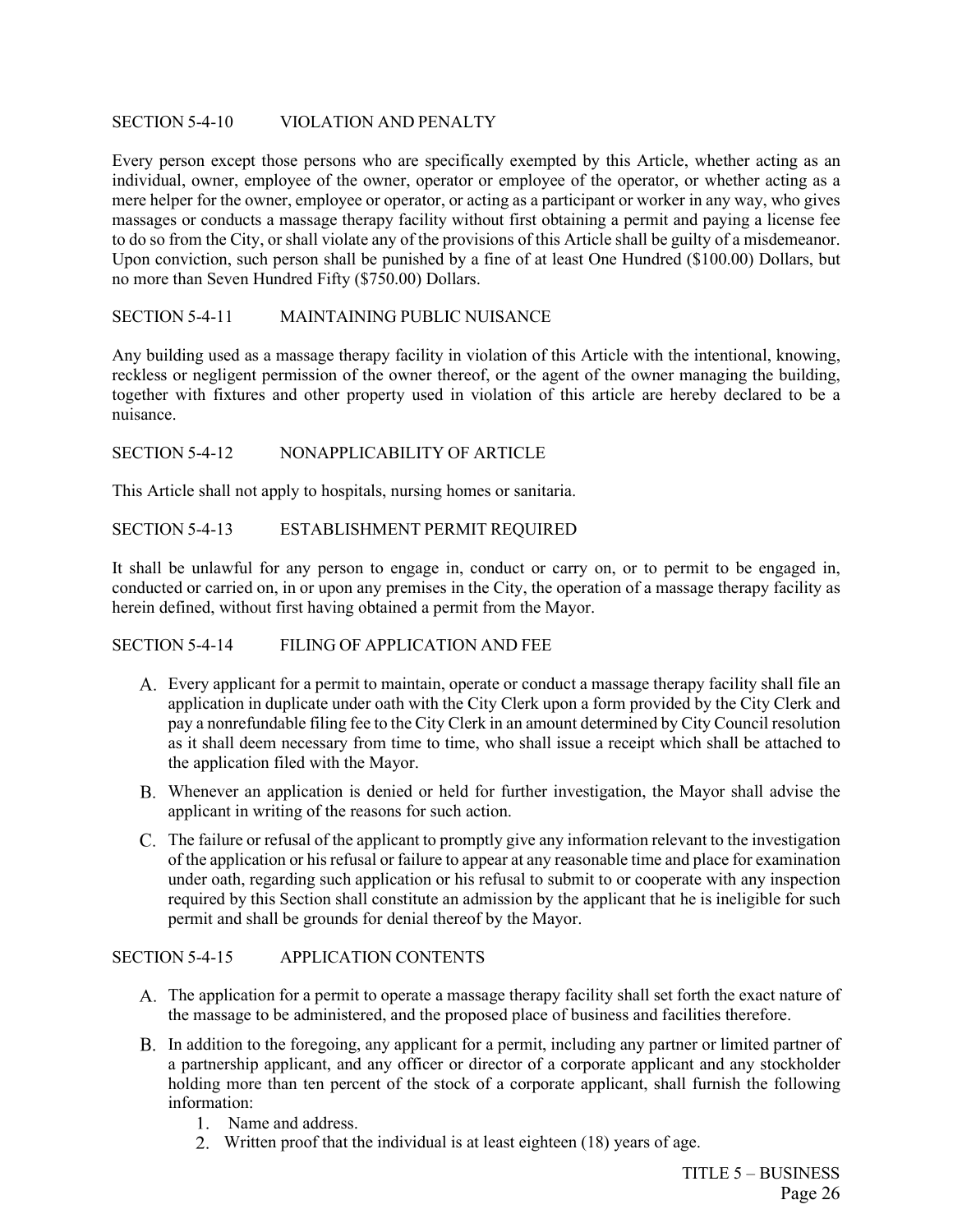- All residential addresses for the past three (3) years.
- The applicant's height, weight, color of eyes and hair.
- 5. The business, occupation or employment of the applicant for the three (3) years immediately preceding the date of application.
- The massage or similar business license history of the applicant; whether such person, in previously operating in this or another city or state under license, has had such license revoked or suspended, the reason therefore, and the business activity or occupation subsequent to such action of suspension or revocation.
- All criminal or City ordinance violation convictions, forfeiture of bond and pleadings of nolo contendre on all charges, except minor traffic violations.
- If the applicant is a corporation, or a partner of a partnership in a corporation, the name of the corporation shall be set forth exactly as shown in its articles of incorporation and the state of incorporation shall be set forth.

## SECTION 5-4-16 ISSUANCE

- Upon receipt of the application and fee, the Mayor shall issue a permit to maintain, operate or conduct a massage therapy facility, unless he finds:
	- That the operation, as proposed by the applicant, if permitted, would not have complied with all applicable laws, including but not limited to, the building, health, planning, housing, zoning and fire codes of the City;
	- That the applicant and any other person who will be directly or indirectly engaged in the management and operation of a massage therapy facility have ever been convicted of:
	- 3. A felony;
	- An offense involving sexual misconduct with children; or
	- Prostitution, soliciting for a prostitute, pandering, keeping a place of prostitution, pimping or other offense opposed to decency and morality.
- The Mayor is, by the filing of an application, authorized to conduct a criminal background check of the applicant. The Mayor, at his discretion, may issue a permit to any person convicted of any of the crimes in Paragraph (a) (2) of this Section if he finds that such conviction occurred at least four (4) years prior to the date of application, the applicant has had no subsequent convictions and the applicant has shown evidence of rehabilitation sufficient to warrant the public trust.
- Every massage therapy facility permit issued pursuant to this division will terminate at the expiration of one year from the date of its issuance, unless sooner suspended or revoked.

## SECTION 5-4-17 TRANSFER

No permit for the operation of a massage therapy facility issued pursuant to the provisions of this division shall be transferable except with the written consent of the

Mayor; provided, however, that upon the death or incapacity of the permittee the massage therapy facility may continue in business for a reasonable period of time to allow for an orderly transfer of the permit.

## SECTION 5-4-18 REVOCATION OR SUSPENSION

A. Any permit issued for a massage therapy facility may be revoked or suspended by the Mayor after a hearing for good cause or in any case where any of the provisions of this division are violated or any employee of the permittee, including a masseur or masseuse, is engaged in any conduct at permittee's place of business, which violates any of the provisions of this division or any State law which provides for imprisonments, and permittee has actual or constructive knowledge of such violations or the permittee should have actual or constructive knowledge by due diligence, or where any applicant has made a false statement on an application for a permit under this division or in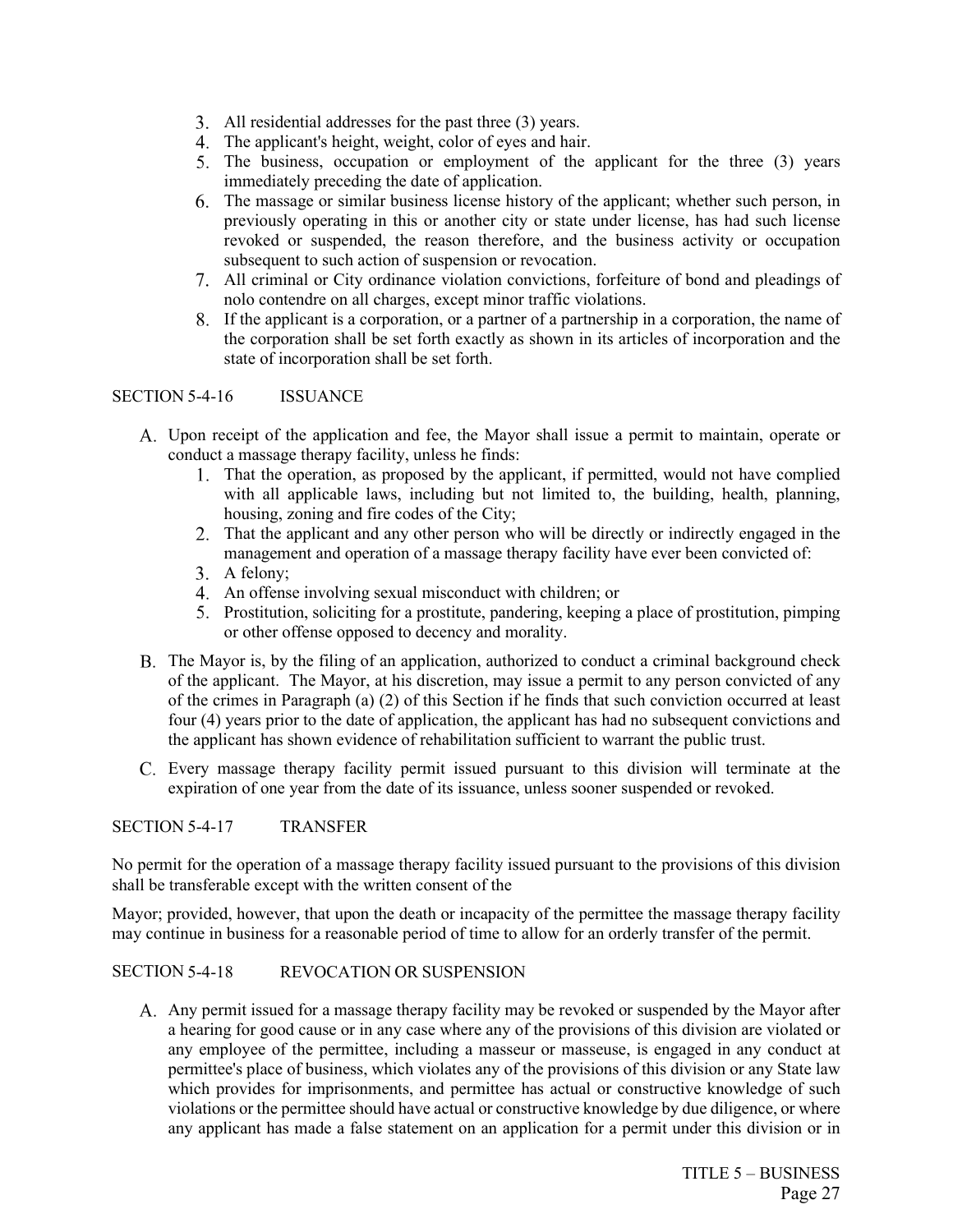any case where the permittee or licensee refuses to permit any duly authorized police officer of health inspector of the City and the County to inspect the premises or the operations therein. Such permit may also be revoked or suspended by the Mayor after hearing upon the recommendation of the Code Enforcement Officer that such business is being managed, conducted or maintained without regard for the public health or health of patrons or customers without due regard to proper sanitation or hygiene.

- Any violation of this Section by any employee of the permittee, including a masseur or masseuse, shall be cause for suspension of the permit for not more than thirty (30) days in the first instance. Any subsequent violation of this Article by any employee of the permittee, including a masseur or masseuse, shall be cause for suspension or revocation of the permit.
- C. The Mayor, before revoking or suspending any permit, shall give the permittee at least ten (10) days' written notice of the charges against him and the opportunity for a public hearing before the Mayor, at which time the permittee may present evidence bearing upon the question. In such cases, the charges shall be specific and in writing.

## SECTION 5-4-19 REQUIRED; APPLICATION GENERALLY; FEE

Any person, including an applicant for massage therapy facility permit, who engages in the practice of massage shall file an application for a masseur or masseuse permit with the City Clerk upon a form provided by the City Clerk and shall pay a nonrefundable filing fee for an original application and for a renewal application to the City Clerk in an amount as determined by City Council resolution as it shall deem necessary from time to time, who shall issue a receipt which shall be attached to the application filed with the Mayor.

## SECTION 5-4-20 APPLICATION CONTENTS

The application for a masseur or masseuse permit shall contain the following:

- A. Name and residence address.
- B. Social Security number and driver's license number, if any.
- C. Applicant's weight, height, color of eyes and hair.
- D. Written evidence that the applicant is at least eighteen (18) years of age.
- Business, occupation or employment of the applicant for the three (3) years immediately preceding the date of application.
- Whether the applicant has ever been convicted of, pleaded nolo contender to or suffered forfeiture on a bond charge of committing any crime except minor traffic violations. If the answer is in the affirmative, a statement must be made giving the place and the court in which such conviction plea or forfeiture was had, the specific charge under which the conviction plea or forfeiture was obtained and the sentence imposed as a result thereof.
- Evidence that said person is a graduate with a minimum of five hundred (500) hours of education in massage therapy from an institution that is approved or accredited by the Illinois State Board of Education or holds current certification from the National Certification Board for Therapeutic Massage and Bodywork (NCBTMB). Such evidence must include, at a minimum, where the applicant is not certified by the NCBTMB, a transcript from such an accredited institution showing the completion of said five hundred (500) hours of education.

## SECTION 5-4-21 ISSUANCE

The Mayor may issue a masseur or masseuse permit within twenty-one (21) days following application, unless he finds that the applicant for masseur or masseuse permit is not qualified as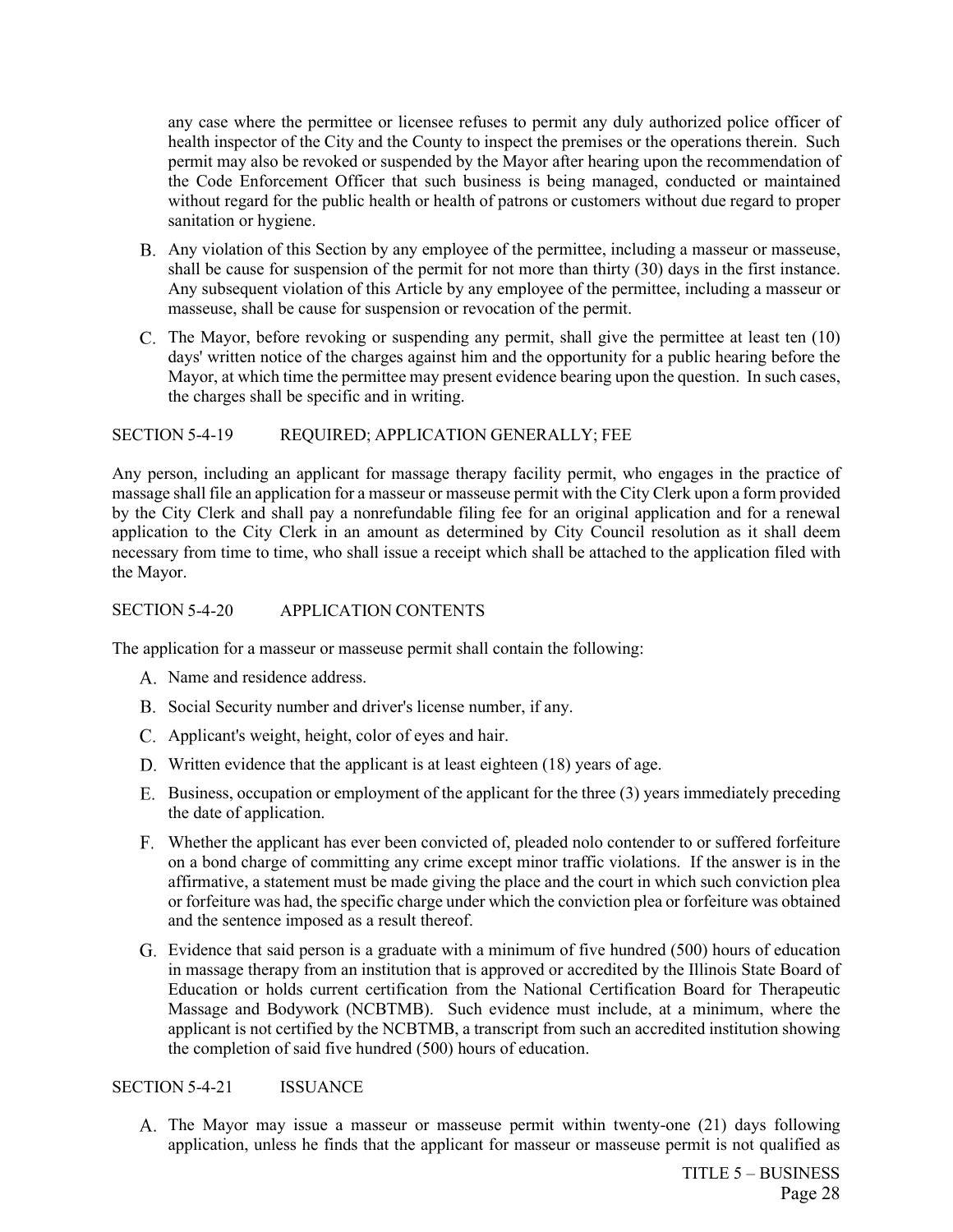specified in Subparagraph (7) of the above Section entitled "Application Contents" or has been convicted of:

- 1. A felony;
- An offense involving sexual misconduct with children; or
- Keeping or residing in a house of ill fame, solicitation of a lewd or unlawful act, prostitution or pandering.
- The Mayor, in his discretion, may issue a permit to any person convicted of such crimes if he finds that such conviction occurred at least four (4) years prior to the date of the application and the applicant has had no subsequent convictions.
- Every masseur or masseuse permit issued pursuant to this division shall terminate at the expiration of one (1) year from the date of its issuance, unless sooner suspended.

## SECTION 5-4-22 REVOCATION

- A masseur or masseuse permit issued by the Mayor shall be revoked or suspended where it appears that the masseur or masseuse has been convicted of any offense which would be cause for denial of a permit upon an original application, has made a false statement on an application for a permit, or has committed an act in violation of this article.
- The Mayor in revoking or suspending a masseur or masseuse permit shall give the permit holder a written notice specifying the grounds therefor. Such person may within ten (10) days of such revocation or suspension file a written request with the Mayor for a hearing before the Mayor, at which time the masseur or masseuse may present evidence bearing upon the question.

(Ord. 2000-23)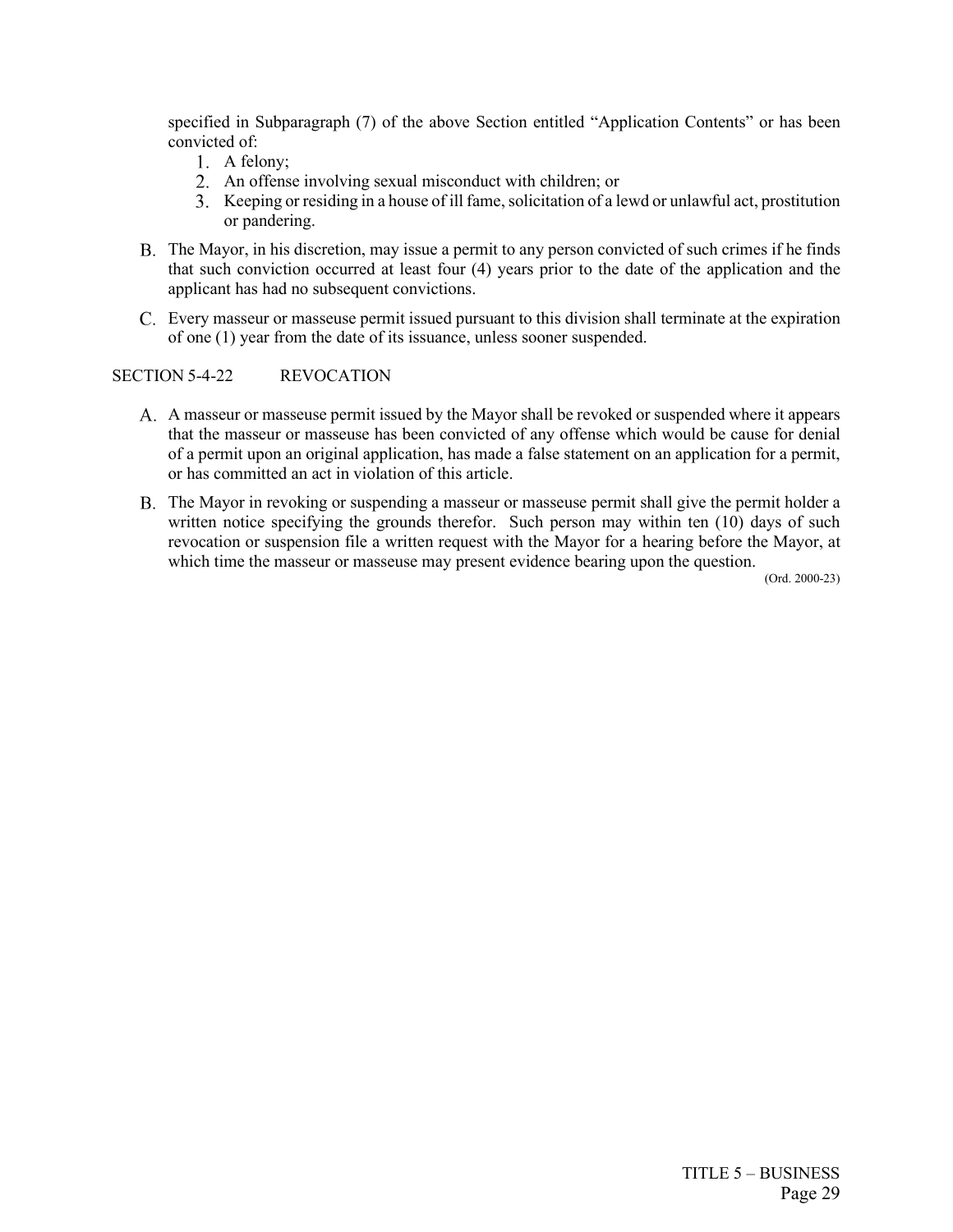# <span id="page-37-0"></span>**TITLE 5 BUSINESS REGULATIONS**

## CHAPTER 5 PAWNBROKERS

- 5-5-1 Definitions
- 5-5-2 License required
- 5-5-3 License application
- 5-5-4 Application Fees
- 5-5-5 Bond
- 5-5-6 License Fee
- 5-5-7 Issuance of license
- 5-5-8 Duration of license
- 5-5-9 Transferability of license
- 5-5-10 Possession and display of license required
- 5-5-11 Signed memorandum, contract, or note
- 5-5-12 Records required
- 5-5-13 Identification required
- 5-5-14 Inspection
- 5-5-15 Daily report
- 5-5-16 Property from minor
- 5-5-17 Property from intoxicated person or thief; Return of stolen property
- 5-5-18 Sale of property
- 5-5-19 Employment of minor prohibited
- 5-5-20 Hours of business
- 5-5-21 Weapons
- 5-5-22 Penalty
- 5-5-23 Revocation of license

SECTION 5-5-1 DEFINITIONS

**Pawnbroker:** shall mean every person or company engaged in the business of receiving tangible personal property in pledge or as security for money or other thing advance to the pawner or pledger.

SECTION 5-5-2 LICENSE REQUIRED

It shall be unlawful for any person to do business as a pawnbroker within the City without having first obtained a license therefore.

SECTION 5-5-3 LICENSE APPLICATION

Application for a license to do business as a pawnbroker within the City shall be made in writing to the City Clerk on a form provided by the City Clerk for that purpose and must state thereon the following information:

- A. The name of applicant
- B. The permanent business address of the applicant.
- C. The permanent business telephone number of the applicant.
- D. In the case of a firm, limited liability company, or corporation, the names, permanent residence addresses, and permanent residence telephone numbers of the partners or officers and all shareholders owning more than five percent (5%) of the outstanding shares of stock. If a listed shareholder is a firm, limited liability company, or corporation, the above information shall be provided for that entity and other such entities in the line of ownership.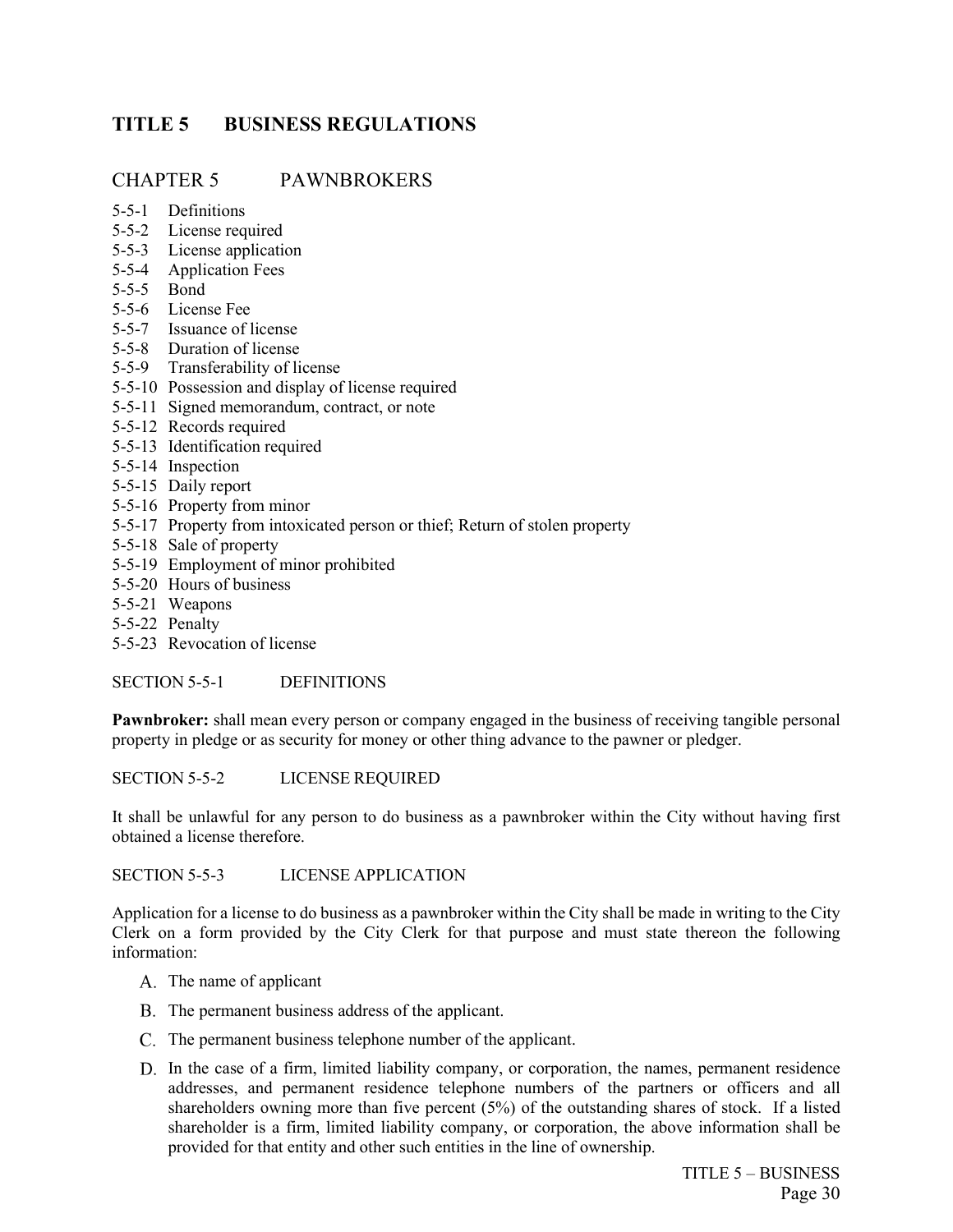- E. The location of the property for which the license is requested.
- Whether the applicant, partners, officers, or listed shareholders have been convicted of any criminal offense in any jurisdiction and, if so, a list of such convictions with the date and prosecuting jurisdiction.

SECTION 5-5-4 APPLICATION FEE

Each application for a license to do business as a pawnbroker within the City from an applicant who, at the time of application, does not hold a valid license to do business as a pawnbroker within the City shall be accompanied by an applicant fee of two hundred fifty dollars (\$250.00). This application fee shall be in addition to all other fees set forth in this Article and shall not be refunded in the event that the application for a license to do business as a pawnbroker within the City is denied.

## SECTION 5-5-5 BOND

No license to do business as a pawnbroker within the City shall be issued unless or until the applicant therefore shall file with the City a license and permit bond in the penal sum of one thousand dollars (\$1,000.00), approved by the City Attorney, with the City as oblige, conditioned for the faithful and due performances of the provisions of this Title and the laws of the State of Illinois concerning the operation of the licensed business and the payment of all fines and penalties by reason of the violation thereof.

SECTION 5-5-6 LICENSE FEE

No license to do business as a pawnbroker within the City shall be issued unless or until the applicant therefore shall pay to the City Clerk a license fee of one hundred dollars (\$100.00).

SECTION 5-5-7 ISSUANCE OF LICENSE

The Mayor shall issue all applications for licenses to do business as a pawnbroker within the City according to the terms of the provisions of this Title.

SECTION 5-5-8 DURATION OF LICENSE

All licenses to do business, as a pawnbroker within the City granted under this Title shall expire one (1) year from the date of issuance.

SECTION 5-5-9 TRANSFERABILITY OF LICENSE

No license to do business, as a pawnbroker within the City granted under this Title shall be transferable.

SECTION 5-5-10 POSSESSION AND DISPLAY OF LICENSE REQUIRED

Any pawnbroker licensed under this Title shall keep said license in his possession at all times while doing business as a pawnbroker within the City and shall cause his license to be framed and hung in plain view in a conspicuous place on the licensed premises.

SECTION 5-5-11 SIGNED MEMORANDUM, CONTRACT, OR NOTE

Every pawnbroker licensed under this Title shall, at the time of making any advancement or loan, deliver to the person pawning or pledging any tangible personal property, a memorandum, contract, or note signed by him containing an accurate account and description, in the English language, of all goods, articles, or other things pawned or pledged, the amount of money, value of things loaned thereon, the time and date of pledging the same, the rate of interest to be paid on the loan, the name and residence of the person making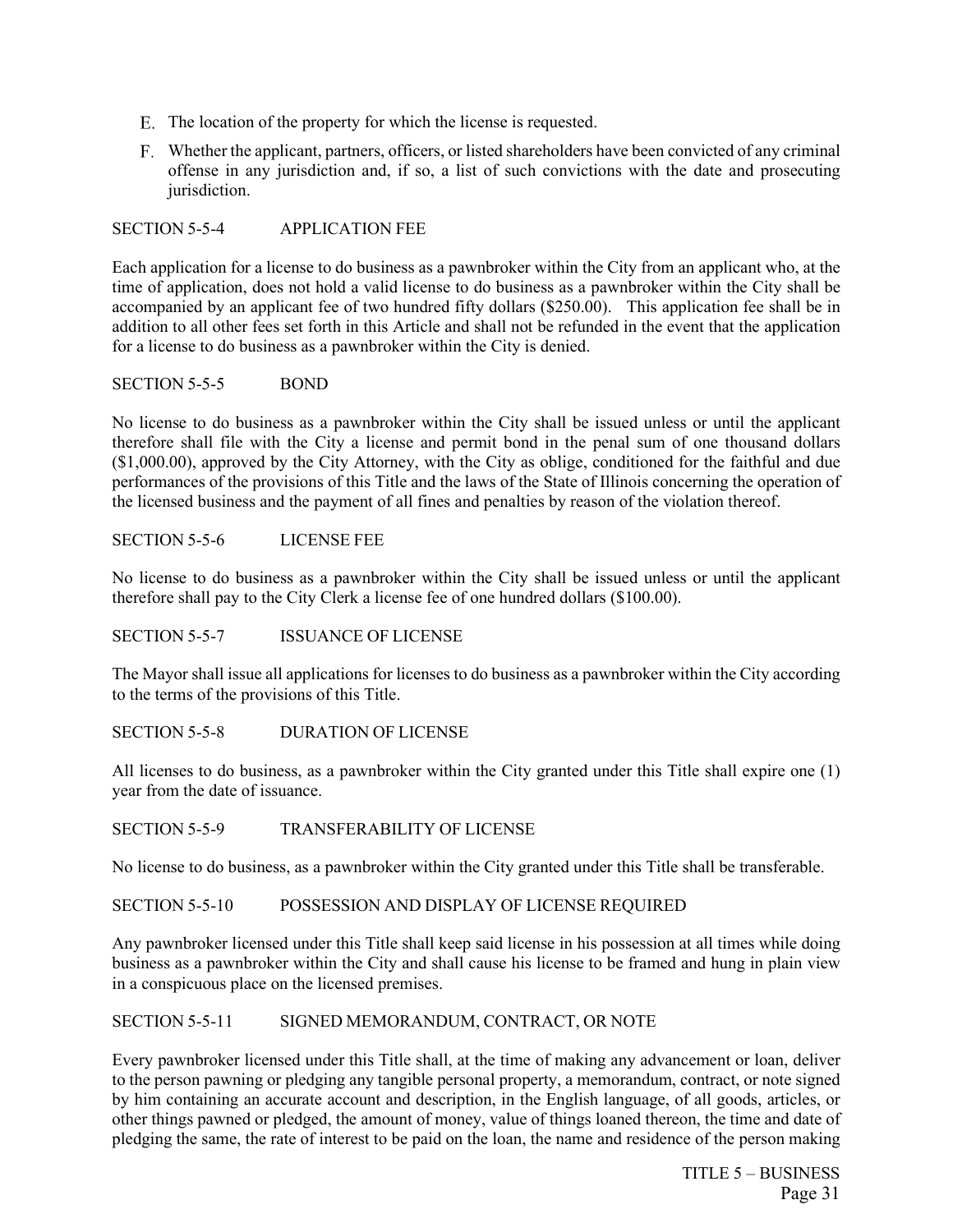the pawn or pledge, and the amount of any fees. No charge shall be made or received by any pawnbroker licensed under this Title for any such memorandum, contract, or note.

## SECTION 5-5-12 RECORDS REQUIRED

Every pawnbroker licensed under this Title shall keep a standard record book that has been approved by the Peoria County Sheriff's Department, in which shall be written in ink, at the time of each and every loan or taking of a pledge, an accurate account and description, in the English language, of all the goods, articles and other things pawned or pledged, the amount of money, value or thing loaned thereon, the time and date of pledging the same, the rate of interest to be paid on such loan, and the name and residence of the person making such pawn or pledge. Such entry shall include the serial number or identification number of items received which are required to bear such number. Every pawnbroker licensed under this Title shall also record in his book an accurate description, in the English language, of all goods, articles and other things purchased or received for the purpose of resale or loan collateral by the pawnbroker from any source, not in the course of a pledge or loan, the time and date of such purchase or receipt, and the name and address of the person or business which sold or delivered such goods, articles, or other things to the pawnbroker. No entry in such book shall be erased, mutilated, or changed. Every pawnbroker licensed under this Title shall preserve the records required by this Section for one (1) year from the date of the pledge or purchase or until the item is sold, whichever occurs later.

## SECTION 5-5-13 IDENTIFICATION REQUIRED

Every pawnbroker licensed under this Title shall require two (2) forms of identification to be shown him by each person pledging or pawning any goods, articles, or things to the pawnbroker. One (1) of the two (2) forms of identification must include his or her residence address. These forms of identification shall include, but not be limited to, any of the following:

• Driver's license, Social Security card, utility bill, employee or student identification card, credit card, or a civic, union, or professional association membership card.

A photocopy of the forms of identification shown shall be made and kept for one (1) year by every pawnbroker licensed under this Title.

SECTION 5-5-14 INSPECTION

This said book, as well as every article or other thing of value so pawned or pledged, shall at all times be open to the inspection of the Mayor, his authorized agent, or any law enforcement officer.

SECTION 5-5-15 DAILY REPORT

It shall be the duty of every pawnbroker licensed under this Title to make out and deliver to the Peoria County Sheriff's Department, on each day before the hours of twelve o'clock noon (12:00 p.m.), a legible and exact copy from the standard record book, as required in Section Nine of this Title, that lists all tangible personal property and other valuable things received on deposit or purchased during the preceding day, together with the exact time and date when received or purchased, and a description of the person or person by whom left in pledge, or from whom the same were purchased.

## SECTION 5-5-16 PROPERTY FROM MINORS

No pawnbroker licensed under this Title shall take or receive any pawn or pledge for any advancement or loan any tangible personal property of any kind from any minor which is under eighteen (18) years of age, or the ownership of which is in, or which is claimed by, any such minor, or which may be in the possession or under the control of any such minor.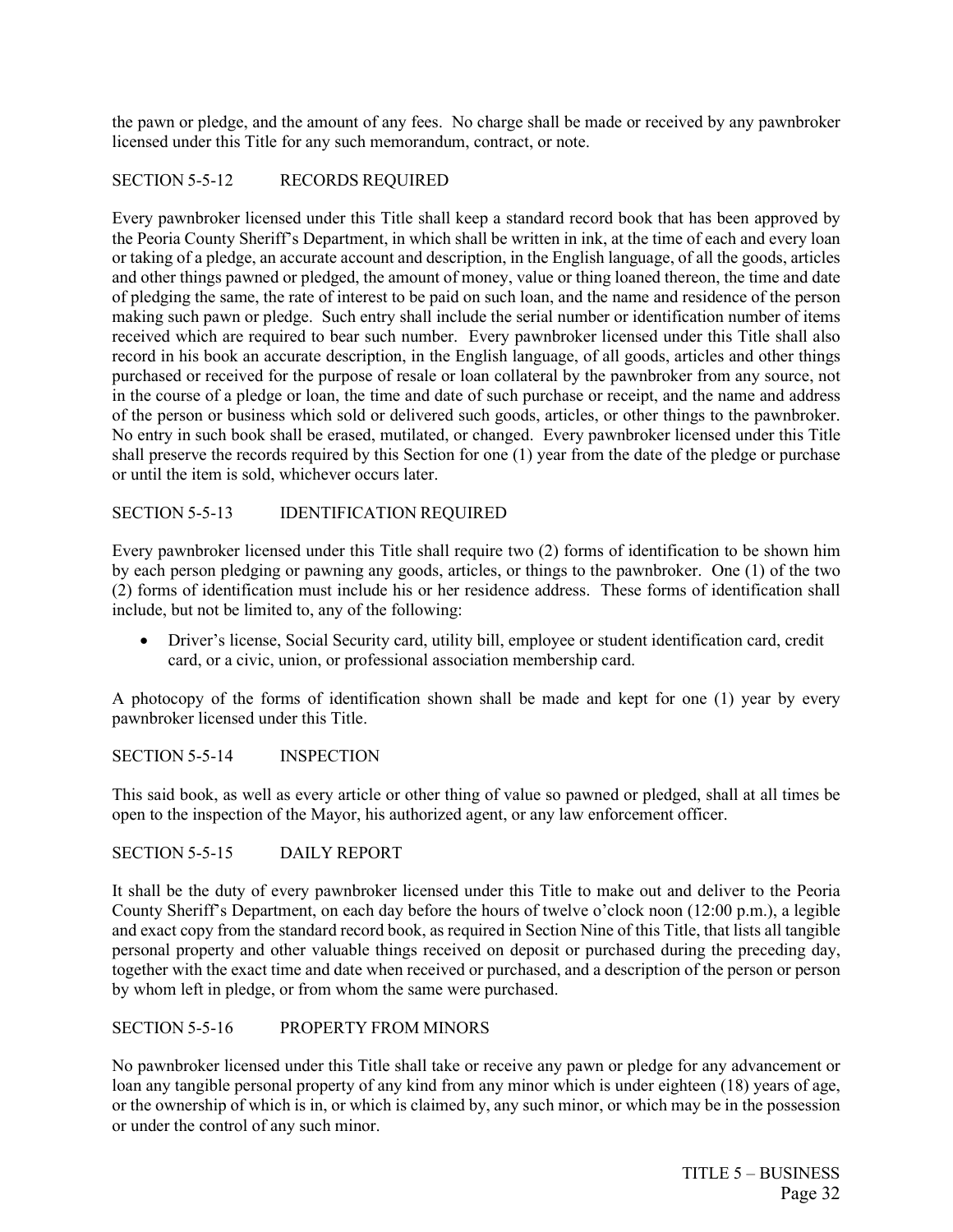## SECTION 5-5-17 PROPERTY FROM INTOXICATED PERSON OR THIEF; RETURN OF STOLEN PROPERTY

No pawnbroker licensed under this Title shall purchase or take any article in pawn or pledge from any person appearing to be intoxicated, nor from any person known to have been convicted of theft. A law enforcement officer may provide such criminal conviction information to a pawnbroker. When any person is found to be the owner of stolen tangible personal property which has been pawned, such tangible personal property shall be returned to the owner thereof without the payment of the money advanced by the pawnbroker thereon or any costs or charges of any kind which the pawnbroker may have placed upon the same.

#### SECTION 5-5-18 SALE OF PROPERTY

No tangible personal property received on deposit or pledge, or purchased by any such pawnbroker, shall be sold or permitted to be redeemed or removed from the place of business of such pawnbroker for the space of twenty-four (24) hours after the delivery of the copy and statement required by Section 5-5-12 of this Title to be delivered to the Peoria County Sheriff's Department; and no tangible personal property pawned or pledged shall be sold or disposed of by any such pawnbroker within one (1) year from the time when the pawner or pledger shall make default in the payment of interest on the money so advanced by such pawnbroker, unless by the written consent of such pawner or pledger.

#### SECTION 5-5-19 EMPLOYMENT OF MINOR PROHIBITED

No pawnbroker licensed under this Title shall employ any person less than eighteen (18) years of age to take or receive pledges or pawns.

SECTION 5-5-20 HOURS OF BUSINESS

No pawnbroker licensed under this Title shall transact any business with any person between the hours of nine o'clock (9:00) p.m. and seven o'clock (7:00) a.m.

SECTION 5-5-21 WEAPONS

No pawnbroker licensed under this Title shall take or receive as a pawn or pledge for any advance or any loan blackjack, Bowie knife, derringer, dirk, pistol, revolver, sawed-off shotgun, or other deadly weapon of like character, capable of being secreted upon the person and no pawnbroker licensed under this Title shall display in his window or store any such weapons for sale.

SECTION 5-5-22 PENALTY

Any pawnbroker required to be licensed under this Title who shall violate any of the provisions of this Title shall, upon conviction thereof, be subject to a penalty of not less than twenty-five dollars (\$25.00) nor more than five hundred dollars (\$500.00) for each and every offense.

SECTION 5-5-23 REVOCATION OF LICENSE

The license of any pawnbroker licensed under this Title who shall violate any of the provisions of this Title shall, upon conviction thereof, in addition to any other penalties provided for in this Title be revoked.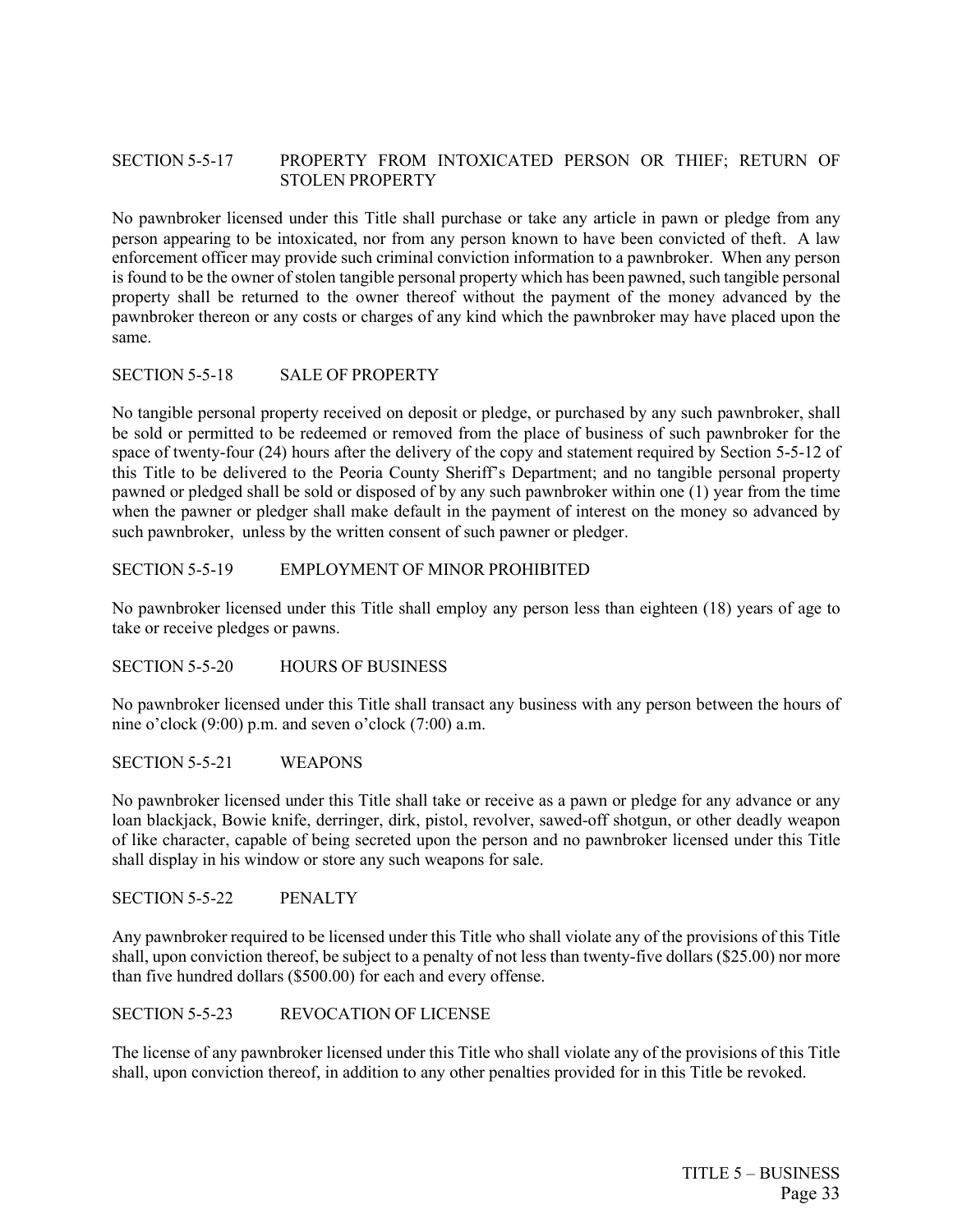# <span id="page-41-0"></span>**TITLE 5 BUSINESS REGULATIONS**

## CHAPTER 6 ITINERANT MERCHANTS AND SPECIAL EVENTS

- 5-6-1 Definitions
- 5-6-2 Use in General
- 5-6-3 Door to Door Soliciting
- 5-6-4 Fireworks Sale
- 5-6-5 Permit and/or License Required
- 5-6-6 Application for Special Event Permit and/or License
- 5-6-7 Application Fee
- 5-6-8 Temporary Cannabis Events
- 5-6-9 Application for Temporary Cannabis Event License
- 5-6-10 Temporary Cannabis Event License Fee
- 5-6-11 Temporary Cannabis Event License Term
- 5-6-12 Temporary Cannabis Event Restrictions
- 5-6-13 Processing of Application
- 5-6-14 Services to be Supplied by Organizers
- 5-6-15 Insurance
- 5-6-16 Registration of Vendors, Exhibitors and Units
- 5-6-17 Damage to City Property
- 5-6-18 Other Licenses Required
- 5-6-19 Emergency Powers
- 5-6-20 Prohibition
- 5-6-21 Penalty
- 5-6-22 Regulations

SECTION 5-6-1 DEFINITIONS

**Block Party**: a gathering of persons living within a residential neighborhood upon a City-owned right-ofway, street, sidewalk, or other public grounds within that neighborhood for recreational and/or social purposes.

**"Cannabis", "Cannabis-infused product", "Cannabis paraphernalia", and "Cannabis business establishment"**: shall have the meanings ascribed to those terms in the Cannabis Regulation and Tax Act, 410 ILCS 705/1-1 et seq.

**Carnival or festival**: any aggregation of attractions whether shows, acts, entertainment, sporting activities, games, vending devices, amusement devices, food and/or drink service or dram-shop counters, whether conducted under one or more managements or independently, which are temporarily set up or conducted in a location accessible to the public (private or public place), with or without admission fee to the aggregation as a whole.

**Itinerant Merchant and Peddlers**: shall mean any person or entity engaging temporarily in the retail sale of collectibles or consumer goods, wares or merchandise within the City who for the purpose of conducting such business, rents, uses or leases any room, building, hotel, rooming house, structure or lot of any kind, regardless of whether such goods, wares or merchandise are peddled from house to house, place to place, or sold from the room, building, hotel, rooming house, structure or lot.

The term shall not include the following persons:

Persons, who without receiving any compensation for their services, solicit contributions or sell goods, wares or merchandise for civic, patriotic, fraternal, educational, religious or benevolent organizations.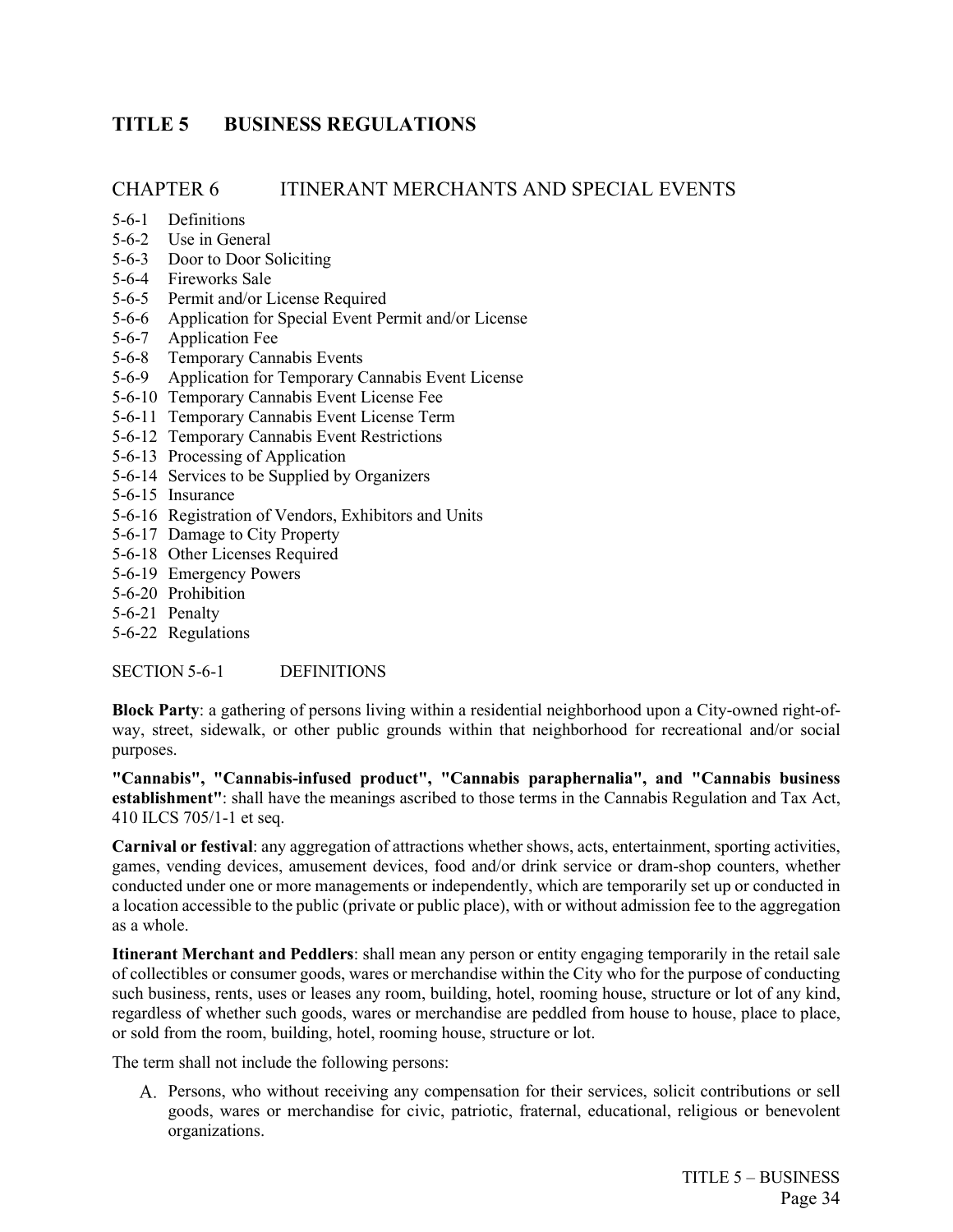- Persons who sell goods, wares and merchandise on City-owned public grounds as part of an event which has been approved by the City Administrator.
- C. Persons who sell at events which are sponsored by civic, patriotic, fraternal educational, governmental, religious or benevolent organizations goods, wares or merchandise which they have made themselves such as handicrafts and home-sewn items.
- D. Farmer's Market, Flea Market and/or Craft Show who have received a permit from the City.<br>(Ord. 2010-25)

**Parade:** a group of persons with or without animals or vehicles in a public procession or march in or upon City streets, sidewalks, or other public grounds. The term shall include road races, walk-a-thons, bike-a-thons, and similar money-raising events. The term shall not include picketing or protest demonstrations.

**Parks and public grounds:** all property owned by the City of West Peoria or the Peoria Park District whose use is dedicated to the general public for recreational and other purposes. Such property shall include the streets, sidewalks, and parking lots of the City when used for other than vehicular and pedestrian traffic.

**Special event:** a planned temporary aggregation of attractions, with or without fees for entry, including, but not limited to, public entertainment, food and beverage service facilities, sales of souvenirs or other merchandise, or similar attractions that is: (1) conducted on a public way; or (2) conducted primarily outdoors on property open to the public, other than the public way, and which (a) includes activities that require the issuance of a temporary food establishment license, special event liquor license, temporary cannabis event license, or similar license, or (b) requires special municipal services, including, but not limited to, street closures, the provision of barricades, garbage cans, stages, special "No Parking" signs, special electrical services, or special police or fire protection.

SECTION 5-6-2 USE IN GENERAL

No one shall use any public grounds of the City except in conformity with the provisions of this Chapter, the other ordinances of the City and the regulations promulgated as may be provided therein. Permission to use public grounds granted under provision of this Chapter does not supersede licenses, permits, or permission to use any or all such public grounds previously granted by majority vote of the City Council.

SECTION 5-6-3 DOOR-TO-DOOR SOLICITING

It shall be unlawful for any person or organization to solicit any goods or services by going door-todoor within the City of West Peoria.

Exception shall apply to a person or organization who does not receive any compensation for their services, solicits contributions or sell goods, wares, or merchandise for civic, patriotic, fraternal, educational, religious, benevolent organizations or agencies who are affiliated with the City of West Peoria and have first obtained a permit from the City Administrator or his/her designee, or who qualify as a charitable organization as defined by the Charitable Games Act or any other organization or entity exempt under State law.

SECTION 5-6-4 FIREWORKS SALE

To the extent allowed by state and federal law, this Section shall not be considered violated by the use of a property by an itinerant merchant for the sale of consumer fireworks, as defined by state law, where the property so used was annexed to the City of West Peoria within the six (6) months preceding the enactment of this Title or hereafter annexed, if the said annexed property has been used by an itinerant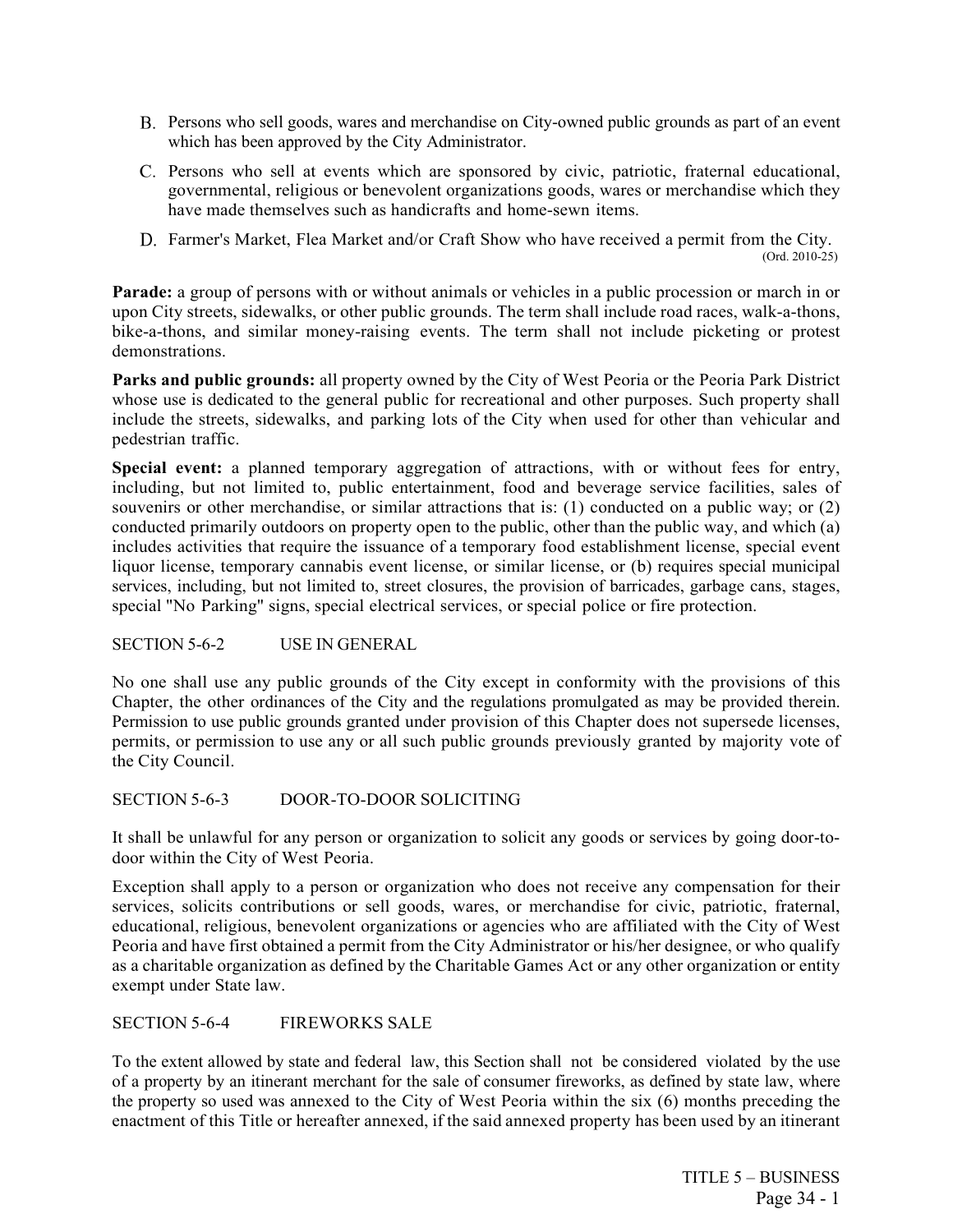merchant for the sale of consumer fireworks, as defined by state law, at least once annually for each of the last five years. (Ord. 2010-25)

## SECTION 5-6-5 PERMIT AND/OR LICENSE REQUIRED

Any person or organization who is planning to hold a special event, as defined by this Chapter, within the City of West Peoria must first obtain an event permit and any additional license from the City for the duration of the event.

## SECTION 5-6-6 APPLICATION FOR A SPECIAL EVENT PERMIT AND/OR LICENSE

- All applications for a permit and/or license to use any private or publicly owned grounds for the purpose of a carnival, festival, parade or other event that is open to the general public shall be in writing on forms provided by the City and shall contain the following information:
	- 1. The name, address and telephone number of the organization or group intending to organize the event.
	- The names, addresses, telephone numbers and driver's license numbers of the applicant
	- The name, address, telephone number and driver's license number of the person who is in charge of the event.
	- 4. The type of event to take place.
	- 5. The date(s) and time(s) requested.
	- The location requested or, in the case of a parade, the route to be taken.
	- A schematic showing the layout of the event, including restrooms, first-aid facilities, emergency vehicle access, restricted driving lanes, exhibitor parking, bandstands or stages, seating, structures, tents, utility lines and lighting if applicable.
	- The number of persons expected to attend.
	- The number of vendors, merchants, exhibitors, and units expected to participate and any facilities necessary to accommodate them.
	- Whether or not alcoholic liquor will be sold or served. If alcoholic liquor is to be sold or served, the Liquor License-holder's name and liquor license classification must be provided. A temporary liquor license will be required of the license-holder to conduct business anywhere else beside his/her license location.
	- Whether or not cannabis consumption will be allowed at the event. If so, see section 5-6-8 through Section 5-6-12.
	- Whether or not there will be carnival-type rides and, if so, the operator's name, address, the telephone number and a copy of a State-issued license.
	- If tents will be used, the location, size, ownership and flameproofing status thereof.
	- 14. Site plan must be submitted for all events showing the layout of the event.
	- Any other requirement as may be requested by the City.
- The application shall be submitted at least ten (10) working days prior to the scheduled event. The City reserves the right to reject any incomplete application.

## SECTION 5-6-7 APPLICATION FEE

All applicants, including but not limited to applicants for a temporary cannabis event license, shall pay to the City a nonrefundable application fee at the time that the application is submitted based on the following schedule:

- \$25.00 if the application is filed at least 60 calendar days prior to the scheduled event.
- \$50.00 if the application is filed between 30-59 calendar days prior to the scheduled event.
- \$75.00 if the application is filed less than 30 calendar days prior to the scheduled event.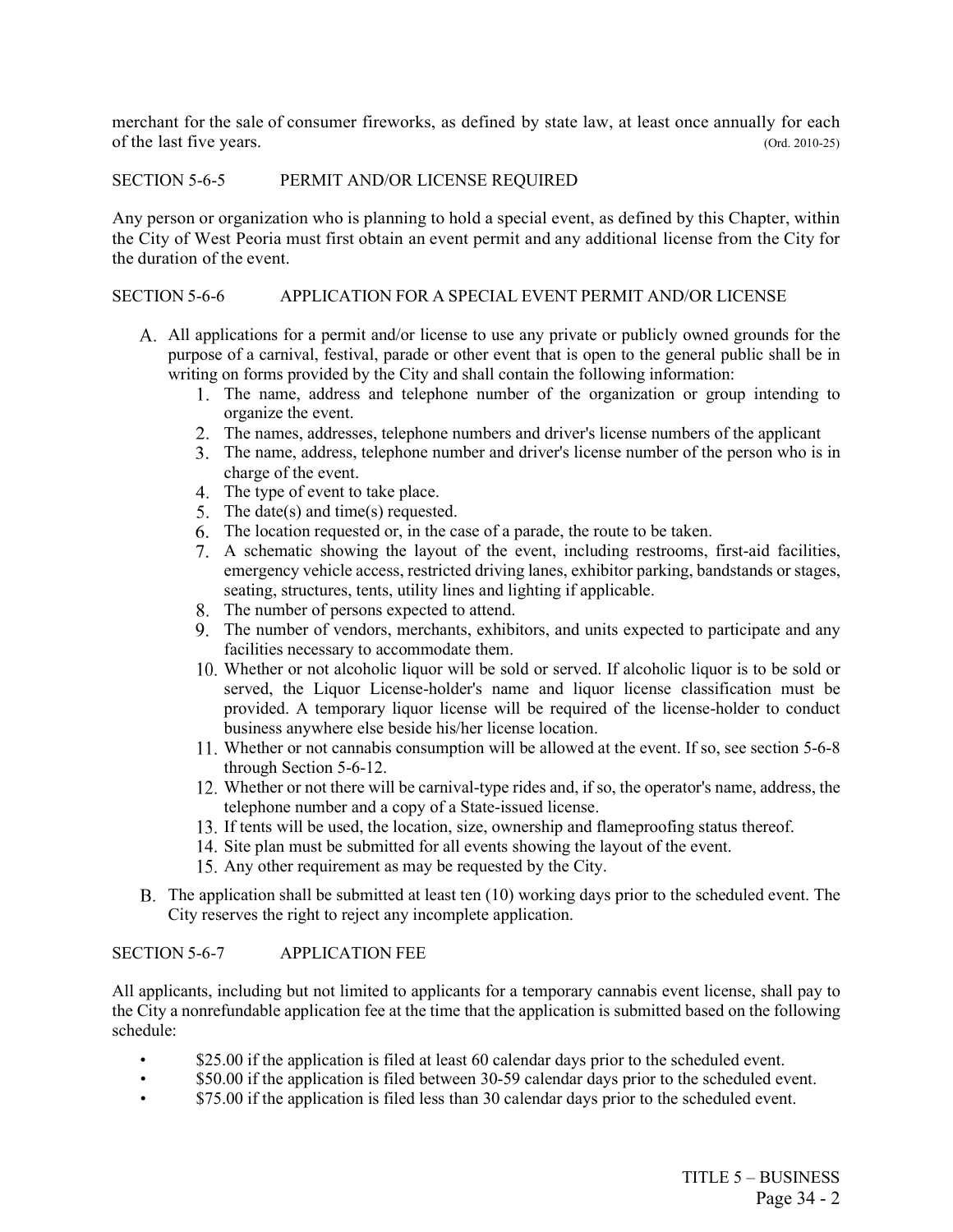No application shall be processed, nor event permit or license issued, unless and until the nonrefundable application fee is paid to the City by the applicant or its designee.

## SECTION 5-6-8 TEMPORARY CANNABIS EVENTS

A person conducting a temporary event for the consumption and/or sale of cannabis, cannabis-infused products or cannabis paraphernalia within the City of West Peoria must obtain from the City a temporary cannabis event license prior to operation of the temporary cannabis event as required by this Chapter. All temporary cannabis event license-holders must comply with all provisions of the City of West Peoria City Code and all state statutes.

#### SECTION 5-6-9 APPLICATION FOR TEMPORARY CANNABIS EVENT LICENSE

- A. In addition to the requirements set forth in Section 5-6-6 herein, all applications for a temporary cannabis event license shall be processed pursuant to the provisions of this Chapter and shall contain the following information:
	- 1. Proof that the applicant is 21 years of age or older.
	- A written plan, in the form and manner prescribed by the City of West Peoria, detailing how persons under 21 years of age will be prevented from gaining access to the premises at which the temporary cannabis event is to be conducted.
	- Evidence indicating that the premises at which the applicant intends to conduct the temporary cannabis event is not located:
		- a) in an area that is zoned exclusively for residential use; and
		- b) within 1,000 feet of a public or private elementary or secondary school.
- All applications for a temporary cannabis event license shall also submit a statement indicating the applicant's agreement to comply with all provisions of the City Code of the City of West Peoria and all laws of the State of Illinois.

#### SECTION 5-6-10 TEMPORARY CANNABIS EVENT LICENSE FEE

Prior to the issuance of a temporary cannabis event license, the applicant or its designee must pay to the City of West Peoria a nonrefundable license fee. All applications for a temporary cannabis event license within the City of West Peoria must be submitted at least fifteen (15) day prior to the event and accompanied by a nonrefundable license fee in the amount of \$100.00 for a one (1) day event; \$150.00 for a two (2) day event; and \$200.00 for a three (3) day event.

No application shall be processed, nor temporary cannabis event license be issued, unless and until the temporary cannabis event application fee and license fee is paid to the City by the applicant or its designee.

SECTION 5-6-11 TEMPORARY CANNABIS EVENT LICENSE TERM

- All temporary cannabis event licenses issued by the City of West Peoria shall be in effect for a term not to exceed 72 hours.
- A temporary cannabis event license issued under this Chapter is prohibited from being continuously issued for a single location.
- A person or entity conducting a temporary cannabis event is prohibited from conducting more than two (2) temporary cannabis events per month within the City of West Peoria, and at least ten (10) calendar days must elapse between temporary cannabis events conducted by such person or entity and/or on the particular premises for which the event is held.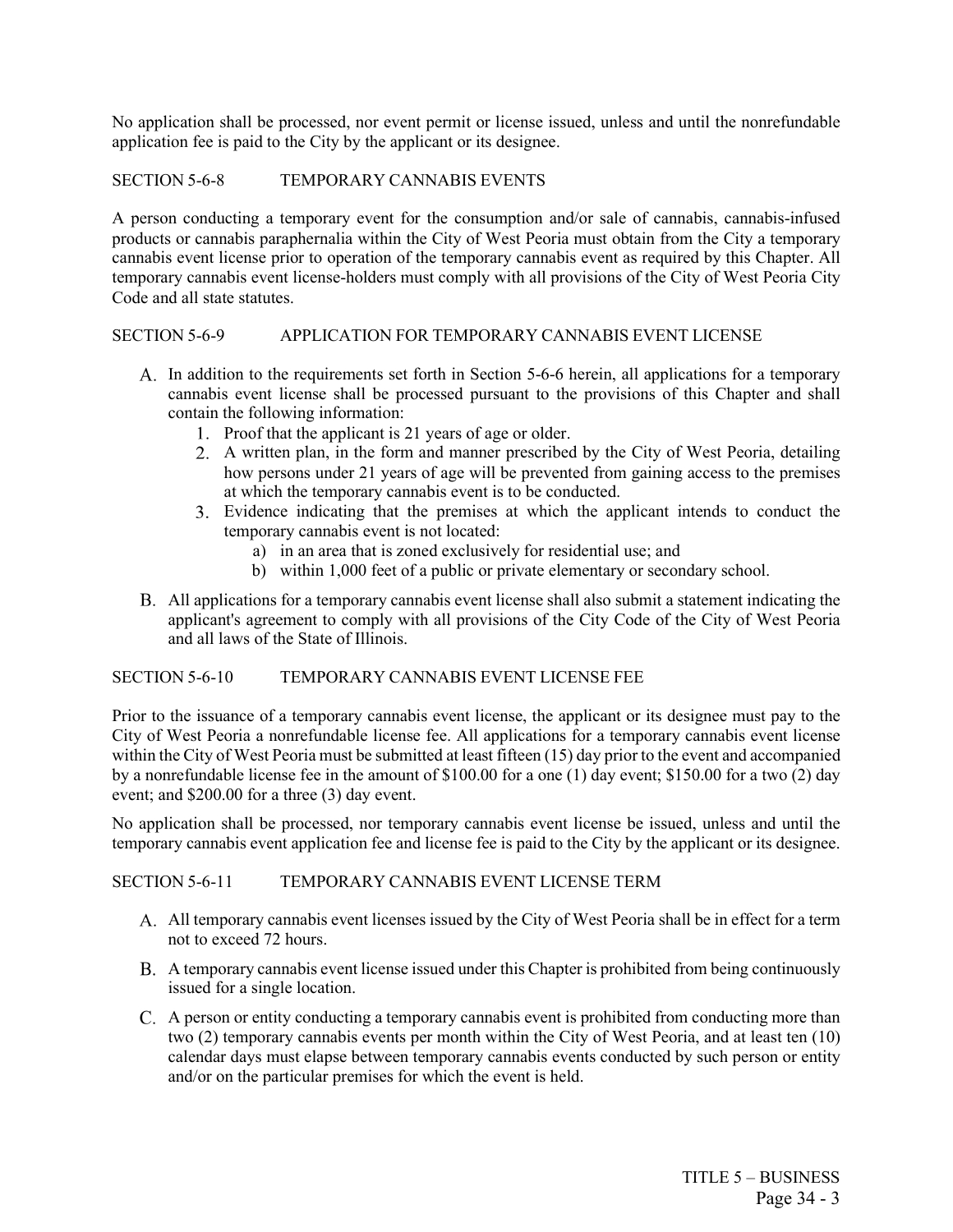#### SECTION 5-6-12 TEMPORARY CANNABIS EVENT RESTRICTIONS

- A. In the event that cannabis and/or cannabis-infused products are to be sold on the premises for which a temporary cannabis event license has been issued under this Chapter, such cannabis or cannabisinfused products may only be sold by a cannabis business establishment holding a valid license issued by the State of Illinois.
- The consumption of cannabis and/or cannabis-infused products is limited to specially designated areas of the premises for which a temporary cannabis event license has been issued. The specially designated area for the consumption of cannabis and/or cannabis-infused products is subject to approval by the City of West Peoria.
- For temporary cannabis events at which cannabis and/or cannabis-infused products are to be consumed indoors by way of smoking, aerosolizing, or vaporization, such consumption must occur in an enclosed portion of the licensed premises and have a ventilation system that:
	- exhausts smoke, aerosols, and vapors from that portion of the premises; and
	- is designed and terminated in accordance with building code standards for the applicable occupancy classification.
- All premises for which a temporary cannabis event license is issued under this Chapter must meet any and all public health and safety standards and industry best practices established by the City of West Peoria.

#### SECTION 5-6-13 PROCESSING OF APPLICATION

- Copies of applications submitted shall be sent to the appropriate departments for purposes of determining compliance with applicable City Code provisions and ordinances, feasibility of the event as planned, and the effect of the event on City resources, including but not limited to: police, fire (Limestone and West Peoria), public works, and the City Administrator's office.
- All departments, individuals, or agencies receiving applications for review will report back to the City Administrator or his/her designee within a timeframe designated for the particular event as to their findings and recommend either approval of the application as submitted, approval of the application with modification or change, or denial of the application. A conference may be called by the City Administrator or his/her designee to discuss with the applicant the planned event and offer suggestions as to ways in which it could be altered to meet City requirements.
- After processing, the City Administrator or his/her designee shall only grant the permit and the license if he/she shall find that:
	- The event as planned or as modified meets all City ordinances, Code provisions, and regulations.
	- The permit and license application has been fully and properly completed and that all requirements relative to the application, including filing of appropriate certificates of insurance and payment of required fees, are fulfilled.
	- The event as planned or as modified will not interfere unreasonably with previously planned and approved activities, City functions, or the activities of adjacent businesses or property owners.
	- The organizer or the organization sponsoring the event has no outstanding delinquent debt with the City.
	- 5. The organizer or the organization sponsoring the event has not violated the provisions of this Chapter, the regulations promulgated pursuant thereto or any of the ordinances of the City during the past 18 months.
	- No department or review agency has recommended denial of the application.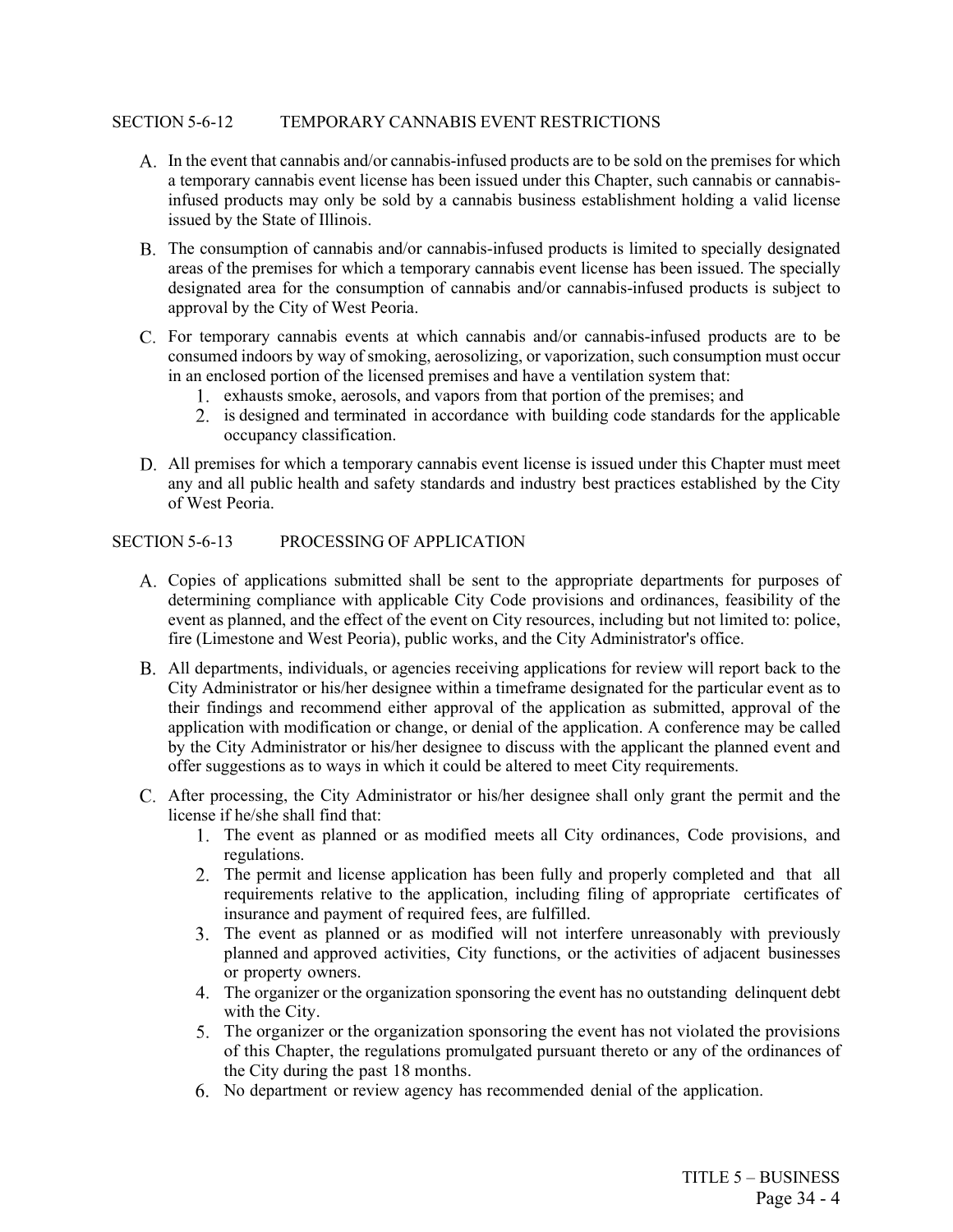An application for a carnival shall not be granted if the applicant or carnival owner/operator has not been issued a valid permit from the State of Illinois.

## SECTION 5-6-14 SERVICES TO BE SUPPLIED BY ORGANIZERS

The organizer of any event on City-owned public grounds or private property shall be responsible for providing the following services as needed to the event at its cost: sanitation services, including trash receptacles, trash disposal and restroom facilities; security; the registration and coordination of exhibitors, vendors and units; fencing, tents, structures and barricades; the hookup of individual booths and attractions to the master electrical and water systems;cleanup of event site at conclusion; all repairs to damage of Cityowned property at the event site.

#### SECTION 5-6-15 INSURANCE

At least 30 days prior to the event or at the time of submitting an application, the organizer shall present to the City a certificate of liability insurance naming the City, property owner, and the organizer as co-insured parties. The amount of insurance shall be as follows:

- Flea markets, farmers markets and craft show \$100,000.00
- Festivals without carnivals \$250,000.00.
- Festivals with carnivals \$500,000.00.
- Fund raising parades, \$100,000.00.
- Non-fund-raising parades, \$250,000.00.
- Temporary cannabis events, \$250,000.00
- Block parties, none.

If alcoholic liquor is to be sold or served, the organizer shall also present to the City, prior to the event, a certificate of dram shop insurance or its equivalent naming the City and liquor licensee as co-insured parties. The amount of such insurance shall be for the total amount of the liability that is authorized by the Liquor Control Act of 1934 (235 ILCS 5/1-1 et seq.).

## SECTION 5-6-16 REGISTRATION OF VENDORS, EXHIBITORS AND UNITS

At least 24 hours before the start of an event or the Friday prior to the event by 5:00pm, the organizer shall present to the City a list of all vendors, exhibitors, and units to appear at the event. Such list shall include the following information for each party:

- A. The name of the person, and if a corporation, its principal officers' names.
- B. The address and telephone number of the business.
- C. The name, address, telephone number and driver's license number of the person who will be responsible for the operation in the City.
- D. If the event is scheduled to last more than one day, the organizer shall update the above list prior to the day before the opening of the event on any given day.

## SECTION 5-6-17 DAMAGE TO CITY PROPERTY

The organizer of any festival, event, or parade on City-owned or public grounds shall within 15 days from the date of billing by the City make arrangements with the City Administrator or his/her designee to reimburse the City an amount determined by the City to be appropriate to compensate the City for any and all damage to City-owned property incurred as a result of the event.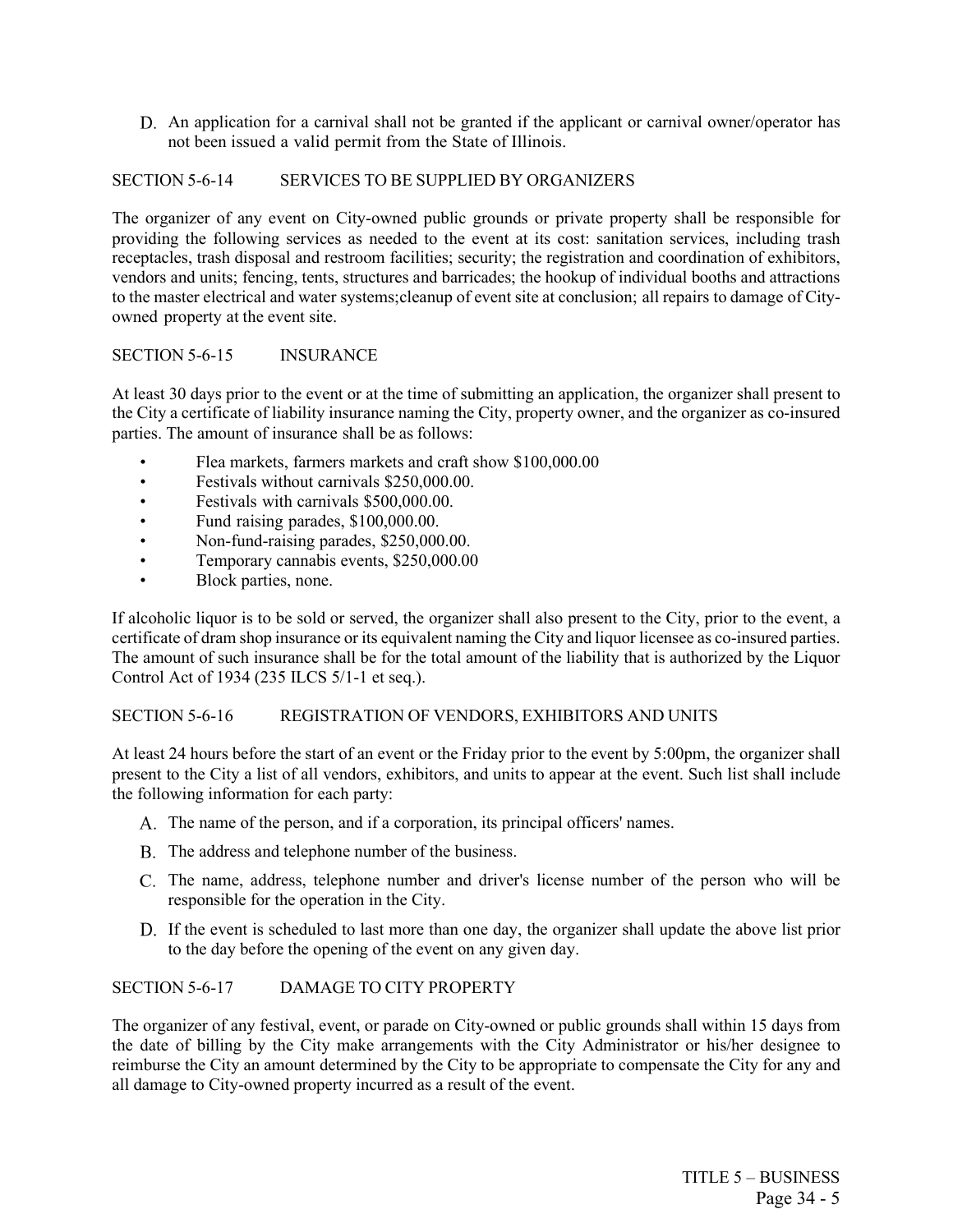#### SECTION 5-6-18 OTHER LICENSES REQUIRED

Nothing in this Chapter shall be interpreted as excusing any organizer, sponsor, exhibitor, vendor or unit from obtaining a license or permit as required by another section of this Code or State law.

#### SECTION 5-6-19 EMERGENCY POWERS

The Mayor and/or City Administrator or their designee may close or halt all or part of any event if necessary to control disorder, protect public safety or secure compliance with state laws or City ordinances and regulations. Such authority shall only be used if there are reasonable grounds to believe that public safety and the persons at the event are in danger of injury due to past and present occurrences at the event.

#### SECTION 5-6-20 PROIDBITION

It shall be unlawful for any Itinerant Merchant to operate or do business in the City of West Peoria without first obtaining a permit as described by this Chapter.

SECTION 5-6-21 PENALTY

Any person found guilty of the violation of this Chapter shall be punished by a fine not less than one hundred dollars (\$100.00) and not to exceed five hundred dollars (\$500.00), per violation. Each day on which the violation exists is to be considered a separate offense. (Ord. 2016-15)

SECTION 5-6-22 REGULATIONS

The City Council shall approve all rules and regulations and may amend them from time to time for the use and operation of City-owned public grounds and other special events. A copy of such rules and regulations shall be on record with the City Clerk and be made available for public inspection.

(Ord. 2021-31)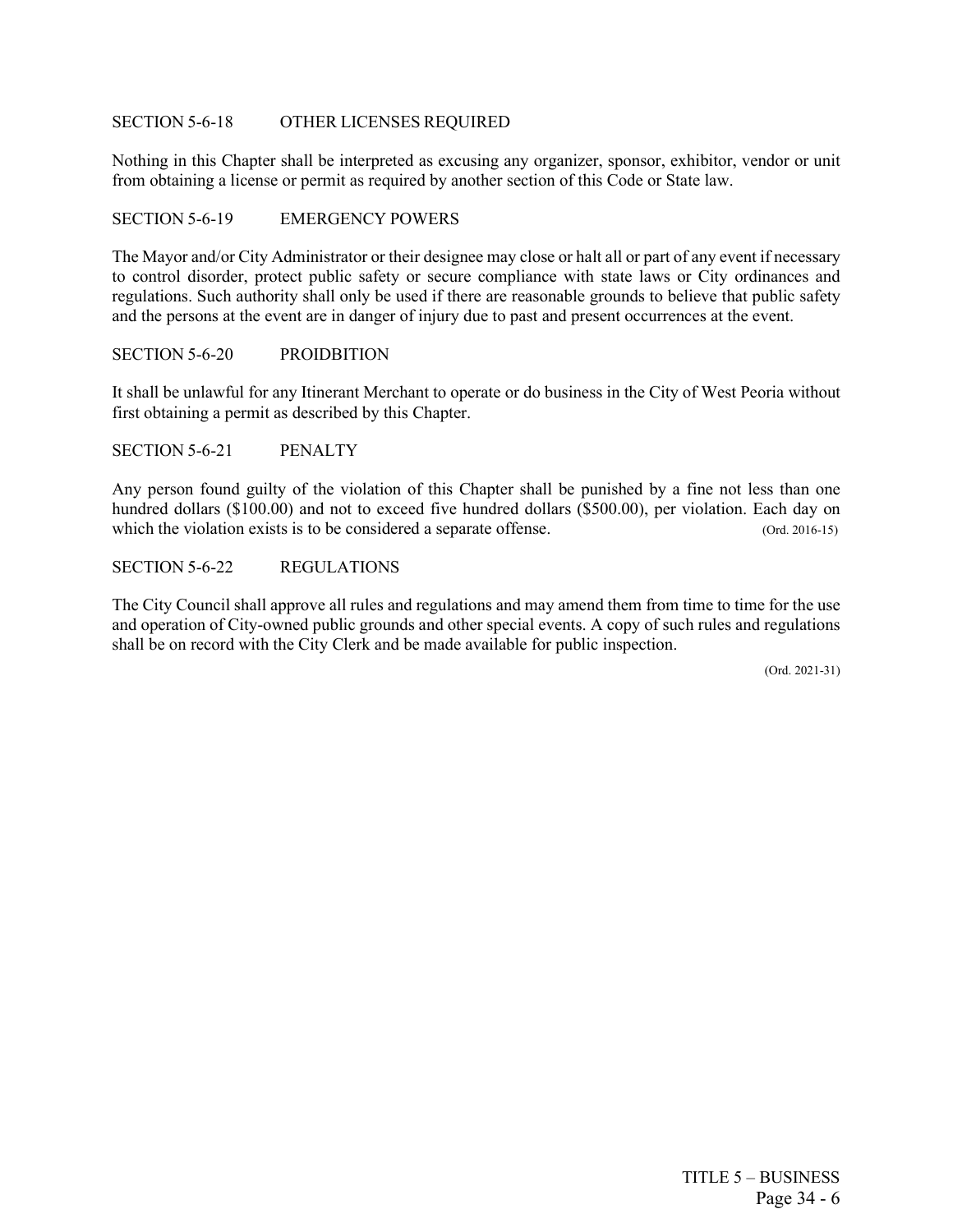# <span id="page-48-0"></span>**TITLE 5 BUSINESS REGULATIONS**

## CHAPTER 7 CABLE/VIDEO SERVICE PROVIDER FEE

- 5-7-1 Definitions
- 5-7-2 Cable/Video Service Provider Fee Imposed
- 5-7-3 PEG Access Support Fee Imposed
- 5-7-4 Applicable Principles
- 5-7-5 No Impact on Other Taxes Due from Holder
- 5-7-6 Audits of Cable/Video Service Provider
- 5-7-7 Late Fees/ Payments

## SECTION 5-7-1 DEFINITIONS

**Cable service:** means that term as defined in 47 U.S.C. § 522(6).

**Commission:** means the Illinois Commerce Commission.

**Gross revenues:** means all consideration of any kind or nature, including, without limitation, cash, credits, property, and in-kind contributions received by the holder for the operation of a cable or video system to provide cable service or video service within the holder's cable service or video service area within the City.

- A. Gross revenues shall include the following:
	- Recurring charges for cable or video service.
	- Event-based charges for cable service or video service, including, but not limited to, payper-view and video-on-demand charges.
	- Rental of set top boxes and other cable service or video service equipment.
	- Service charges related to the provision of cable service or video service, including, but not limited to, activation, installation, and repair charges.
	- Administrative charges related to the provision of cable service or video service, including, but not limited to, service order and service termination charges.
	- Late payment fees or charges, insufficient funds check charges, and other charges assessed to recover the costs of collecting delinquent payments.
	- A *pro rata* portion of all revenue derived by the holder or its affiliates pursuant to compensation arrangements for advertising or for promotion or exhibition of any products or services derived from the operation of the holder's network to provide cable service or video service within the City. The allocation shall be based on the number of subscribers in the City divided by the total number of subscribers in relation to the relevant regional or national compensation arrangement.
	- Compensation received by the holder that is derived from the operation of the holder's network to provide cable service or video service with respect to commissions that are received by the holder as compensation for promotion or exhibition of any products or services on the holder's network, such as a "home shopping" or a similar channel, subject to subsection (I).
	- In the case of a cable service or video service that is bundled or integrated functionally with other services, capabilities, or applications, the portion of the holder's revenue attributable to the other services, capabilities, or applications shall be included in the gross revenue unless the holder can reasonably identify the division or exclusion of the revenue from its books and records that are kept in the regular course of business.
	- 10. The service provider fee permitted by 220 ILCS 5/21-801(b).
- B. Gross revenues do not include any of the following: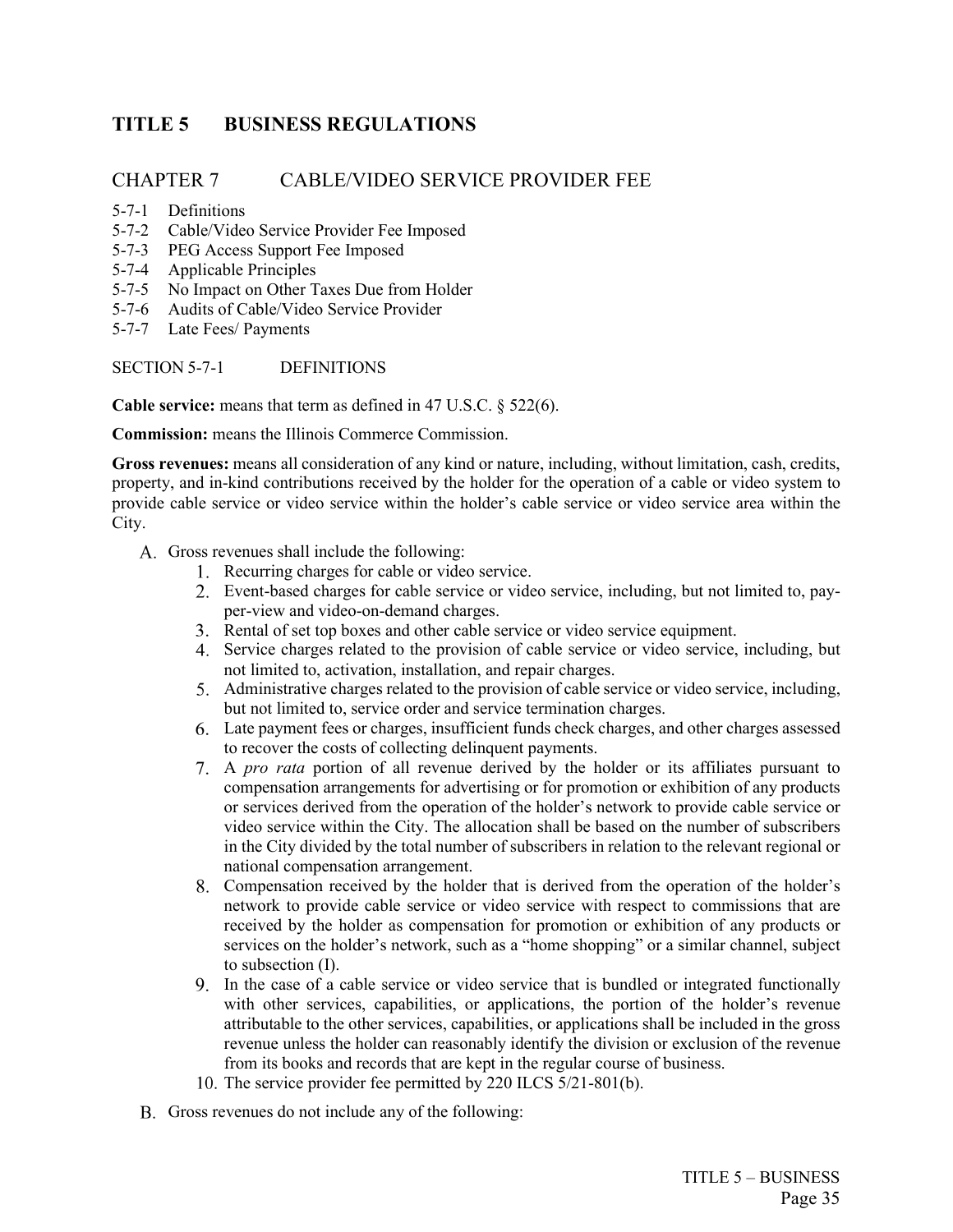- Revenues not actually received, even if billed, such as bad debt, subject to 220 ILCS 5/21-  $801(c)(1)(vi)$ .
- Refunds, discounts, or other price adjustments that reduce the amount of gross revenues received by the holder of the State-issued authorization to the extent the refund, rebate, credit, or discount is attributable to cable service or video service.
- Regardless of whether the services are bundled, packaged, or functionally integrated with cable service or video service, any revenues received from services not classified as cable service or video service, including, without limitation, revenue received from telecommunication services, information services, or the provision of directory or Internet advertising, including yellow pages, white pages, banner advertisement, and electronic publishing or any other revenues attributed by the holder to noncable service or nonvideo service in accordance with the holder's books and records and records kept in the regular course of business and any applicable laws, rules, regulations, standards, or orders.
- The sale of cable services or video services for resale in which the purchaser is required to collect the service provider fee from the purchaser's subscribers to the extent the purchaser certifies in writing that it will resell the service within the City and pay the fee permitted by 220 ILCS 5/21-801(b) with respect to the service.
- Any tax or fee of general applicability imposed upon the subscribers or the transaction by a city, state, federal, or any other governmental entity and collected by the holder of the State-issued authorization and required to be remitted to the taxing entity, including sales and use taxes.
- 6. Security deposits collected from subscribers.
- Amounts paid by subscribers to "home shopping" or similar vendors for merchandise sold through any home shopping channel offered as part of the cable service or video service.
- Revenue of an affiliate of a holder shall be included in the calculation of gross revenues to the extent the treatment of the revenue as revenue of the affiliate rather than the holder has the effect of evading the payment of the fee permitted by 220 ILCS 5/21-801(b) which would otherwise be paid by the cable service or video service.

**Holder**: means a person or entity that has received authorization to offer or provide cable or video service from the Commission pursuant to 220 ILCS 5/21-401.

**PEG:** means public, education and governmental.

**PEG access support fee:** means the amount paid under this Article [Chapter] and 220 ILCS 5/21-801(d) by the holder to the City for the service areas within its territorial jurisdiction.

Service: means the provision of "cable service" or "video service" to subscribers and the interaction of subscribers with the person or entity that has received authorization to offer or provide cable or video service from the Commission pursuant to 220 ILCS 5/21-401.

**Service provider fee:** means the amount paid under this Article [Chapter] and 220 ILCS 5/21-801 by the holder to a City for the service areas within its territorial jurisdiction.

**Video service:** means video programming and subscriber interaction, if any, that is required for the selection or use of such video programming services, and which is provided through wireline facilities located at least in part in the public right-of-way without regard to delivery technology, including Internet protocol technology. This definition does not include any video programming provided by a commercial mobile service provider defined in 47 U.S.C. § 332(d) or any video programming provided solely as part of, and via, service that enables users to access content, information, electronic mail, or other services offered over the public Internet.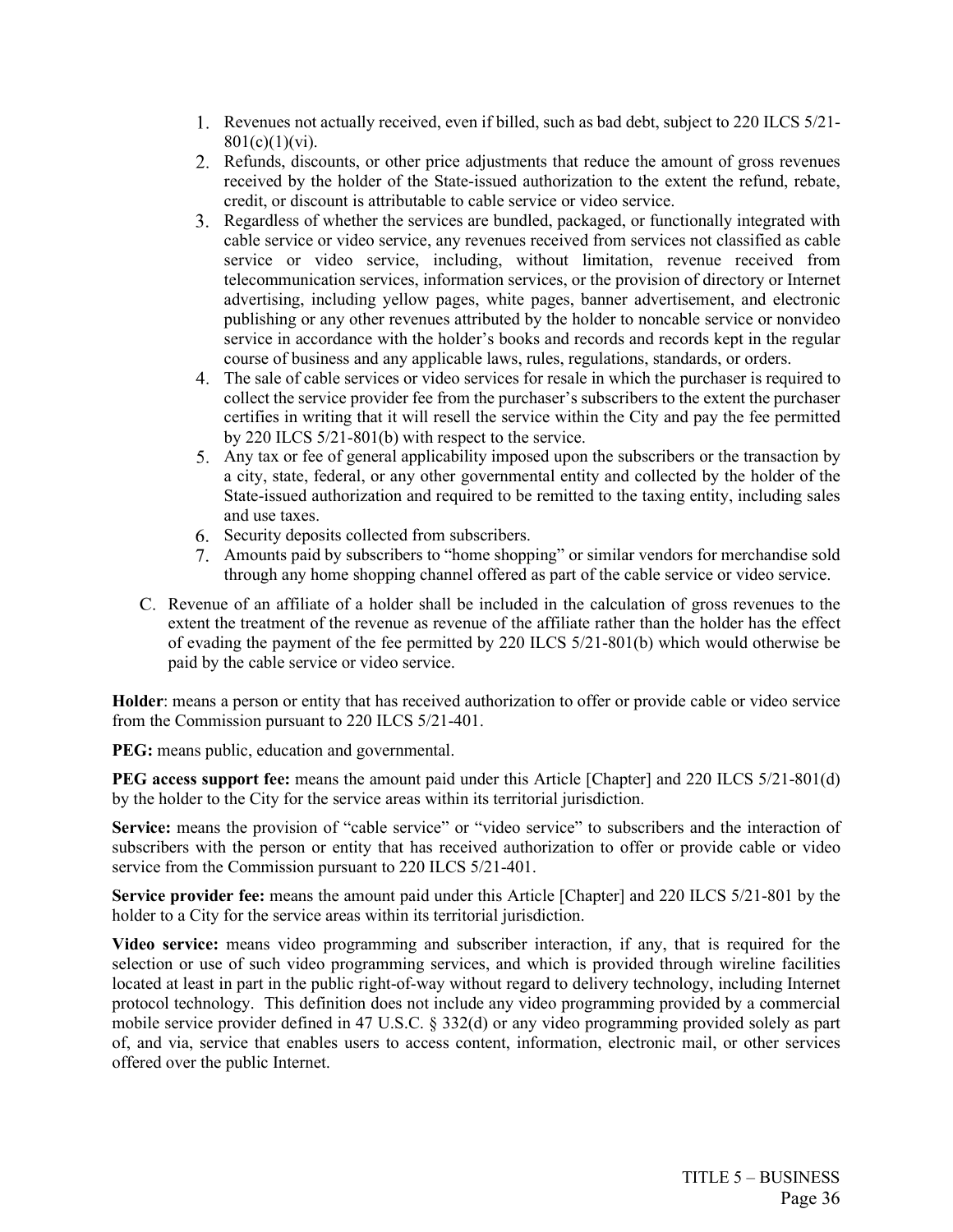#### SECTION 5-7-2 CABLE/VIDEO SERVICE PROVIDER FEE IMPOSED

- Fee Imposed. A fee is hereby imposed on any holder providing cable service or video service in the City.
- B. Amount of Fee. The amount of the fee imposed hereby shall be five percent (5%) of the holder's gross revenues.
- C. Notice to the City. The holder shall notify the City at least ten  $(10)$  days prior to the date on which the holder begins to offer cable service or video service in the City.
- D. Holder's Liability. The holder shall be liable for, and pay, the service provider fee to the City. The holder's liability for the fee shall commence on the first day of the calendar month following thirty (30) days after receipt of the ordinance adopting this Article [Chapter] by the holder. The ordinance adopting this Article [Chapter] shall be sent by mail, postage prepaid, to the address listed on the holder's application notice sent pursuant to 220 ILCS 5/21-401(b)(6) to the City.
- E. Payment Date. The payment of the service provider fee shall be due on a quarterly basis, forty-five (45) days after the close of the calendar quarter. If mailed, the fee is considered paid on the date it is postmarked. Each payment shall include a statement explaining the basis for the calculation of the fee.
- Exemption. The fee hereby imposed does not apply to existing cable service or video service providers that have an existing franchise agreement with the City in which a fee is paid.
- G. Credit for Other Payments. An incumbent cable operator that elects to terminate an existing agreement pursuant to 220 ILCS 5/21-301(c) with credit for prepaid franchise fees under that agreement may deduct the amount of such credit from the fees that operator owes under the foregoing sections.

#### SECTION 5-7-3 PEG ACCESS SUPPORT FEE IMPOSED

- PEG Access Support Fee Imposed. A PEG access support fee is hereby imposed on any holder providing cable service or video service in the City in addition to the fee imposed pursuant to the foregoing sections.
- Amount of Fee. The amount of the PEG access support fee imposed hereby shall be one percent (1%) of the holder's gross revenues or, if greater, the percentage of gross revenues that incumbent cable operators pay to the City or its designee for PEG access support in the City.
- Payment. The holder shall pay the PEG access support fee to the City or to the entity designated by the City to manage PEG access. The holder's liability for the PEG access support fee shall commence on the date set forth in the foregoing sections.
- D. Payment Due. The payment of the PEG access support fee shall be due on a quarterly basis, fortyfive (45) days after the close of the calendar quarter. If mailed, the fee is considered paid on the date it is postmarked. Each payment shall include a statement explaining the basis for the calculation of the fee.
- E. Credit for Other Payments. An incumbent cable operator that elects to terminate an existing agreement pursuant to  $220$  ILCS  $5/21-301(c)$  shall pay, at the time they would have been due, all monetary payments for PEG access that would have been due during the remaining term of the agreement had it not been terminated pursuant to that Section. All payments made by an incumbent cable operator pursuant to the previous sentence may be credited against the fees that that operator owes under the foregoing sections.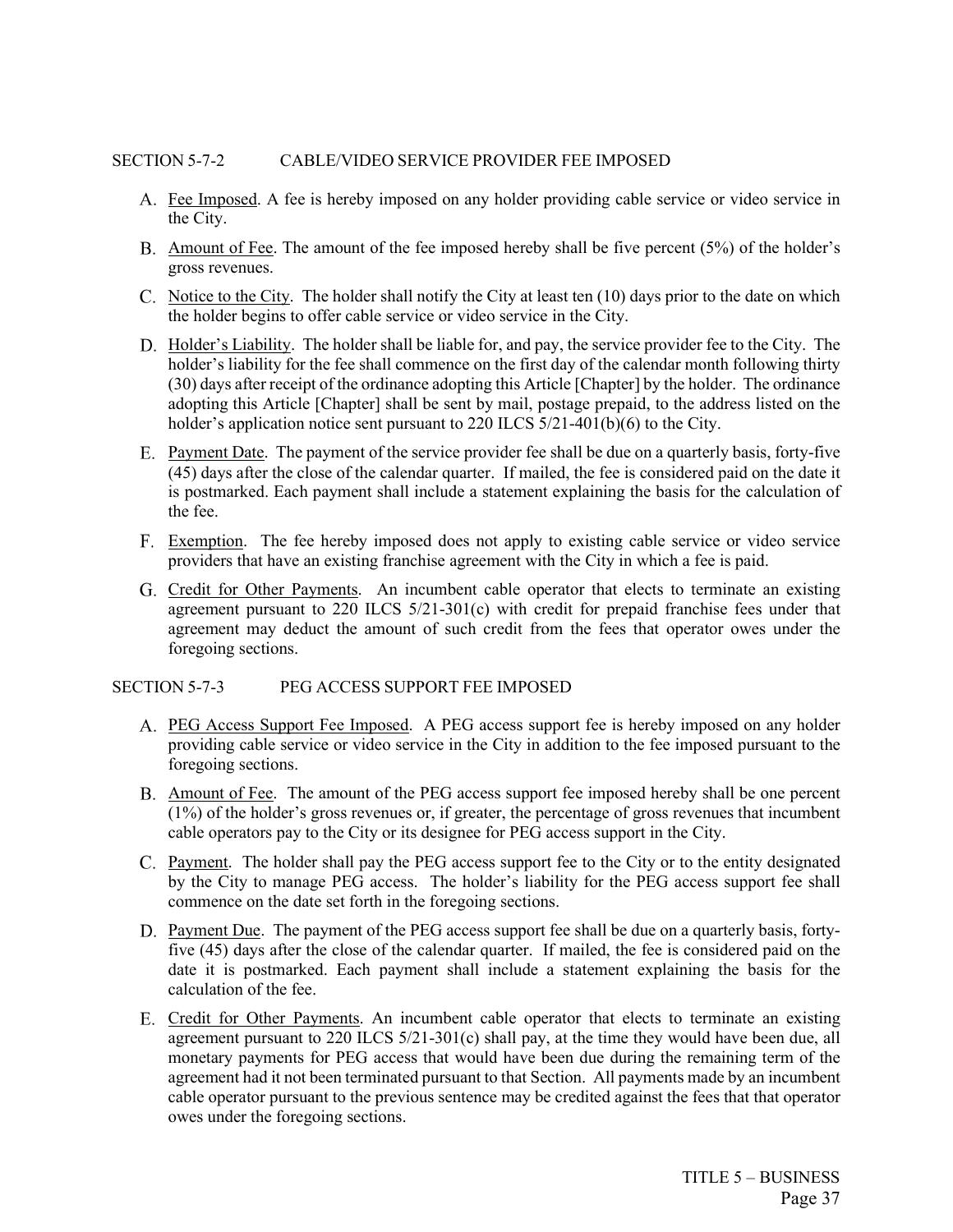### SECTION 5-7-4 APPLICABLE PRINCIPLES

All determinations and calculations under this Article [Chapter] shall be made pursuant to generally accepted accounting principles.

## SECTION 5-7-5 NO IMPACT ON OTHER TAXES DUE FROM HOLDER

Nothing contained in this Article [Chapter] shall be construed to exempt a holder from any tax that is, or may later be, imposed by the City, including any tax that is or may later be required to be paid by or through the holder with respect to cable service or video service. A State-issued authorization shall not affect any requirement of the holder with respect to payment of the City's simplified municipal telecommunications tax or any other tax as it applies to any telephone service provided by the holder. A State-issued authorization shall not affect any requirement of the holder with respect to payment of the local unit of government's 911 or E911 fees, taxes or charges.

#### SECTION 5-7-6 AUDITS OF CABLE/VIDEO SERVICE PROVIDER

- A. Audit Requirement. The City will notify the holder of the requirements it imposes on other cable service or video service providers to submit to an audit of its books and records. The holder shall comply with the same requirements the City imposes on other cable service or video service providers in its jurisdiction to audit the holder's books and records and to recompute any amounts determined to be payable under the requirements of the City. If all local franchises between the City and cable operator terminate, the audit requirements shall be those adopted by the City pursuant to the Local Government Taxpayers' Bill of Rights Act, 50 ILCS 45/1 *et seq*. No acceptance of amounts remitted should be construed as an accord that the amounts are correct.
- Additional Payments. Any additional amount due after an audit shall be paid within thirty (30) days after the municipality's submission of an invoice for the sum.

SECTION 5-7-7 LATE FEES/ PAYMENTS

All fees due, and payments which are past due, shall be governed by ordinances adopted by this municipality pursuant to the Local Government Taxpayers' Bill of Rights Act, 50 ILCS 45/1 *et seq*.

(Ord. 2007-16)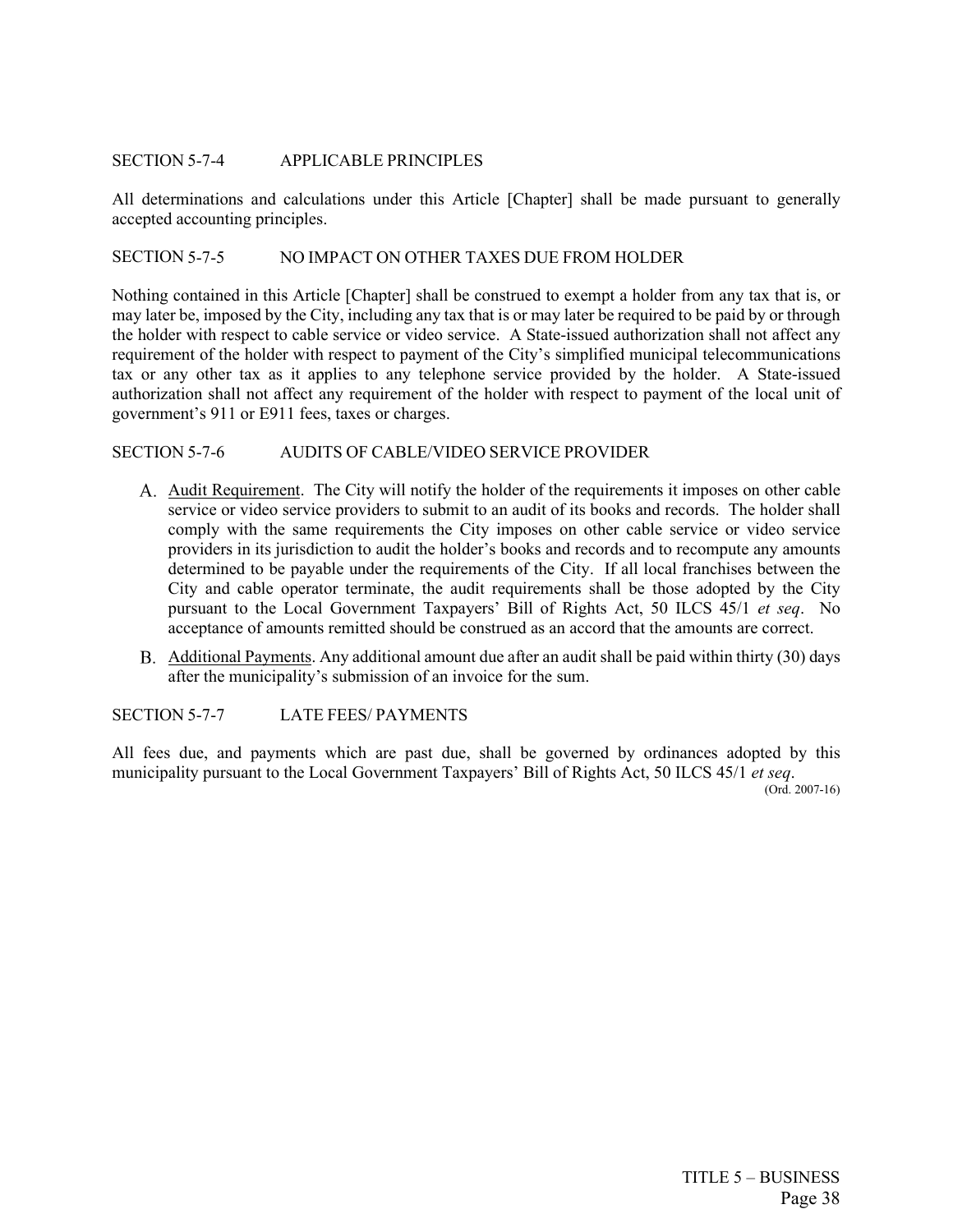# <span id="page-52-0"></span>**TITLE 5 BUSINESS REGULATIONS**

## CHAPTER 8 GARAGE SALES

- 5-7-1 Definitions
- 5-7-2 Hours of Operation
- 5-7-3 Provisions
- 5-7-4 Advertising
- 5-7-5 Penalty

## SECTION 5-8-1 DEFINITIONS

**Garage Sales**: shall mean and include all sales entitled "garage sale," "lawn sale," "attic sale," "rummage sale," "flea market sale," or any similar casual sale of tangible personal property, not associated with a commercial business properly licensed to do business in the City within an area properly zoned for such commercial business, which is advertised by any means whereby the public at large is or can be made aware of the garage sale.

**Goods**: are meant to include any goods, warehouse merchandise or other property capable of being the object of a sale regulated hereunder.

**Person**: shall mean and include individuals, partnerships, voluntary associations, and corporations.

## SECTION 5-8-2 HOURS OF OPERATION

Garage sales shall not be conducted more than one (1) time or for more than three (3) consecutive days each calendar quarter. In no event shall a garage sale be conducted either before 7:00 a.m. or after 7:00 p.m. on any one (1) day of sale. Residents are advised that all public works projects are almost impossible to reschedule and will proceed as planned, regardless of garage sales. It is recommended that residents check with City Hall about planned public works before scheduling a garage sale.

## SECTION 5-8-3 PROVISIONS

The provisions of this Section shall not apply to or affect the following persons or sales:

- Persons selling goods pursuant to an order or process of a court of competent jurisdiction.
- Any person selling or advertising for sale an item or items of personal property which are specifically named or described in the advertisement.

## SECTION 5-8-4 ADVERTISING

All garage sale advertising shall have the date, time and address of any such sale included thereon. All signs advertising any garage sale shall removed within twenty-four (24) hours after the conclusion of the sale.

#### SECTION 5-8-5 PENALTY

Any person, firm or corporation violating any of the provisions or terms of this Section or owing or occupying real property on which a violation occurs shall be guilty and be subjected to a fine not to exceed the sum of Five Hundred Dollars (\$500.00) for each offense; and each and every day such violation is continued shall be deemed to constitute a separate offense.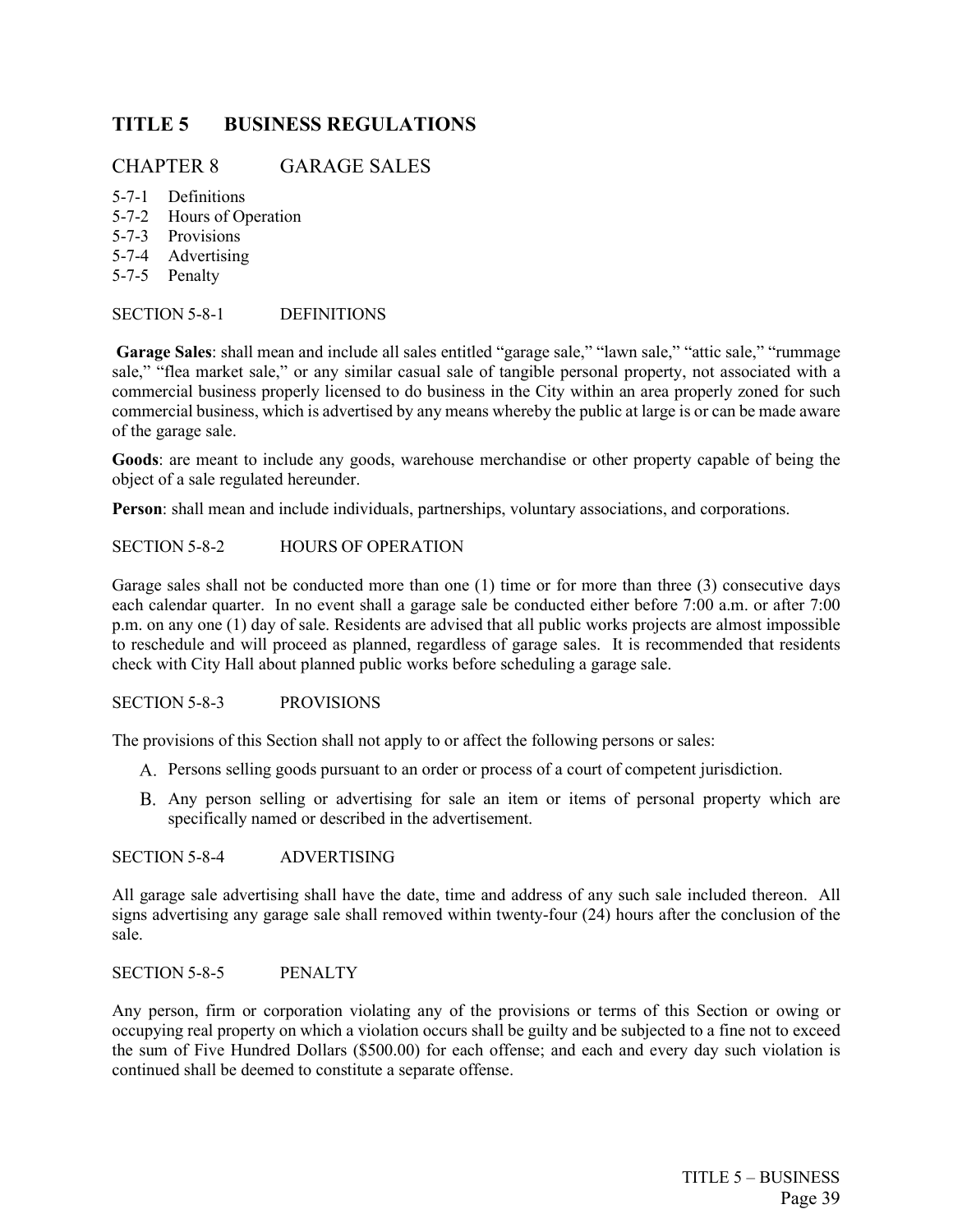# <span id="page-53-0"></span>**TITLE 5 BUSINESS REGULATIONS**

## CHAPTER 9 AUTO RACING

- 5-9-1 Definitions
- 5-9-2 Enforcing Officer
- 5-9-3 Permit
- 5-9-4 General Conditions

## SECTION 5-9-1 DEFINITIONS

The following words, terms and phrases, when used in this Article shall have the meanings ascribed to them in this Section, except where the context clearly indicates a different meaning:

**Holiday:** A legal holiday as designated by the Illinois State Legislature.

**Holiday weekend***:* A weekend with a legal holiday immediately preceding or occurring on the following day.

**Motor racing facility***:* Any facility or course upon which is conducted motor racing activities or events.

**Motor vehicle***:* Every vehicle which is self-propelled and any combination of vehicles which are propelled or drawn by a vehicle which is self-propelled.

**Muffler***:* A device for abating the sounds of escaping gases of an internal-combustion engine. A muffler may be one (1) of the following types:

**Annular swirl flow (auger-type) mufflers***:* The exhaust gases in the annular swirl flow muffler follow a circular path down the length of the muffler. The inner design is like an auger.

**Perforated straight core mufflers with sound-absorbing medium***:* In this type muffler, the central tube shall be perforated and shall be fully surrounded from beginning to end with an absorbing medium (e.g. fiberglass, steel wool or similar material).

**Reverse flow (baffle) mufflers***:* The reverse flow devices incorporate a multitube and baffled design. The exhaust gases do not flow straight through these devices, but take a multipath, back-and-forth route through the device.

**Stacked 360° diffuser discs mufflers***:* This type of muffler works by causing the exhaust gases to bend ninety (90) degrees and then flow through the stacked three hundred sixty (360) degrees diffuser discs.

**Properly installed muffler**: A properly installed muffler is one which is:

- Correctly installed per the manufacturer's instructions; and;
- Fully functional; and
- Has no leaks or holes in the walls of the exhaust tubing or muffler body; and
- Has no defect or modifications to reduce its sound reduction capabilities.

**Racing event***:* Any time, speed, pulling or distance competition using motor vehicles.

**Racing vehicle***:* Every self-propelled device, in, upon or by which any person may be transported, and which is participating in a motor racing activity or event at a motor racing facility.

**Top fuel-burning drag vehicles***:* Drag vehicles operating on more than fifty (50) percent alcohol fuel, or on nitromethane, and are commonly known as "funny cars" and "top fuel cars."

**Turbocharger:** An exhaust gas-driven supercharger. Turbochargers meet the requirements for a wellmaintained muffler system. However, superchargers mechanically driven by the engine are not defined as a well-maintained muffler system.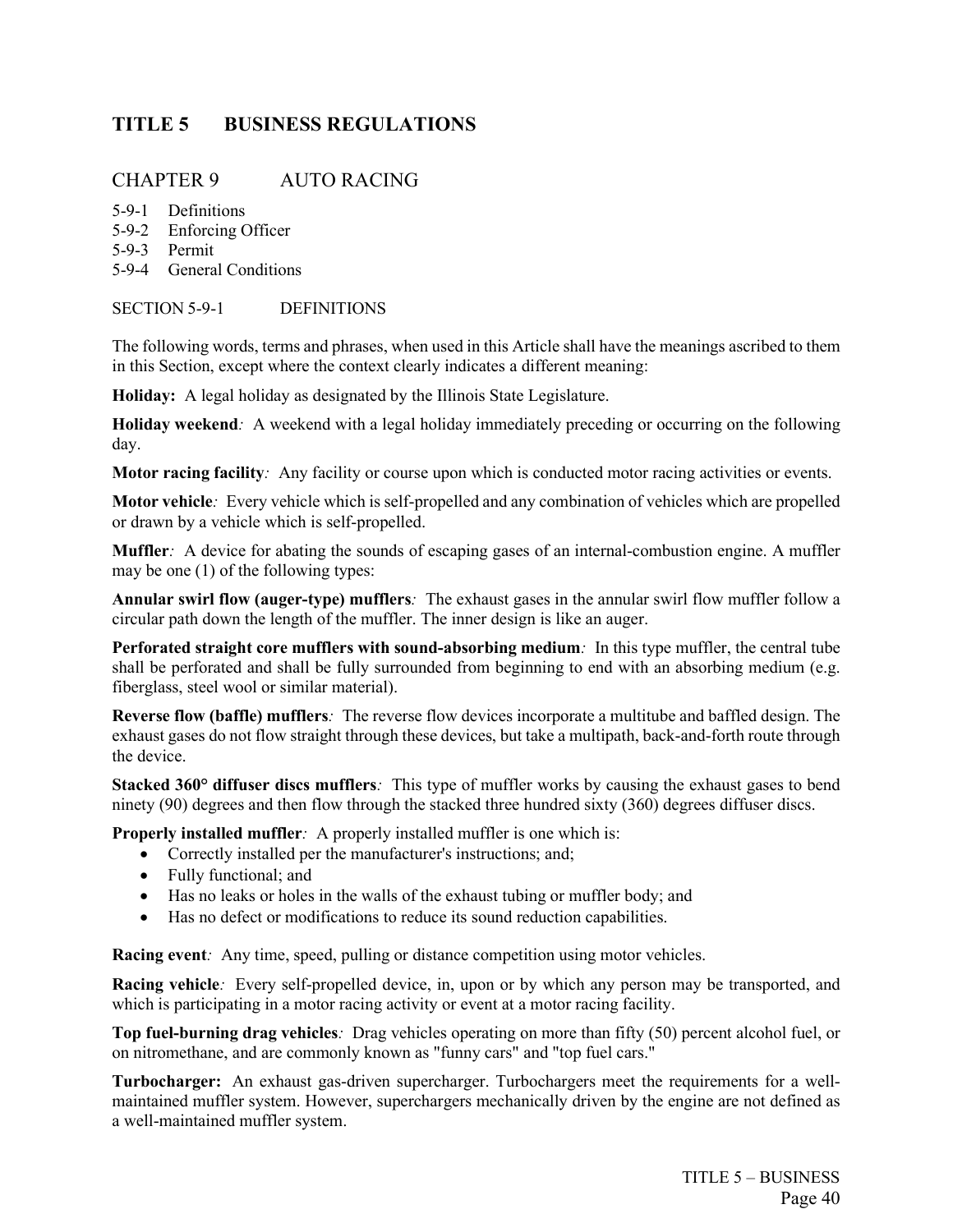**Vehicle***:* Every device in, upon, or by which any person or property is or may be transported, including but not limited to go-karts, motorcycles and snowmobiles.

**Weekend***:* The period of time starting at 12:00 p.m. Friday and continuing until 5:00 p.m. on Sunday.

**Well-maintained muffler***:* A device or combination of devices free of defects or modifications that reduce its sound reduction capabilities, which effectively decreases the sound energy of internal-combustion engine exhaust without a muffler by a minimum of five (5) dba at trackside.

## SECTION 5-9-2 ENFORCING OFFICER

This Article shall be administered and enforced by the zoning enforcing officer appointed by the County Board, who is hereby designated as the enforcing officer, and who shall make or cause to be made, periodic inspections of all authorized permits issued in accordance with this article to insure compliance with the provisions of the same; he shall make or cause to be made, investigations of violations of this Chapter and shall cause any violations to be corrected. (Ord. of 5-12-81, § IV)

## **S**ECTION 5-9-3 PERMIT

- A. Before commencing the operation of any race or racing event as defined above in the County, any person operating such race, except those excluded in the Illinois Compiled Statutes, 1992, Chapter 55, Act 5, Sections 5-9001 and 5-9002, as amended, shall obtain a written permit from the County Board. Each application for a permit shall specify the day or days for which the permit is effective. The applicant shall disclose the name and address of all owners and operators of the motor racing facility on the permit application. The County Board shall have the authority to establish the form for the permit application and all questions shall be answered by the applicant. The zoning administrator shall be the designated permit officer and all applications for a permit shall be made in the Zoning Department.
- The fee shall be one hundred dollars (\$100.00) for all races and events held by a person, other than a County fair association, state fair, or other not-for-profit association or corporation, on a single day. No permit shall be issued unless the fee is fully paid in advance of issuance.
- Any racing organization or person who sponsors more than ten (10) racing events on different days within one (1) calendar year, may obtain an annual racing permit by the payment of the sum of one thousand dollars (\$1,000.00) for the entire period. This shall be payable at the rate of five hundred dollars (\$500.00) at the time of the issuance of the permit and five hundred dollars (\$500.00) within sixty (60) days thereafter. The annual racing permit shall expire December 31 of each year.
- D. The County Board shall pay one-half  $(1/2)$  of each fee into the County Treasury and shall transfer the remainder to the road and bridge fund of the township or road district wherein the race or event takes place. If the race or event for which the permit is issued is rained out or postponed for other good cause shown, the permit shall be valid for use within the next eight  $(\hat{8})$  days of the date specified in the permit.

(Ord. of 5-12-81, § II(a), (b); Res. of 3-9-82, §§ 8, 9; Amend. of 4-13-93, § 2)

## SECTION 5-8-4 GENERAL CONDITIONS

- A. No racing event shall start after 10:15 p.m. and all racing events shall end by 11:00 p.m. on the following days:
	- 1. Between June 1 and August 31;
	- On holidays and holiday weekends; and
	- On weekends from September 1 to May 31.

All other days of the year, racing events shall end by 10:00 p.m.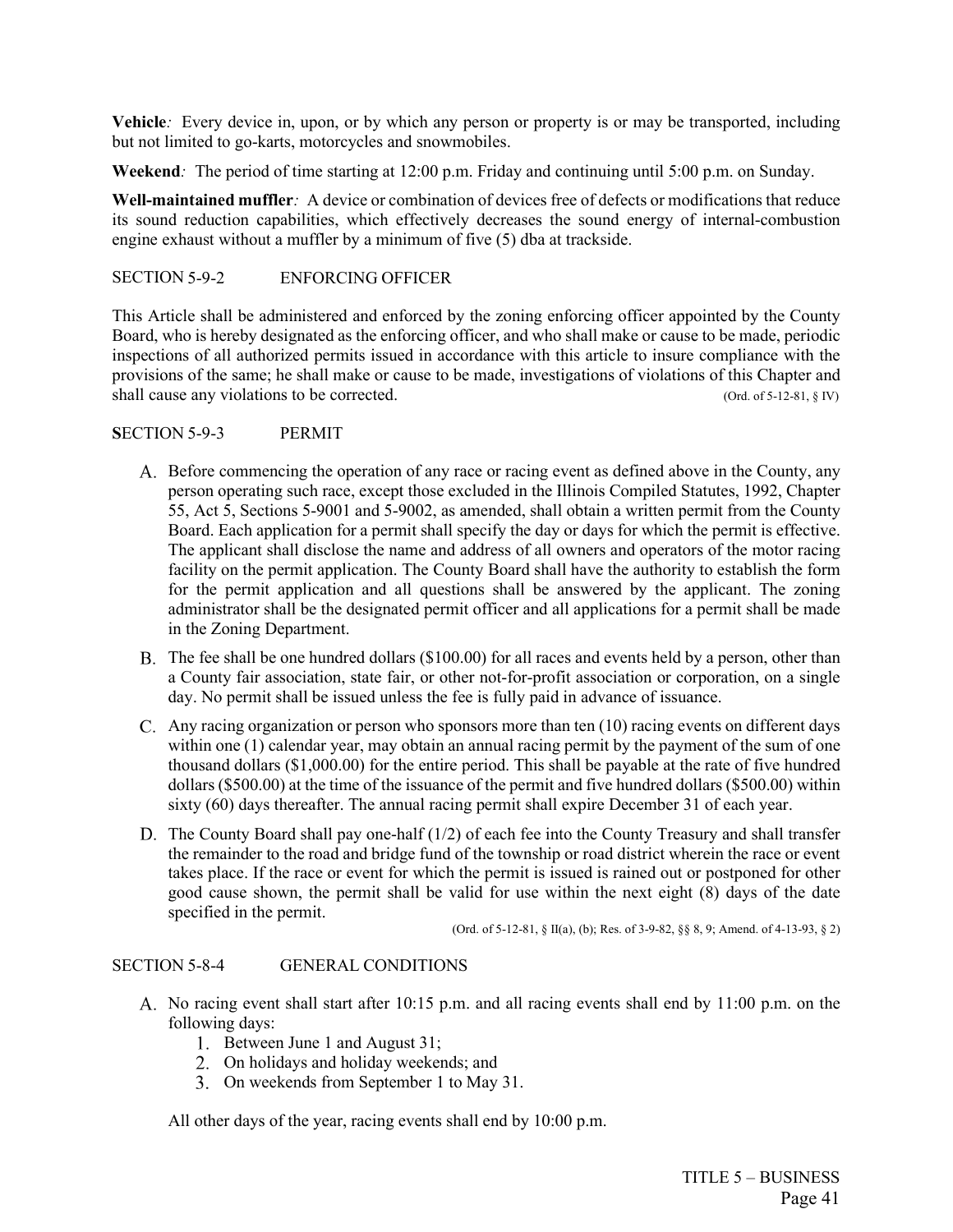- The permit holder is bound to comply with all other applicable County ordinances; Chapters 3, 10 and 24 of this Code; and the applicable laws of the State and the United States.
- Every racing vehicle entered in any racing event, except top fuel-burning drag vehicles and tractor and truck pulls, shall be equipped with a properly installed and well-maintained muffler meeting or exceeding the following standards as appropriate:

| <b>ENGINE SIZE</b>                                                                                         | <b>TYPE</b>                                                                                                                                                                                  |                       |                         |                         |  |
|------------------------------------------------------------------------------------------------------------|----------------------------------------------------------------------------------------------------------------------------------------------------------------------------------------------|-----------------------|-------------------------|-------------------------|--|
| Muffler Type                                                                                               | Larger<br>than $1600$ cc                                                                                                                                                                     | 1600 cc or less       | 4-cycle motorcycle      | 2 cycle motorcycle      |  |
| Annular swirl<br>flow                                                                                      | 16" in length                                                                                                                                                                                | 10" in length         |                         |                         |  |
| Perforated<br>straight core<br>with sound-<br>absorbing<br>medium (not<br>installed on a<br>rotary engine) | 20" inner core<br>length                                                                                                                                                                     | 12" inner core length | 6" inner core<br>length | 8" inner core<br>length |  |
| Reverse flow<br>(baffle)                                                                                   | Meeting the 5 dba noise reduction standard of a well-maintained muffler                                                                                                                      |                       |                         |                         |  |
| Stacked 360°<br>diffuser disks                                                                             |                                                                                                                                                                                              |                       |                         |                         |  |
| Turbocharger                                                                                               |                                                                                                                                                                                              |                       |                         |                         |  |
| Go-kart<br>muffler                                                                                         | As defined by the international Karting Federation as specified in Motor Race<br>Vehicle and Facility Sound Measurement and Procedure Manual NPCS-35 which is<br>hereby adopted by reference |                       |                         |                         |  |
| Original<br>equipment<br>manufacturer<br>motorcycle<br>muffler                                             | When installed on a motorcycle model for which such muffler is designated by the<br>manufacturer                                                                                             |                       |                         |                         |  |
| Any other<br>device                                                                                        | Which the County zoning enforcing officer determines qualified as a well-maintained<br>muffler                                                                                               |                       |                         |                         |  |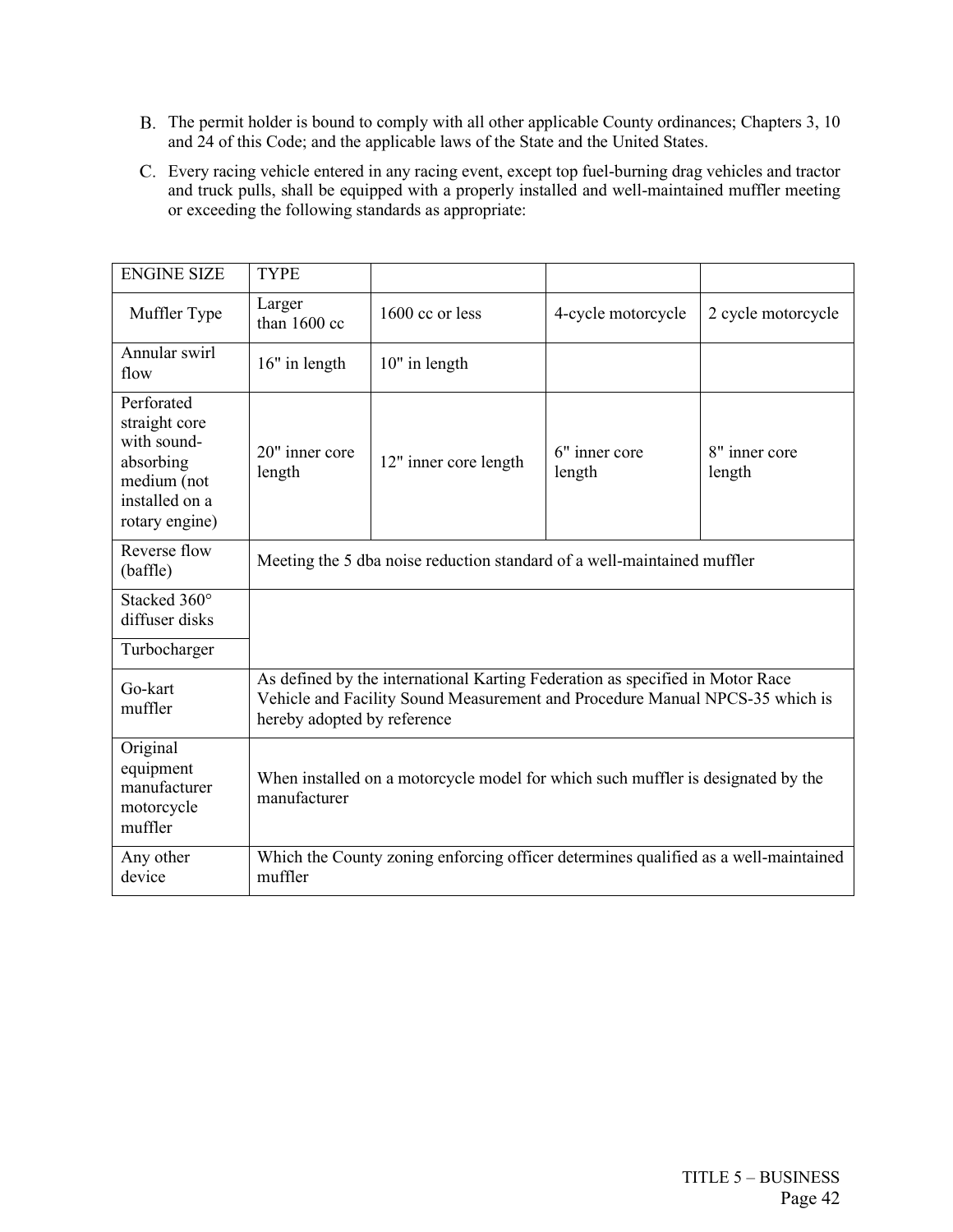## <span id="page-56-0"></span>**TITLE 5 BUSINESS REGULATIONS**

## CHAPTER 10 RETAIL TOBACCO STORES

- 5-10-1 Definitions
- 5-10-2 License Required
- 5-10-3 Number of Licenses
- 5-10-4 License Fee
- 5-10-5 Application
- 5-10-6 Ineligible Person
- 5-10-7 Term of License
- 5-10-8 Non-Transferability
- 5-10-9 Restrictions
- 5-10-10 Suspension or Revocation of License
- 5-10-11 On-Site Consumption of Cannabis
- 5-10-12 Penalty

SECTION 5-10-1 DEFINITIONS

**Retail Tobacco Store**: means a retail establishment that derives more than 80% of its gross revenue from the sale of loose tobacco, plants, or herbs and cigars, cigarettes, pipes, and other smoking devices for burning tobacco and related smoking accessories and in which the sale of other products is merely incidental. "Retail Tobacco Store" does not include a tobacco department or section of a larger commercial establishment or any establishment with any type of liquor, food, or restaurant license.

**Tobacco and Tobacco Products**: means cigarettes, cigars, or tobacco intended for human use, including loose tobacco, pipe tobacco, chewing tobacco and snuff, and related smoking accessories.

**Smoke or smoking**: means the carrying, smoking, burning, inhaling, or exhaling of any kind of lighted pipe, cigar, cigarette, hookah, weed, herbs, or any other lighted smoking equipment, but does not include smoking that is associated with a native recognized religious ceremony, ritual, or activity by American Indians that is in accordance with the federal American Indian Religious Freedom Act (42 U.S.C. 1996 and 1996a).

## SECTION 5-10-2 LICENSE REQUIRED

No person shall sell at retail or solicit or receive an order for, or keep or offer for sale, or keep with the intention of selling any tobacco or tobacco product without first obtaining a tobacco license from the City for each location at which tobacco or tobacco products are sold. A separate tobacco license shall be required for each location from which tobacco or tobacco products are sold.

## SECTION 5-10-3 NUMBER OF LICENSES

The City authorizes a total of three (3) tobacco licenses to be issued.

#### SECTION 5-10-4 LICENSE FEE

All tobacco license holders must pay an initial application fee of \$100.00 and an annual fee of \$250.00 for each license, and such sum shall be due at the time of application for the tobacco license, and annually upon renewal of the tobacco license. In the event that the City denies the application for such tobacco license, the City shall return said fee to the applicant.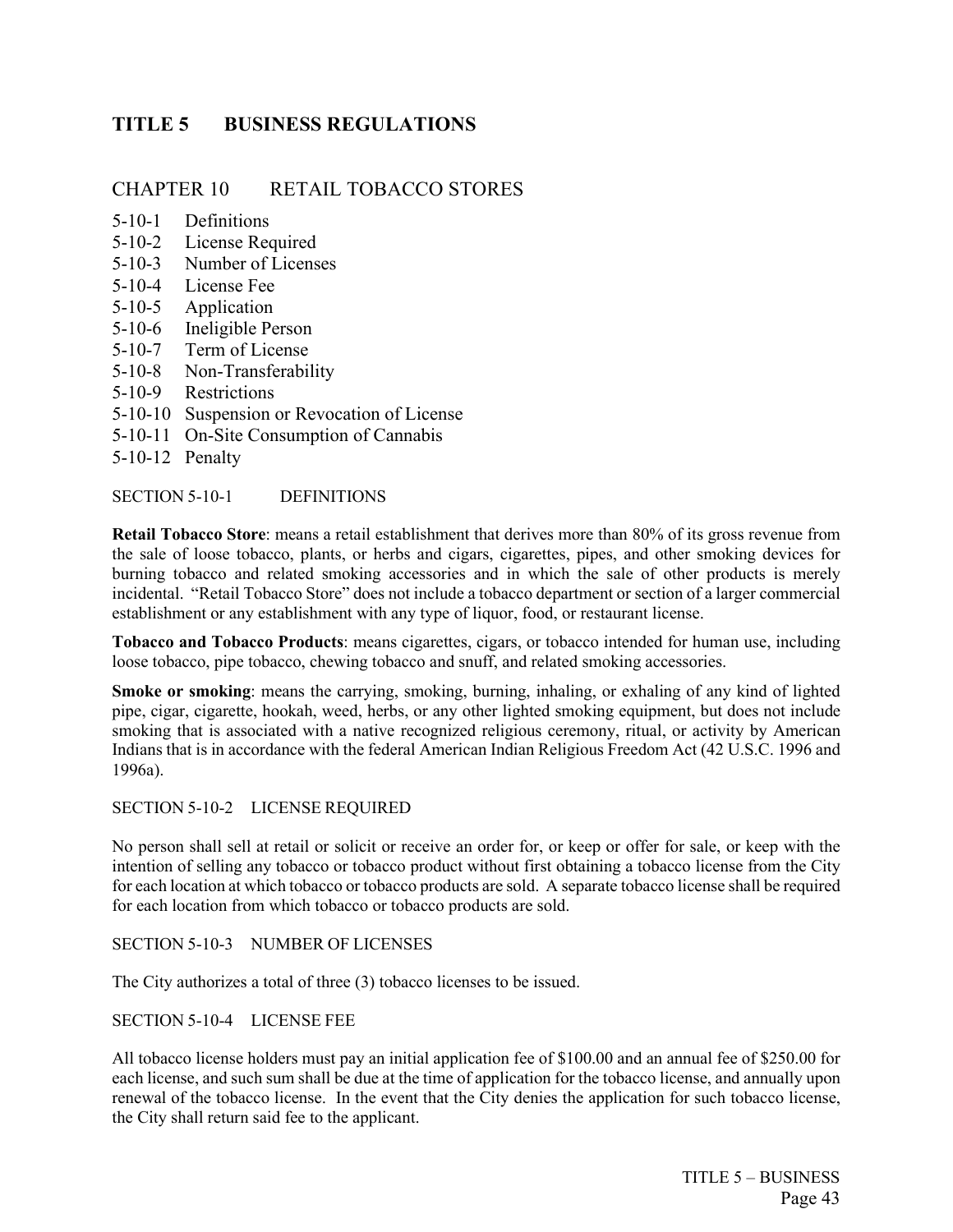## SECTION 5-10-5 APPLICATION

Applications for a tobacco license shall be made to the City Administrator and shall be on a form prescribed by the City. The application shall be signed by the Applicant if an individual or by a duly authorized agent of the Applicant if the Applicant is not a natural person. All information and statements made in the Application shall be made and verified by oath or affidavit. The Application shall contain the following information:

- The name, address, date of birth, and telephone number of the Applicant if the Applicant is an individual; or the name, address, date of birth, and telephone number of:
	- 1. each partner if the Applicant is a partnership or,
	- 2. each manager of the Applicant if the Applicant is an entity or other organization.
- The location and description of the premises or place of business for which the license is being applied for.
- A statement whether Applicant has made a similar application for a license on any premises other than the premises described in the Application.
- A statement as to whether any previous license issued to Applicant by any State or other governmental unit or agency has been suspended or revoked and the reasons therefore.
- A statement that the Applicant will not violate any of the laws of the state of Illinois or the provisions of this Ordinance in the conduct of business at the location for which the license is proposed.
- Any additional information the City Council deems necessary and appropriate for determining whether a tobacco license should be granted.

## SECTION 5-10-6 INELIGIBLE PERSON

No tobacco retailer's license shall be issued to the following persons:

- A. A person who has been convicted of a felony under any federal or State law for smuggling cigarettes or tobacco products or tobacco tax evasion, if the Illinois Department of Revenue, after investigation and a hearing if requested by the applicant, determines that such person has not been sufficiently rehabilitated to warrant the public trust;
- A corporation, if any officer, manager or director thereof, or any stockholder or stockholders owning in the aggregate more than 5% of the stock of such corporation, would not be eligible to receive a license under the Tobacco Products Act of 1995 for any reason;
- A person whose license under this Chapter, or any similar regulatory ordinance or statute, has been revoked for cause;
- A person who at the time of application for renewal of any license issued hereunder would not be eligible for such license upon a first application;
- A person whose place of business is conducted by a manager or assistant manager or agent, unless said manager, assistant manager or agent possesses the same qualifications required by the licensee;
- A person who does not own the premises for which the license is sought or who does not have a lease thereon for the full period for which the license is issued.

## SECTION 5-10-7 TERM OF LICENSE

All tobacco licenses shall be for a term of one  $(1)$  year and shall terminate on the 30<sup>th</sup> day of April next following the issuance of the license, except that any license issued for a portion of the year shall have a